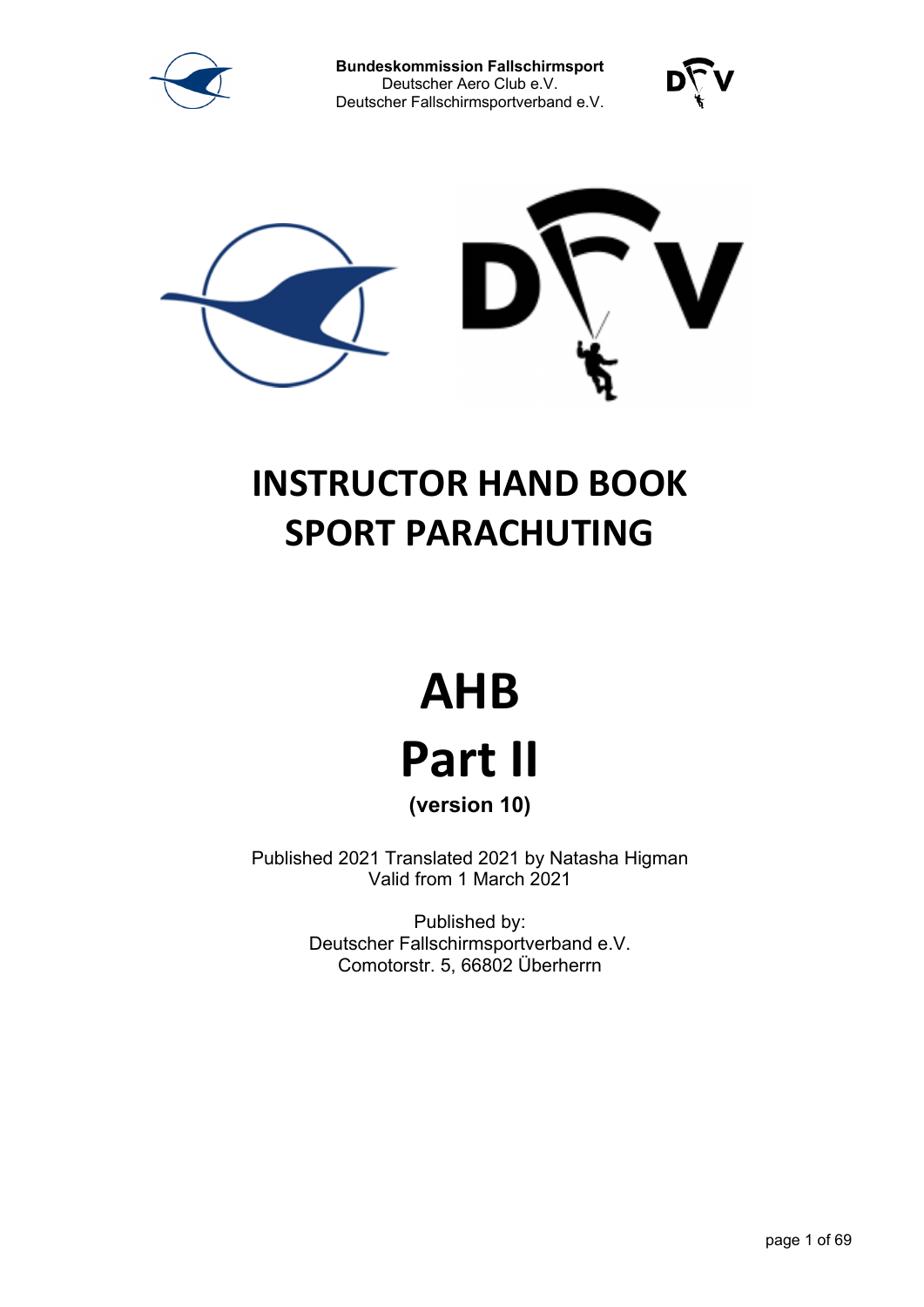



# Preface

The purpose of the instructor hand book (Ausbildungshandbuch - AHB) part II, published by the Bundeskommission Fallschirmsport (BKF) is to provide an up-to-date hand book for the training of sport parachute instructors and their examiners (Prüfungsräte). It is also anticipated the publication of requirements by the authorised associations will result in consistent training standards.

The Deutsche Fallschirmsportverband (DFV) and the Luftsportgeräte-Büro (LSG-B) of the German AeroClub (DAeC) consider this AHB Part II as part of the Training Permission and a foundation for professional initial and ongoing training of parachute instructors.

This version of the AHB Part II is an extensive collection of up-to-date knowledge about instructor training as well as the legislation, regulations, and guidelines on which it is based.

The AHB Part II enables all course directors to conduct learning objective focused instructor courses. It tends towards a high safety standard and provides information for examination preparation and beyond. At the same time, the AHB Part II also allows the course directors and examiners freedom to conduct their courses in their own style and only prescribes definitive actions for the safety related elements.

Ultimately, the diligence and care of the course directors and supporting teaching staff will dictate the quality of instructor training in Germany. The current AHB Part II is intended to contribute to the technical elements of quality assurance.

The Bundeskommission Fallschirmsport would like to thank all contributors for their technical inputs.

Representing the Bundeskommission Fallschirmsport (BKF) and the Ausbildung Working Group

Nicole Haditsch & Ralph Schusser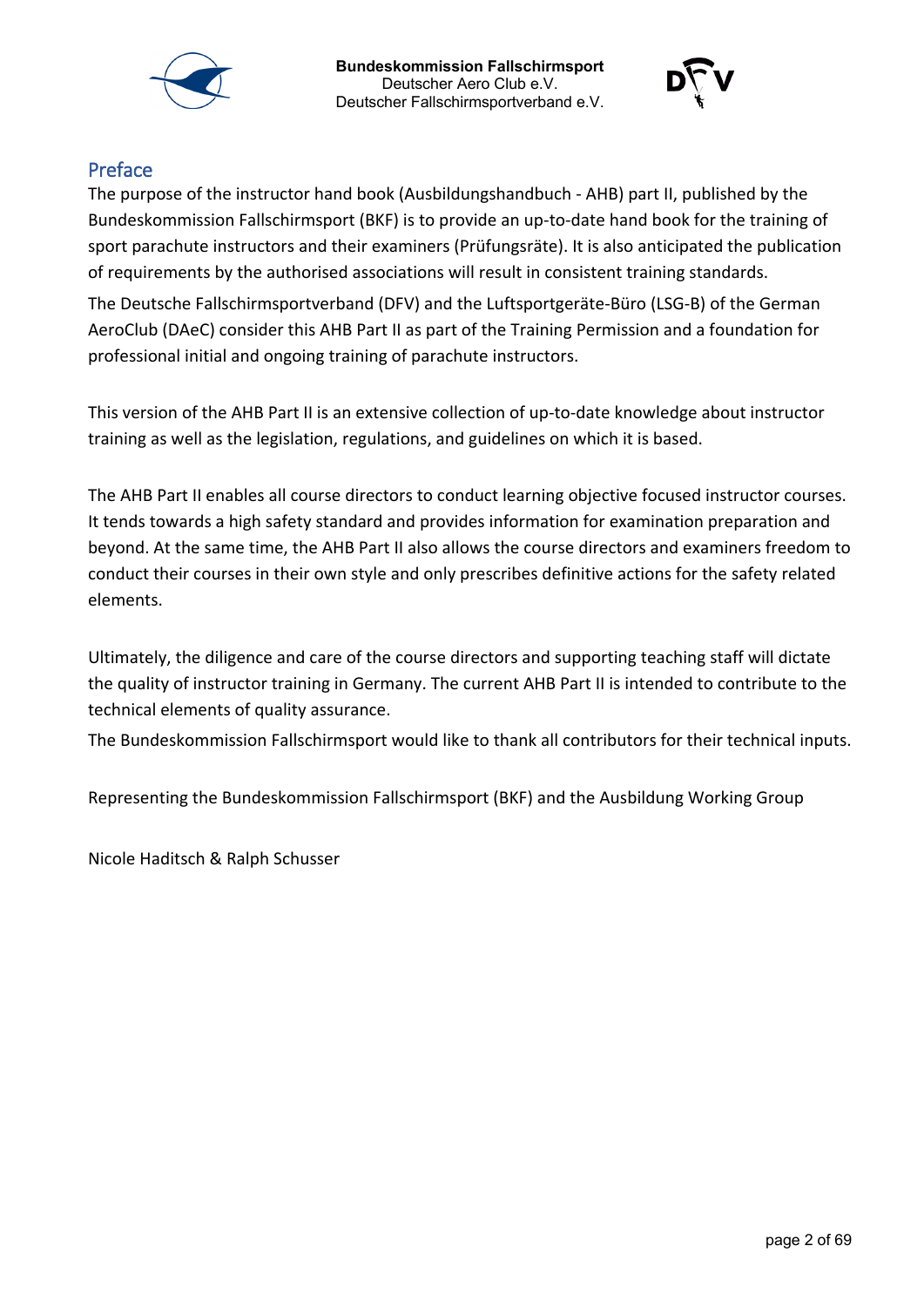



#### Notes:

Since 2001 the AHB uses predominantly male pronouns. This is solely for ease of reading. It is intendent to address all genders equally.

The authors of the AHB Part II are grateful for the suggestions received in relation to form and content of this volume.

Every instructor is encouraged to contribute to this handbook so that it can continue to meet its objective: A working document for practical application, based on practical experience.

Should any changes to this instructors' handbook l be necessary, the relevant page will be revised and reissued.

**The current valid version is located in the Download area of the websites of the authorised associations.**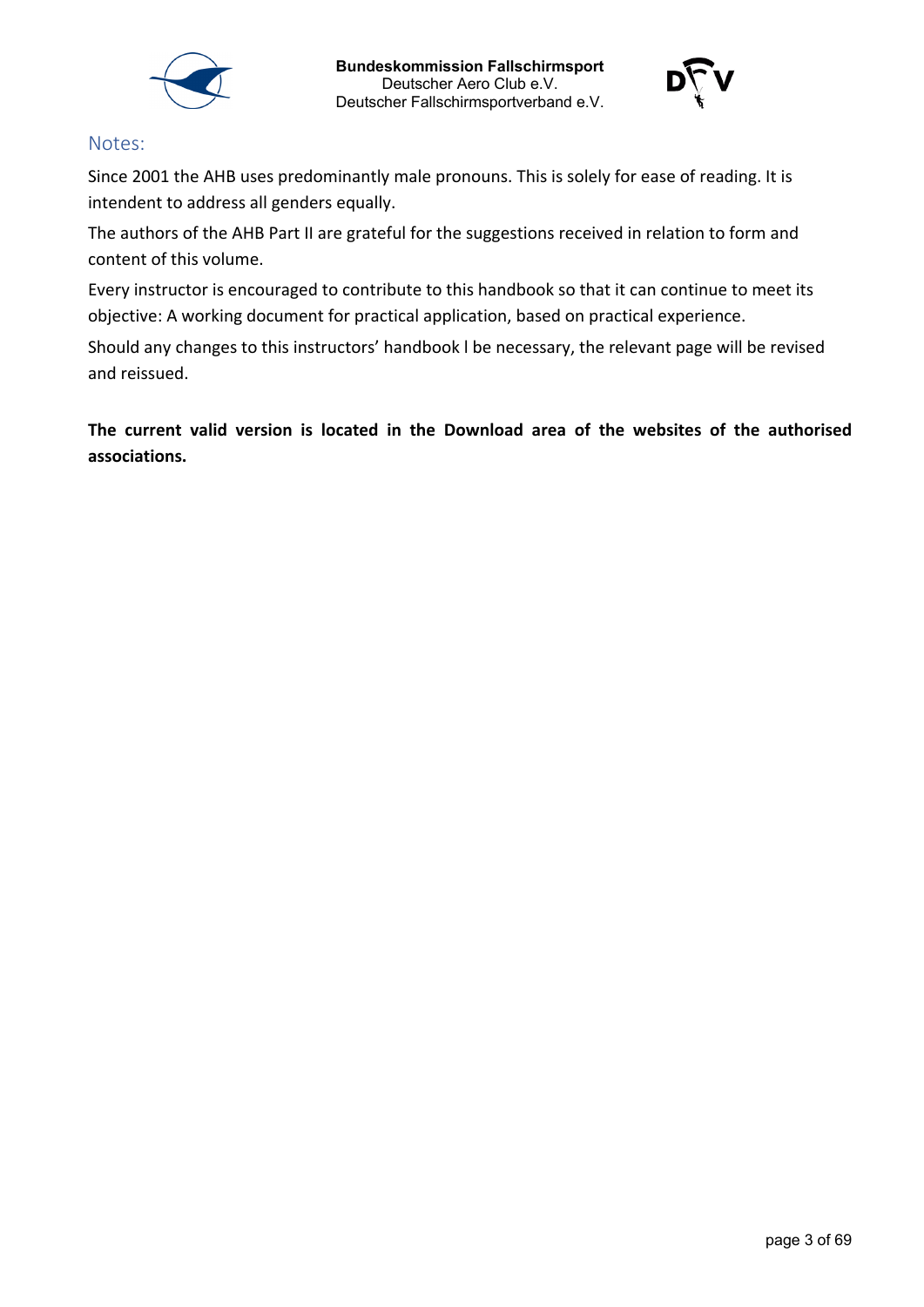



# Update status

| No. | <b>Description</b>         | Version | <b>Date</b> | Author                   |
|-----|----------------------------|---------|-------------|--------------------------|
|     | <b>Draft</b>               | 4       | 01/2001     |                          |
|     | Revision                   |         | 11/2001     |                          |
|     | Incorporation of comments  | ь       | 11/2001     |                          |
| 4   | Revision                   |         | 12/2003     |                          |
|     | Revision                   |         | 05/2004     |                          |
| 6   | New edition/revision       | a       | 10/2020     | N. Haditsch /R. Schusser |
|     | Reformat into book version | 10      | 03/2021     | R. Schusser              |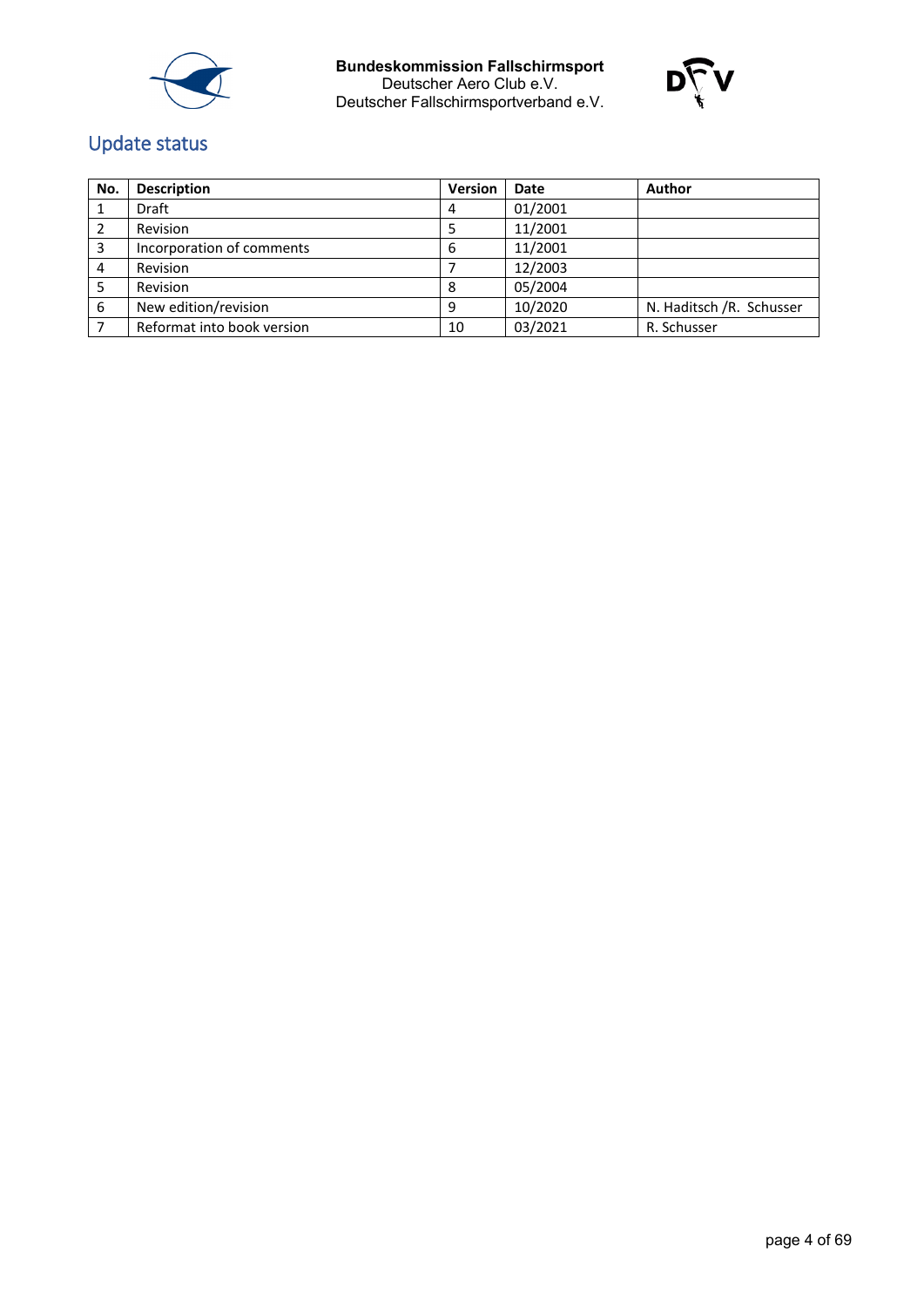



# **Table of Contents**

| 1.1      |                                                                                                   |  |
|----------|---------------------------------------------------------------------------------------------------|--|
| 1.2      |                                                                                                   |  |
| 1.2.1    | DOSB TRAINER-QUALIFIKATIONEN (FALLSCHIRMSPORT) - PARACHUTE COACH QUALIFICATIONS RECOGNISED BY THE |  |
|          |                                                                                                   |  |
| 1.3      |                                                                                                   |  |
| 1,4      |                                                                                                   |  |
| 1.5      |                                                                                                   |  |
| 1.6      |                                                                                                   |  |
| 1.7      |                                                                                                   |  |
| 1.8      |                                                                                                   |  |
| 1.9      |                                                                                                   |  |
| 1.10     |                                                                                                   |  |
| 1.11     |                                                                                                   |  |
|          |                                                                                                   |  |
|          |                                                                                                   |  |
| 2.       |                                                                                                   |  |
|          |                                                                                                   |  |
| 2.1      |                                                                                                   |  |
| 2.2      |                                                                                                   |  |
| 2.3      |                                                                                                   |  |
| 2.3.1    |                                                                                                   |  |
| 2.3.2    |                                                                                                   |  |
| 2.4      |                                                                                                   |  |
| 2.5      |                                                                                                   |  |
|          |                                                                                                   |  |
| 3.       |                                                                                                   |  |
|          |                                                                                                   |  |
| 3.1      |                                                                                                   |  |
| 3.2      |                                                                                                   |  |
| 3.3      |                                                                                                   |  |
| 3.3.1    |                                                                                                   |  |
| 3.3.2    |                                                                                                   |  |
| 3.4      |                                                                                                   |  |
| 3.4.1    |                                                                                                   |  |
| 3.4.2    |                                                                                                   |  |
| 3.4.2.1  |                                                                                                   |  |
| 3.4.3    |                                                                                                   |  |
| 3.4.3.1  |                                                                                                   |  |
| 3.4.3.2  | Behaviour in special circumstances / Emergency procedures (approx. 8 lessons)  29                 |  |
| 3.4.3.3  |                                                                                                   |  |
| 3.4.3.4  |                                                                                                   |  |
| 3.4.3.5  |                                                                                                   |  |
| 3.4.3.6  |                                                                                                   |  |
| 3.4.3.7  |                                                                                                   |  |
| 3.4.3.8  |                                                                                                   |  |
| 3.4.3.9  |                                                                                                   |  |
| 3.4.3.10 |                                                                                                   |  |
|          |                                                                                                   |  |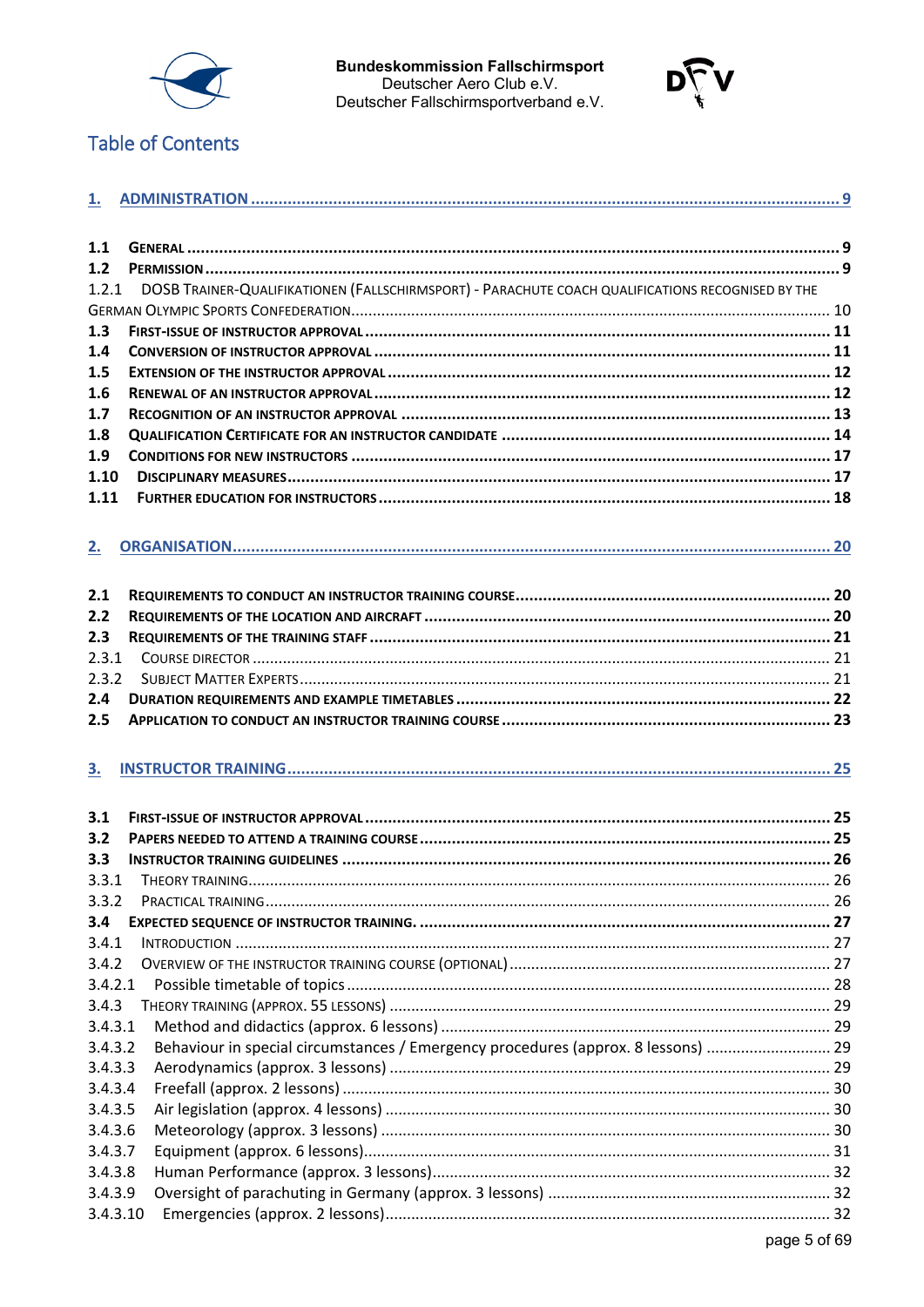

# **Bundeskommission Fallschirmsport**



Deutscher Aero Club e.V. Deutscher Fallschirmsportverband e.V.

| Organisation and management of parachuting operations (approx. 4 lessons)  33<br>3.4.3.11          |  |
|----------------------------------------------------------------------------------------------------|--|
| Organisation of student training and a training operation (approx. 4 lessons) 33<br>3.4.3.12       |  |
| 3.4.3.13                                                                                           |  |
| 3.4.3.14                                                                                           |  |
| 3.4.4                                                                                              |  |
| 3.4.4.1                                                                                            |  |
| Execution of the jump and supervision of students while jumping (approx. 8 lessons)  34<br>3.4.4.2 |  |
| 3.4.4.3                                                                                            |  |
| 3.4.4.4                                                                                            |  |
| 3.4.4.5                                                                                            |  |
| 3.5                                                                                                |  |
| 3.5.1                                                                                              |  |
| 3.5.2                                                                                              |  |
| 3.6                                                                                                |  |
| 3.7                                                                                                |  |
| 3.7.1                                                                                              |  |
| 3.7.2                                                                                              |  |
| 3.7.3                                                                                              |  |
| 3.7.3.1                                                                                            |  |
| 3.7.3.2                                                                                            |  |
| 3.8                                                                                                |  |
| 3.8.1                                                                                              |  |
| 3.8.2                                                                                              |  |
| 3.8.3                                                                                              |  |

#### 

# 

| 5.1.1 |  |
|-------|--|
| 5.1.2 |  |
| 5.1.3 |  |
|       |  |
| 5.1.5 |  |
|       |  |
|       |  |
| 5.2.1 |  |
|       |  |
|       |  |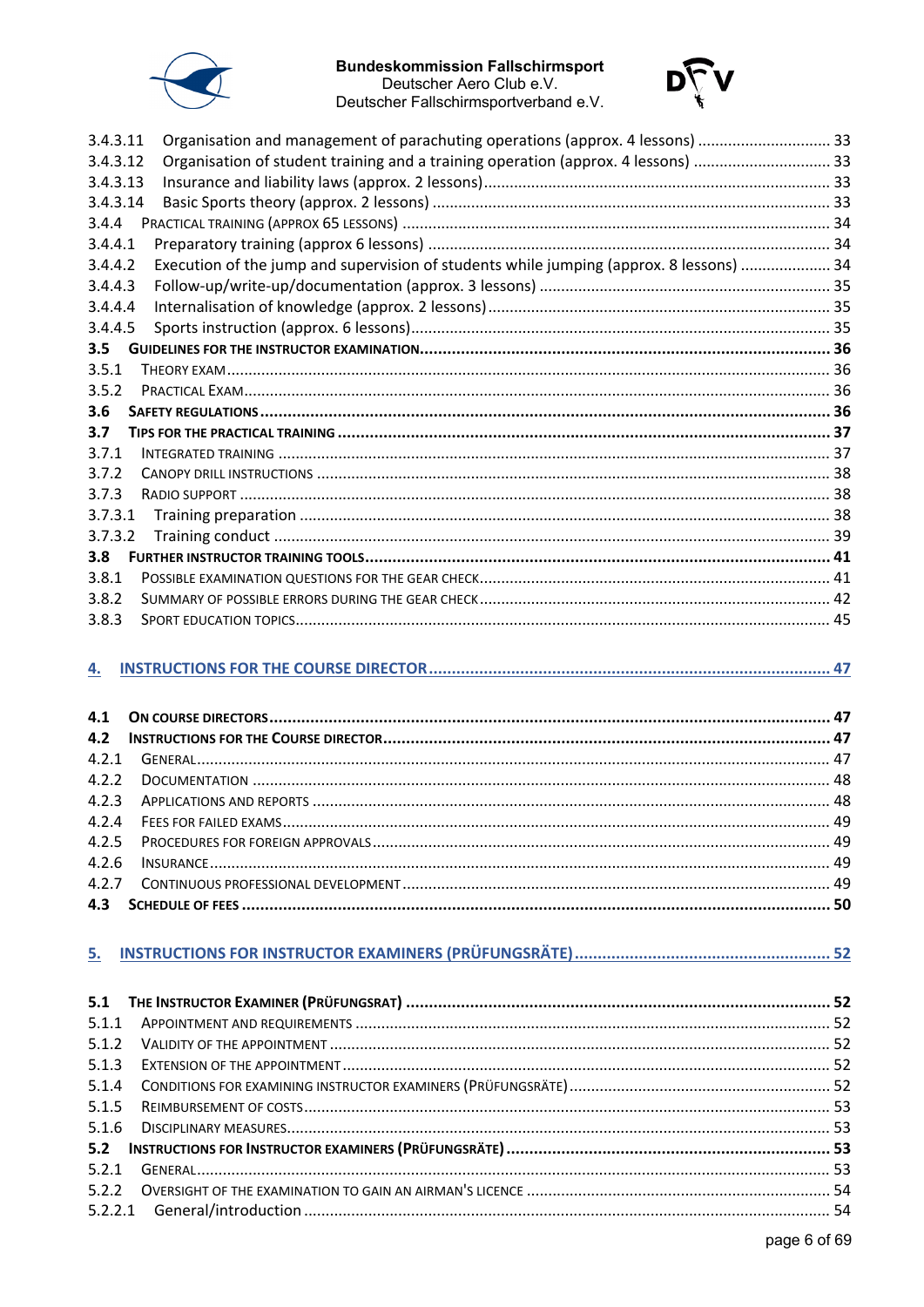



| 5.2.2.2 |  |
|---------|--|
| 5.2.2.3 |  |
| 5.2.2.4 |  |
| 5.2.2.5 |  |
| 5.2.2.6 |  |
| 5.2.2.7 |  |
| 5.2.3   |  |
| 5.2.3.1 |  |
| 5.2.3.2 |  |
| 5.2.3.3 |  |
| 5.2.3.4 |  |
| 5.2.3.5 |  |
| 5.2.3.6 |  |
| 5.2.3.7 |  |
| 5.2.3.8 |  |
| 5.2.4   |  |
| 5.2.5   |  |
| 5.2.6   |  |
| 5.2.7   |  |
| 5.2.8   |  |
| 5.2.9   |  |
| 5.2.10  |  |
| 5.2.11  |  |
| 5.2.12  |  |
| 5.2.13  |  |
| 5.2.14  |  |
| 5.2.15  |  |
| 5.2.16  |  |
| 5.3     |  |
|         |  |
| 6.      |  |
|         |  |
| 6.1     |  |
| 6.2     |  |
|         |  |
|         |  |
| 7.      |  |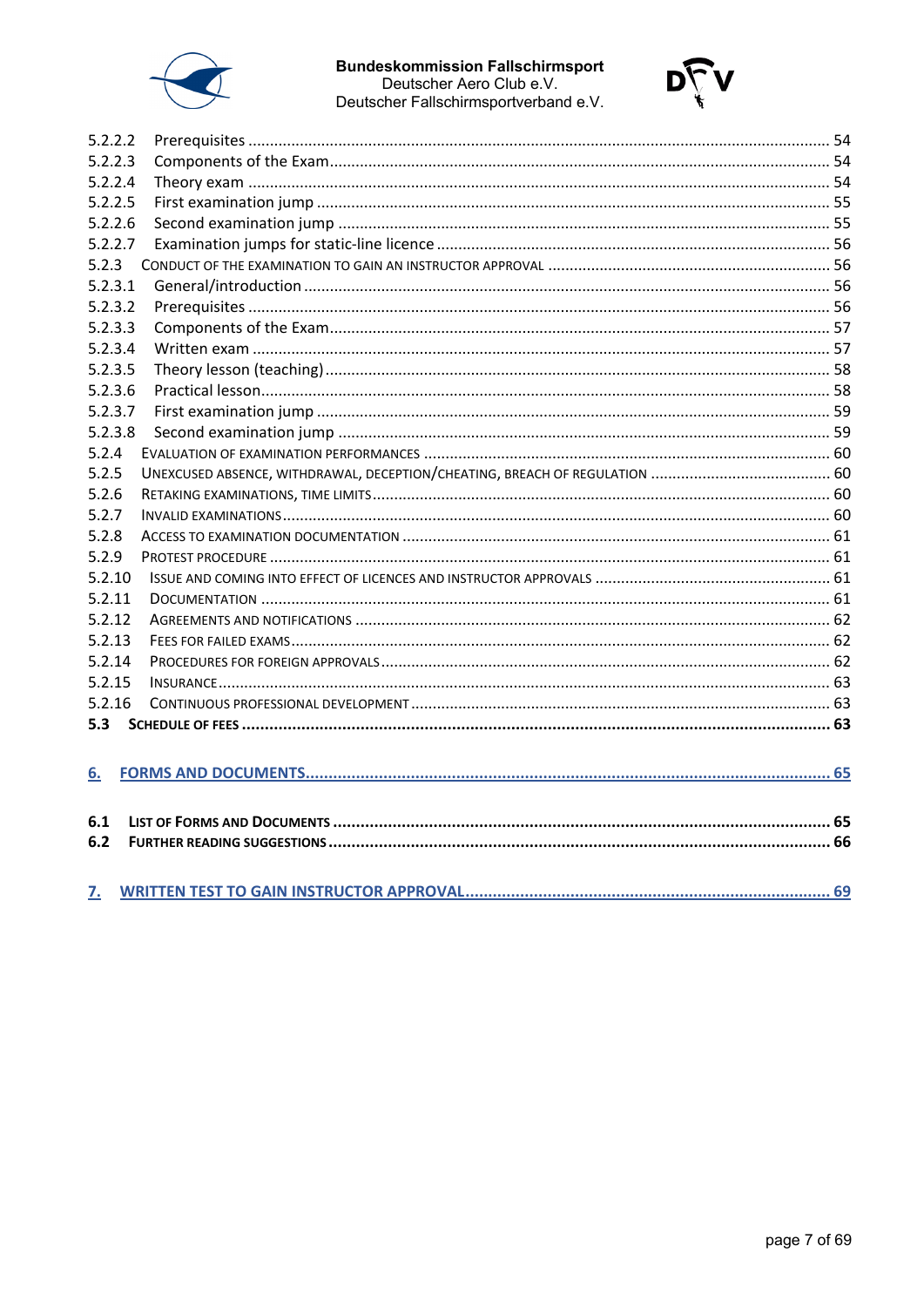



# Chapter 1

# Administration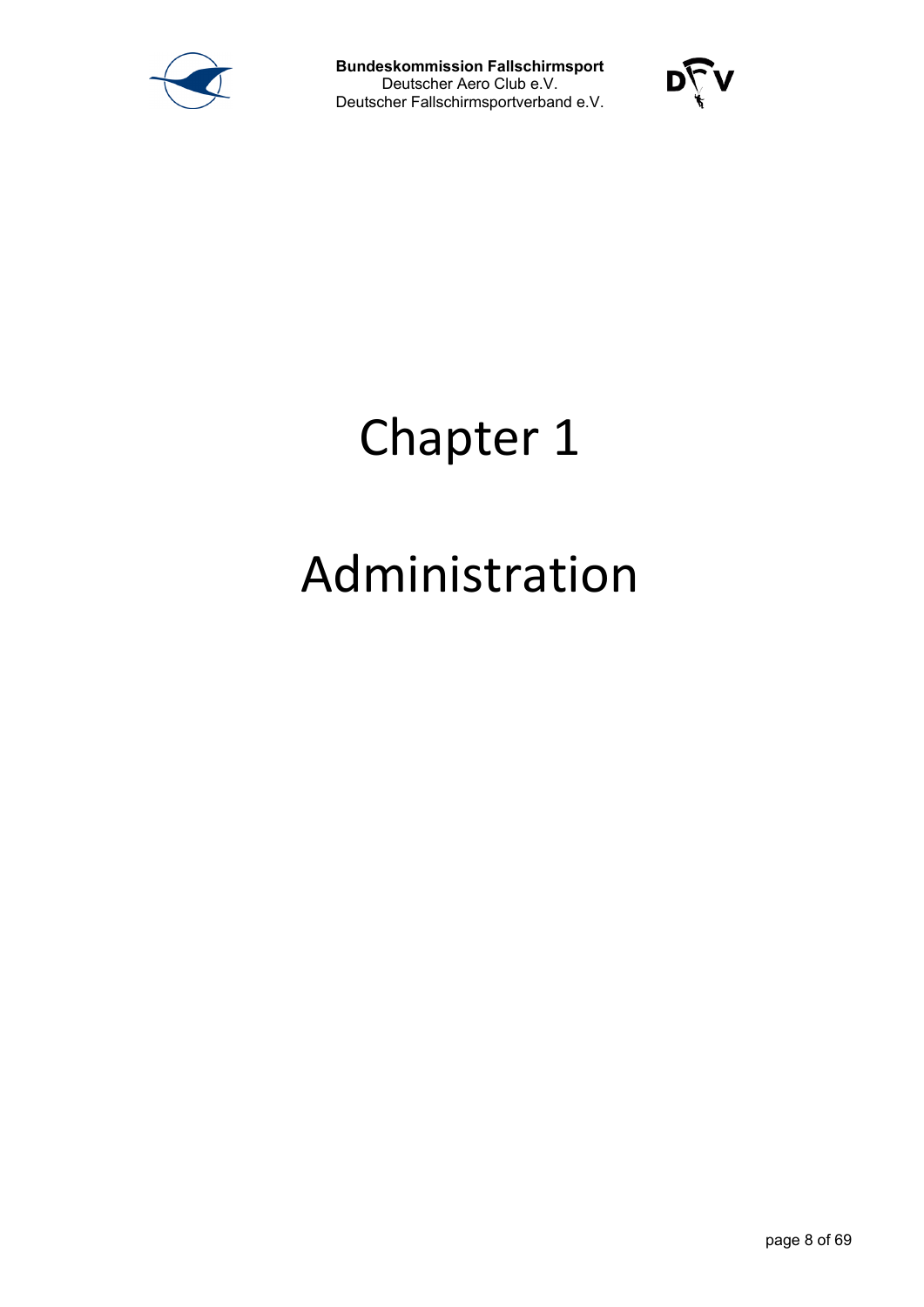



# <span id="page-8-0"></span>1. Administration

### <span id="page-8-1"></span>1.1 General

Training student parachutists encompasses accompanying them on the whole student journey, starting with confirmation of basic requirements, to the ground training including first jump course as well as theoretical and practical supervision for all other student jumps and student matters until the student attains their licence. The wide-ranging responsibilities while supervising students require the foundation of an instructor approval. For conducting AFF-jumps, an AFF-proficiency is required in addition to the basic instructor approval.

Instructors can only train students as part of the qualified and licenced staff of an approved training operation. The authorised associations indicate their approval by issuing a training permission.

#### <span id="page-8-2"></span>1.2 Permission

Training student parachutists requires a permission, which is issued by the authorised associations in the form of an approval to train (registration) either limited to conventional, static-line training, or extended by an AFF proficiency to conduct AFF training.

The instructor approval provided for this is issued by one of the authorised associations (DAeC / DFV) based on the evidence of meeting the requirements, in combination with a valid skydiving license and successfully completing an instructor course and its examination.

An instructor course is run by a course director who has been approved by the authorised associations. The exams will be conducted by appointed instructor examiners (Prüfungsräte). A list of all authorized instructor examiners (Prüfungsräte) can be found in the download area of the website of the authorised associations under the heading "Ausbildung".

An instructor approval is valid for three years from issue and can be regularly extended on meeting certain requirements. A doctor's fitness certificate is a requirement of the instructor approval with AFF-proficiency.

Instructors may only carry out instructional activity while current (per LuftPersV), defined in our sport as having conducted and be able to evidence 12 jumps in the last 12 months.

Within the licensing system there are further procedures, for example for conversion of foreign instructor approvals.

Irrespective of this, foreign instructors can apply for a temporary recognition of their instructor approval.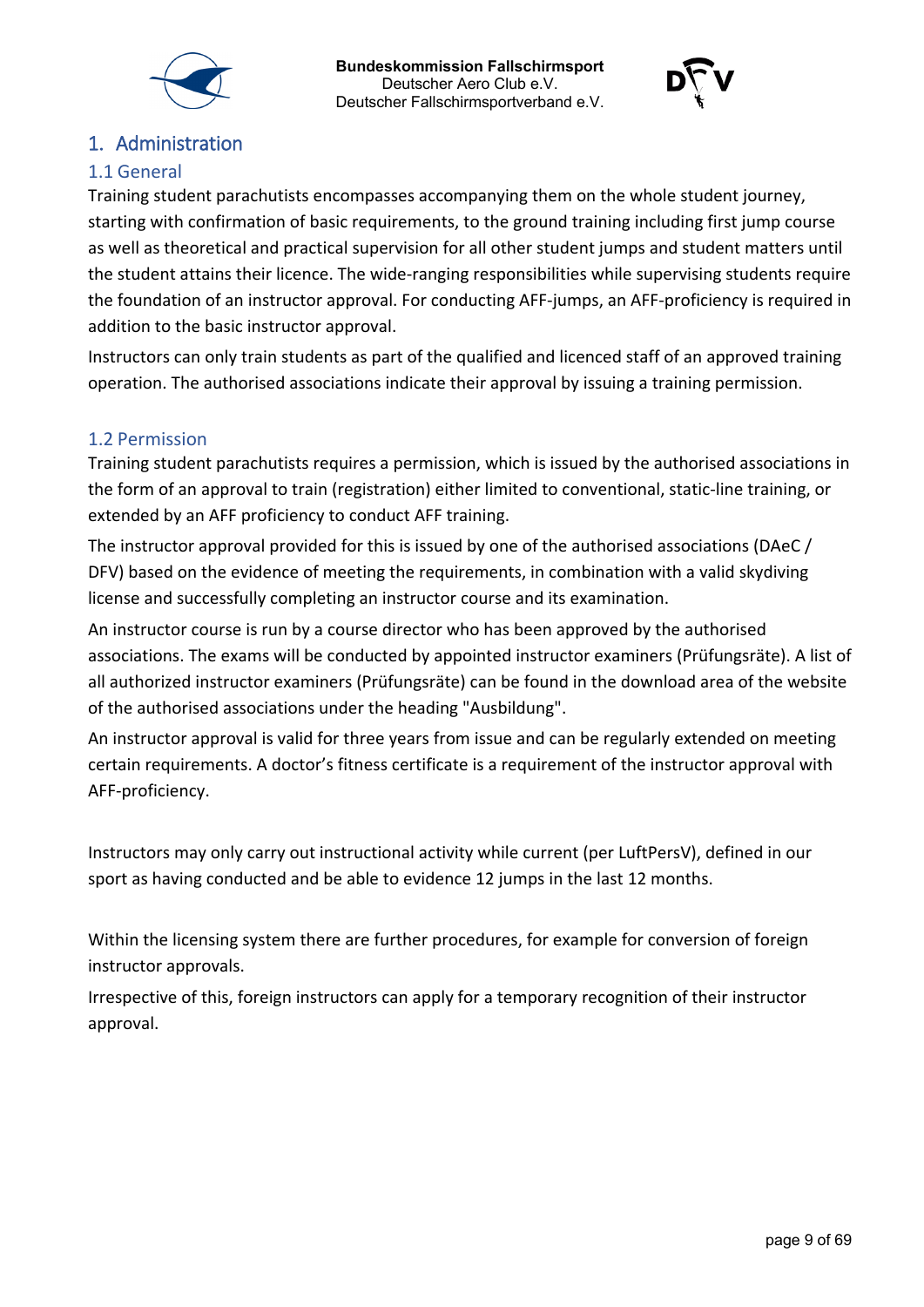



### <span id="page-9-0"></span>1.2.1 DOSB Trainer-Qualifikationen (Fallschirmsport) - Parachute coach qualifications recognised by the German Olympic Sports Confederation

Alongside the instructor approval to train jump students required by air legislation, coach qualifications (Trainer Qualifikation) are also available for coaching licenced skydivers. These are split into categories, Trainer A, Trainer B, Trainer C Elite Sport and Trainer C Amateur Sports. They permit coaching, including briefing and debriefing at different levels, starting at amateur sports moving up to competitive sports and right up to elite sports level.

The coach qualifications issued by the DOSB are required, when working with licenced skydivers as a coach in an official capacity (whether voluntary or paid) goes beyond friendly assistance or a training agreement, as the instructor approval is only valid for training student parachutists, not licenced skydivers.

Gaining instructor approval allows individuals to apply for the Trainer C Amateur Sports Licence. The following requirements need to be met as well as the completion of three further forms/documents.

Requirements

- membership in the DFV
- valid licence with valid instructor approval

Documents to be submitted

- Application for issue of Trainer C Amateur Sports Licence
- Commitment to code of ethics
- 8hr first-aid course within the last 24 months.
- Agreement to data protection policy

The Trainer C Amateur Sports Licence is valid for 4 years and expires at the end of these 4 years. Requirements for extension are:

- valid licence (currency evidenced by 12 jumps in the last 12 months)
- instructor approval (valid or expired)
- application for extension of Trainer C amateur Sports licence
- evidence of participation in professional development events (15 lessons in 4 years) All training events approved by the authorised associations such as the Informations- und Sicherheitstagung are recognised as professional development events.

Further information on the coaching levels can be found in the relevant training programs as well as the outline guidance on coach training.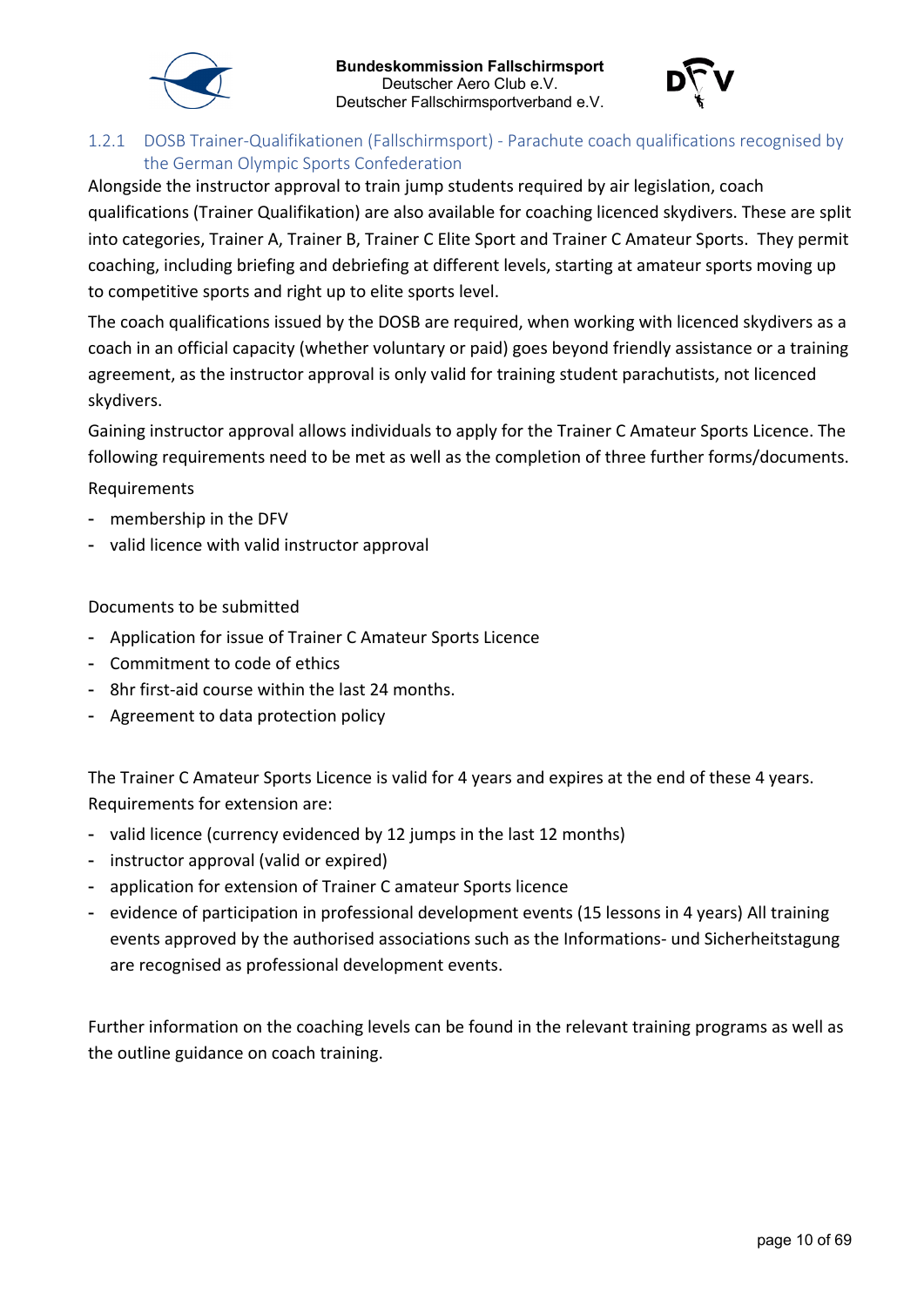



### <span id="page-10-0"></span>1.3 First-issue of instructor approval

Any licensed German parachutist over 18 years of age can apply to gain an instructor approval rating on meeting the following requirements:

- valid German parachutists license
- Completed Qualification Certificate for an instructor candidate
- Participation in a canopy course recognised by the authorised associations
- Participation in an 8hr first-aid course within the last 24 months.
- Presentation of a skydiving CV
- At least 300 RAM-Air canopy descents in the last 60 months
- At least 50 RAM-Air canopy descents in the last 12 months
- At least Minimum 2hrs freefall
- At least 24 months in the sport since acquiring parachuting licence
- Evidence of German language skills
- Participation in an instructor training course recognised by the authorised associations.
- Examination passes issued by two instructor examiners (Prüfungsräte)
- Agreement to data protection policy
- Submission of the application form for the issue of a licence with relevant fee, assurance declaration and optionally a passport picture

### <span id="page-10-1"></span>1.4 Conversion of instructor approval

A foreign equivalent or higher level instructor approval can be converted by a holder of a German parachuting licence on the following conditions:

- valid German parachutists license
- valid and current recognised foreign instructor approval or valid military Ausbildungsklasse A "Ausbilderqualifikation militärisches Gleitfallschirmspringen" or military Ausbildungsklasse B "Ausbildungsleiter mil. Gleitfallschirmspringen"
- Where appropriate, membership of the licence issuing body, if required by the body issuing the foreign instructor approval rating.
- Participation in a canopy course recognised by the authorised associations
- Participation in an 8-hour first-aid course within the last 24 months.
- Presentation of a skydiving CV
- At least 300 RAM-Air canopy descents in the last 60 months
- At least 50 RAM-Air canopy descents in the last 12 months
- At least Minimum 2hrs freefall
- At least 24 months in the sport since acquiring parachuting licence
- Evidence of German language skills
- Examination passes issued by two instructor examiners (Prüfungsräte) (the examination of the sample lesson must be on the topic of air legislation)
- Agreement to data protection policy
- Submission of an application for conversion/issue of a German instructor approval including fee, assurance declaration and optionally a passport photo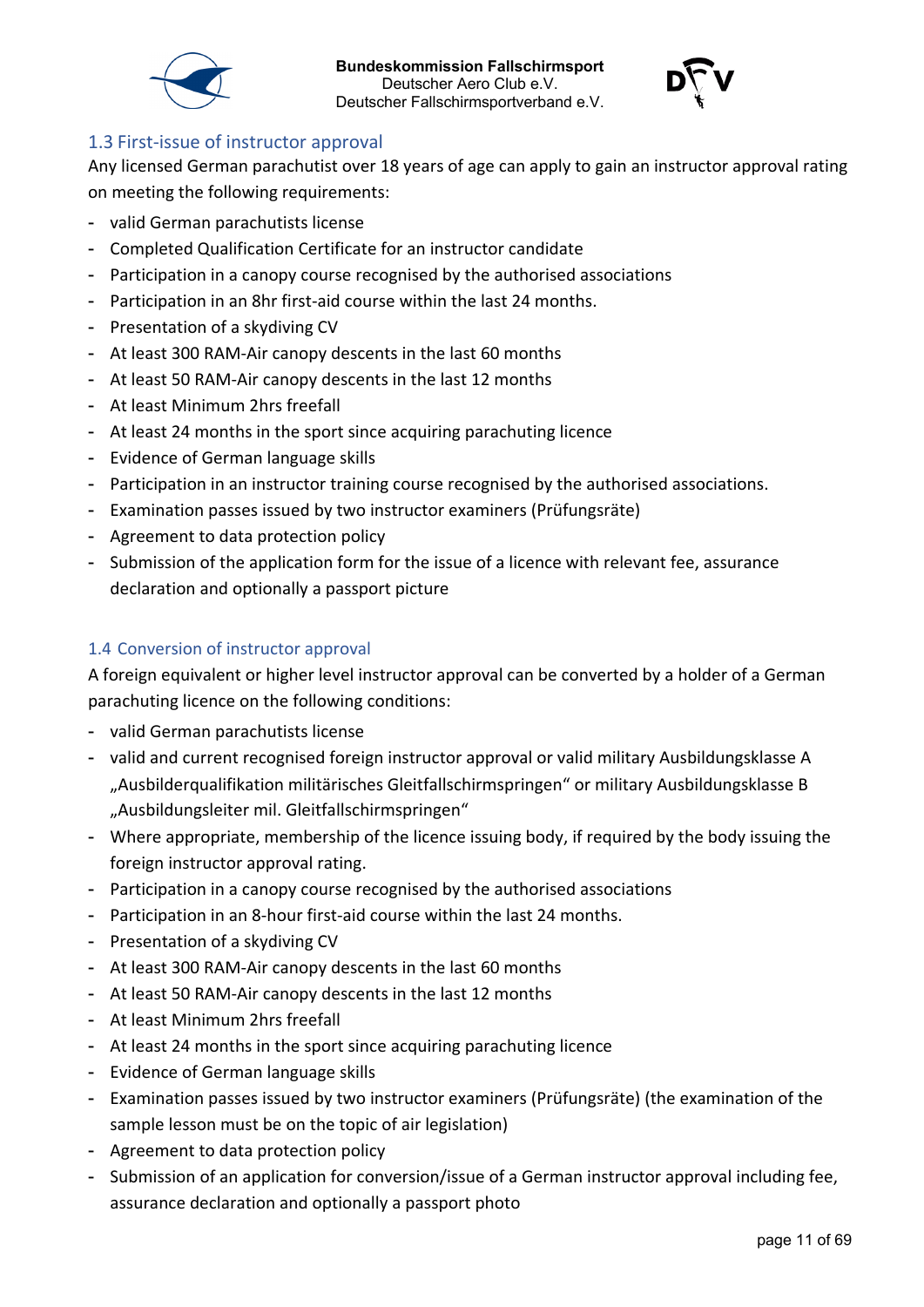



Special features:

Should a candidate for a conversation already have an AFF-proficiency the check-out jumps are not required.

# <span id="page-11-0"></span>1.5 Extension of the instructor approval

An extension to an instructor approval can be granted up to 45 days before its expiration. Extensions granted within the 45 day limit or following an expiry of an approval start on the date of the application. Extensions to an instructor approval can only ever be granted within 12 months of its expiry. After this, a renewal of the instructor approval is required.

A valid instructor approval can be extended under the following conditions:

- valid parachutist license
- Submission of extension application with assurance declaration with relevant fee (passport picture optional)

Furthermore, two of the following three requirements must be met:

- Evidence of practical instructional activity
- Participation in an continuous development training seminar recognised by the authorised associations within the period of validity of the instructor approval (3 years) or within the 12 months preceding the renewal of the instructor approval
- Successful completion of a competence check within the 12 months preceding the renewal of the instructor approval.

Rules for the extension of an AFF-proficiency are set out in the AFF-AHB which requires the following additional conditions:

- evidence of 60 AFF jumps in the last 36 months
- presentation of a valid medical certificate recognised by the authorised associations

#### <span id="page-11-1"></span>1.6 Renewal of an instructor approval

For renewals of an instructor approval in the event of:

- insufficient practical activity to allow an extension or insufficient continued development training (extension conditions)
- an expired or suspended instructor approval
- an expired instructor approval

the authorised associations determine the necessary exams and checks for the renewal of an instructor approval on a case-by-case basis. The competence check can only be conducted by an instructor examiner (Prüfungsrat) who has experience of examination setting and taken part in instructor training courses. The candidate is responsible for adequate preparation before the checks.

The following conditions must be met:

- valid jumper license (min. 12 jumps in the last 12 months)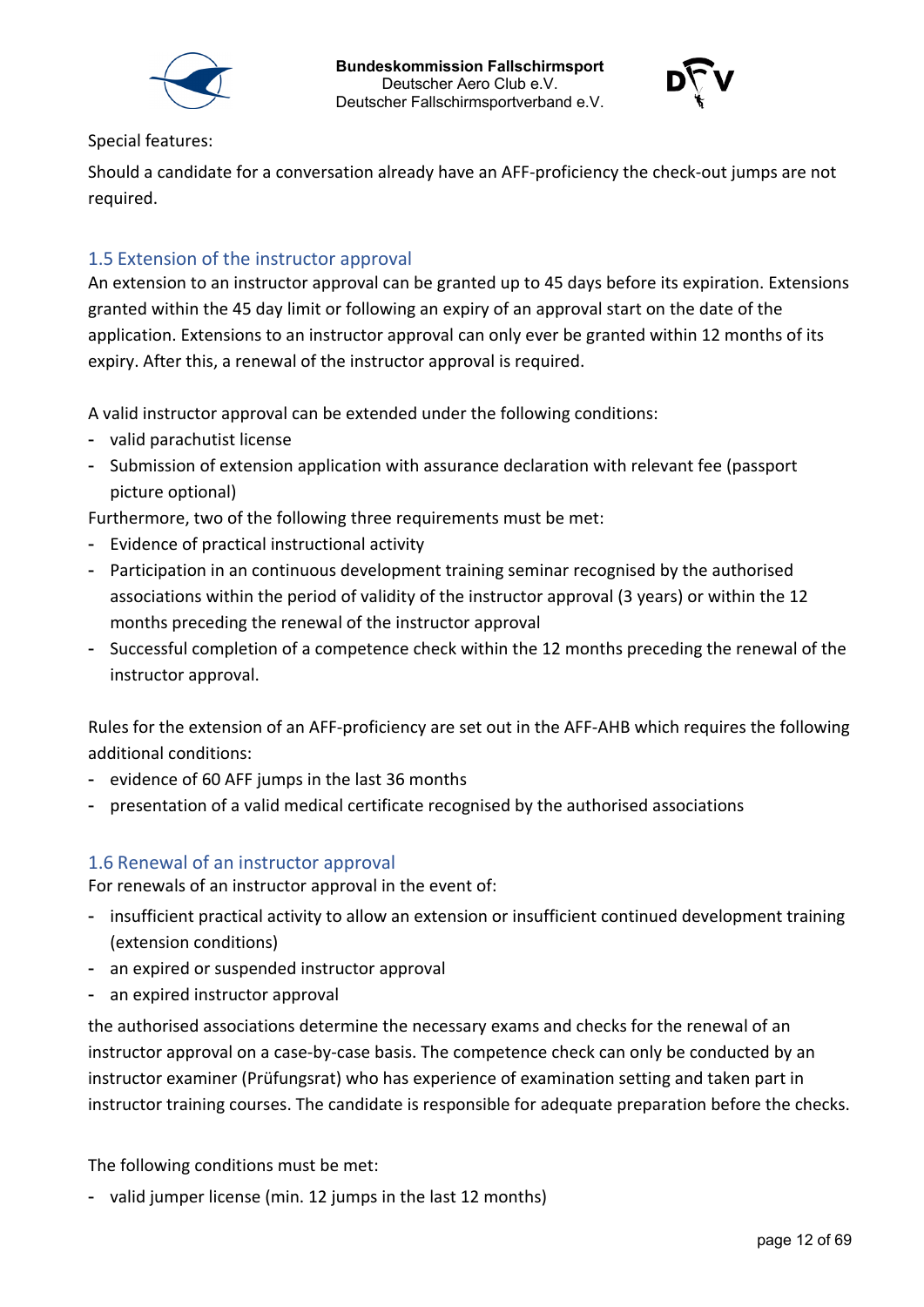



- passed competence check
- where appropriate, submission of the application form with relevant fee (passport picture optional) or the examination report from the instructor examiner (Prüfungsrat) conducting the check

A competence check must contain the items below as a minimum. The authorised associations may add further reasonable items depending on individual circumstances.

- Application in advance with the authorised associations
- written exam
- Observed supervision of student parachutists in practical and theory settings.
	- Theory: Theory lesson from the first jump course
	- Practical: Supervision of students e.g., gear check, briefing, wind and landing instructions etc.
- Documentation of the form Prüfungsnachweis 20

The evaluation is identical to the evaluation for the first award of an instructor approval.

### <span id="page-12-0"></span>1.7 Recognition of an instructor approval

Equivalent or higher level foreign instructor approval can be recognised for a time limited basis for work in Germany, on application for recognition to the authorised associations.

Any recognition is only valid until 31 December of the year of issue. With sufficient grounds, the authorised associations can apply a different duration. If the underlying approval lapses before this date, the recognition lapses at the same time. If the underlying approval were to expire early or was declared invalid or retired for some reason, the recognition expires at the same time.

A recognition can be renewed as many times as desired if the necessary criteria continue to be met. The authorised associations can require confirmation of the foreign instructor approval and can refuse, retire, or even revoke the recognition at any time.

The following conditions are required for recognition of a foreign instructor approval:

- Valid and legible identity document
- Residential or postal address in Germany
- Presentation of valid foreign licence
- valid recognised foreign instructor approval
- Where appropriate, membership of the licence issuing body, if required to maintain validity by the body issuing the foreign instructor approval rating.
- Evidence of instructor activities
- At least 300 RAM-air canopy jumps in total
- At least 12 jumps in the last 12 months
- At least Minimum 2hrs freefall
- Evidence of sufficient command of the German language to ensure adequate communication with student parachutists. Instructors who only speak a foreign language may only instruct students who speak the same foreign language to ensure the necessary training goals can be conveyed and no misunderstandings arise.
- possibly successful participation in a competence check (on first recognition only)
- Agreement to data protection policy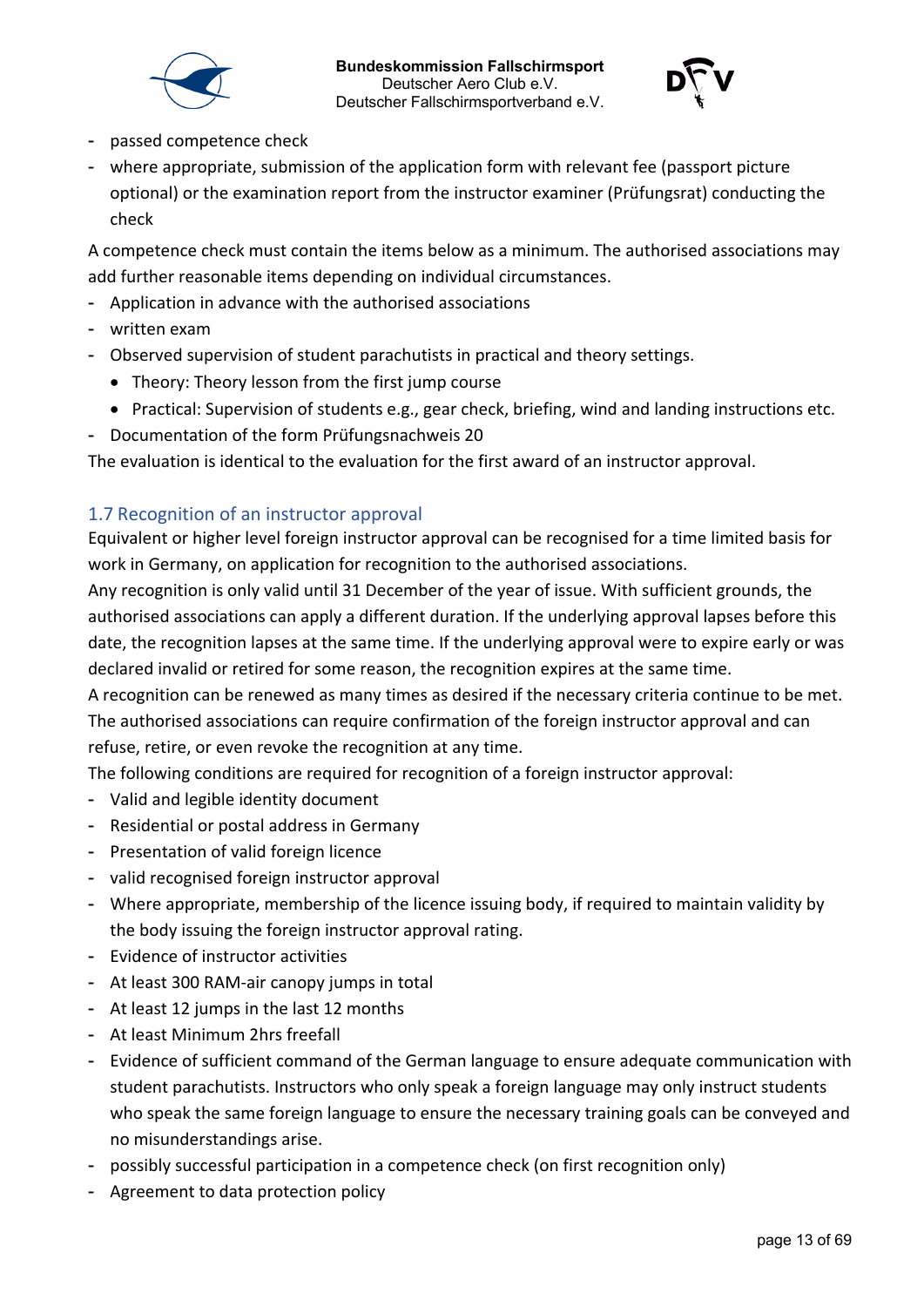



- Submission of an application for recognition of the foreign instructor approval with the assurance declaration for a fee
	- Completion of the form recording the personal data and/or skydiving CV for the authorised associations
- On loss of any of the requirements for recognition the instructor must inform their chief instructor immediately.

On renewal of a recognition all necessary paperwork must be resubmitted. A competence check is not necessarily required however an instructor examiner (Prüfungsrat) should determine and confirm the suitability of the individual.

# <span id="page-13-0"></span>1.8 Qualification Certificate for an instructor candidate

A prerequisite for taking part in an instructor training course is work experience in a training operation during which the following topics have been addressed. Good preparation for the course is necessary as the starting point of the instructor training course expects this knowledge. There is no minimum requirement of time spent in the work experience at a training operation, however a longer period is recommended. The time required to achieve the qualification must not exceed 12 months.

The chief instructor, who is also responsible for encouraging for the next generation of instructors, may use an instructor candidate who has reached the necessary training level as "authorised staff" (and therefore assistant instructors) under supervision in their training operation. The candidate needs individual approval from the Chief Instructor for any instructional activity, except conducting the gear check. This must always be conducted by an instructor with a valid instructor approval. The approvals should be documented to provide evidence thereof. Responsibility for and supervision of the student instruction activities rest with the instructor on duty as identified by the Chief Instructor. Despite this, the instructor candidate remains legally responsible for their actions and can in the most extreme case be held liable.

The Chief Instructor confirms that the instructor candidate has successfully completed each instruction element using the relevant form. A high quality and safety standard should always be applied. The approach in terms of method and didactics is up to the chief Instructor. Beyond the pure instructional topics, the Chief Instructor also confirms that in their opinion the instructor candidate is suited to the take part in the instructor training course and on its completion be responsible for student parachutists in terms of both knowledge and character.

Candidates considered unsuitable should be informed thereof and together with an explanation notified to the authorised associations.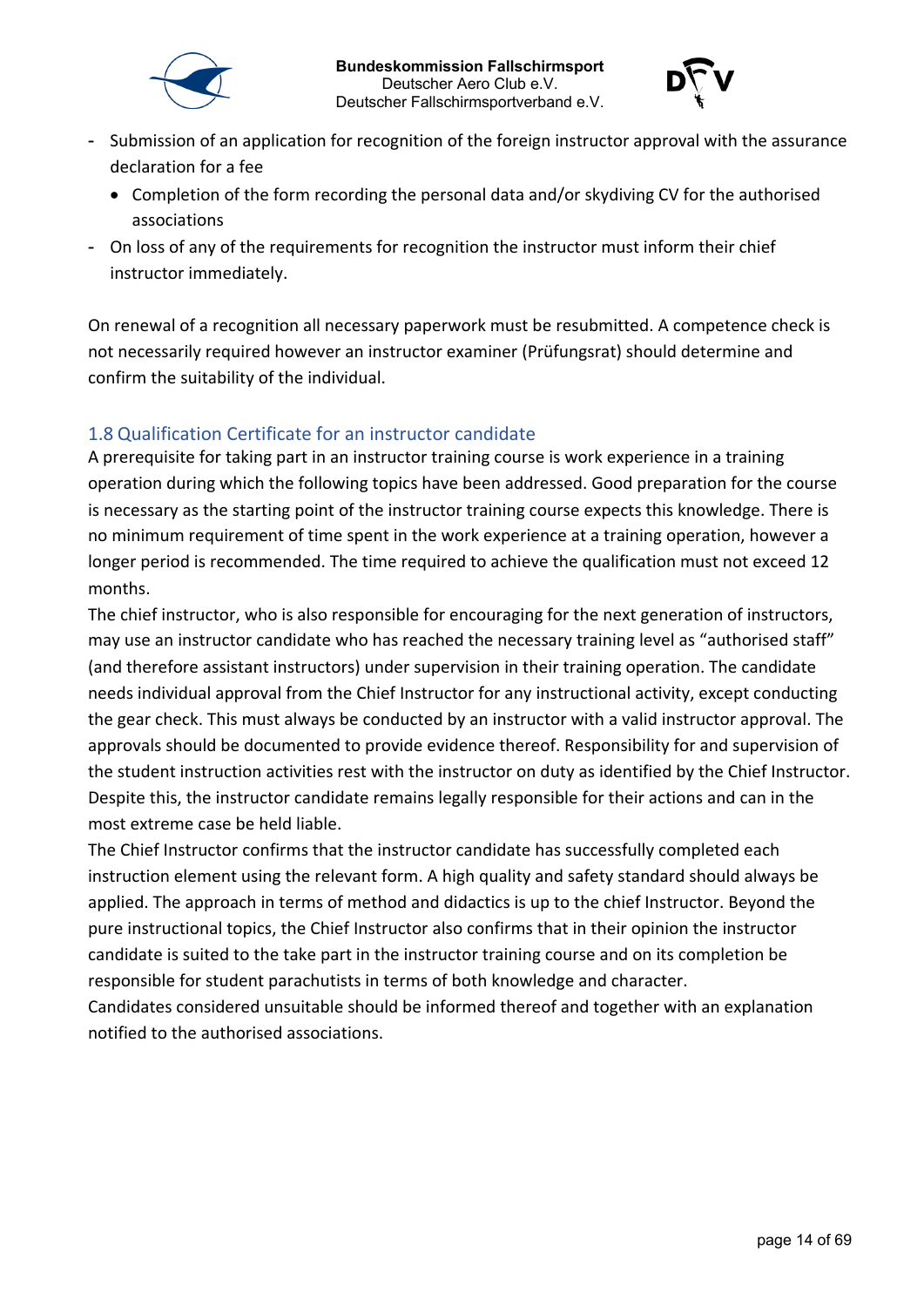



# **Qualification Certificate for an instructor candidate**

| Instructor candidate Family Name, First name |                      |  |  |  |  |  |  |
|----------------------------------------------|----------------------|--|--|--|--|--|--|
|                                              |                      |  |  |  |  |  |  |
| Licence number DFV/DAeC                      |                      |  |  |  |  |  |  |
|                                              |                      |  |  |  |  |  |  |
|                                              |                      |  |  |  |  |  |  |
| Start of qualification                       | End of qualification |  |  |  |  |  |  |
|                                              |                      |  |  |  |  |  |  |
|                                              |                      |  |  |  |  |  |  |

I have read AHB Part 1 and in particular am familiar with chapters 5/6/7.

| <b>Content of the selection exam</b>                                                           | Place | Name / signature        |
|------------------------------------------------------------------------------------------------|-------|-------------------------|
| to be obtained in the 12 months preceding the start of an instructor training                  | Date  | <b>Chief Instructor</b> |
| course                                                                                         |       |                         |
| FS or FF proficiency in accordance with AHB Part 1                                             |       |                         |
| 1 static line jump (optional)                                                                  |       |                         |
| (can also take place during instructor training course)                                        |       |                         |
| Observation of a reserve repack                                                                |       |                         |
| 1/2 Tag as observer at                                                                         |       |                         |
| a rigging loft or with a rigger                                                                |       |                         |
|                                                                                                |       |                         |
| Assisting in a First Jump Course                                                               |       |                         |
| 2 times assisting on despatch and supervision                                                  |       |                         |
| freefall students under direct supervision                                                     |       |                         |
|                                                                                                |       |                         |
| Detailed knowledge of the question bank                                                        |       |                         |
| Sample 15-minute lesson                                                                        |       |                         |
| Preparation in writing of a lesson plan on a topic the candidate is knowledgeable on, does not |       |                         |
| need to be parachuting related (preferably recorded on video)                                  |       |                         |
| Candidate has satisfactorily demonstrated                                                      |       |                         |
| * good demonstration of PRO-Packing                                                            |       |                         |
| Candidate has satisfactorily demonstrated                                                      |       |                         |
| * explanation and identification in practice of exit point                                     |       |                         |
| Candidate has satisfactorily demonstrated                                                      |       |                         |
| * gear check under supervision                                                                 |       |                         |
| Candidate has satisfactorily demonstrated                                                      |       |                         |
| * explanation of stable body position                                                          |       |                         |
| Candidate has satisfactorily demonstrated                                                      |       |                         |
| * explanation of turns in freefall                                                             |       |                         |
| Candidate has satisfactorily demonstrated                                                      |       |                         |
| * explanation of back loop                                                                     |       |                         |
| Candidate has satisfactorily demonstrated                                                      |       |                         |
| * explanation of diving                                                                        |       |                         |
| Candidate has satisfactorily demonstrated                                                      |       |                         |
| * explanation of tracking                                                                      |       |                         |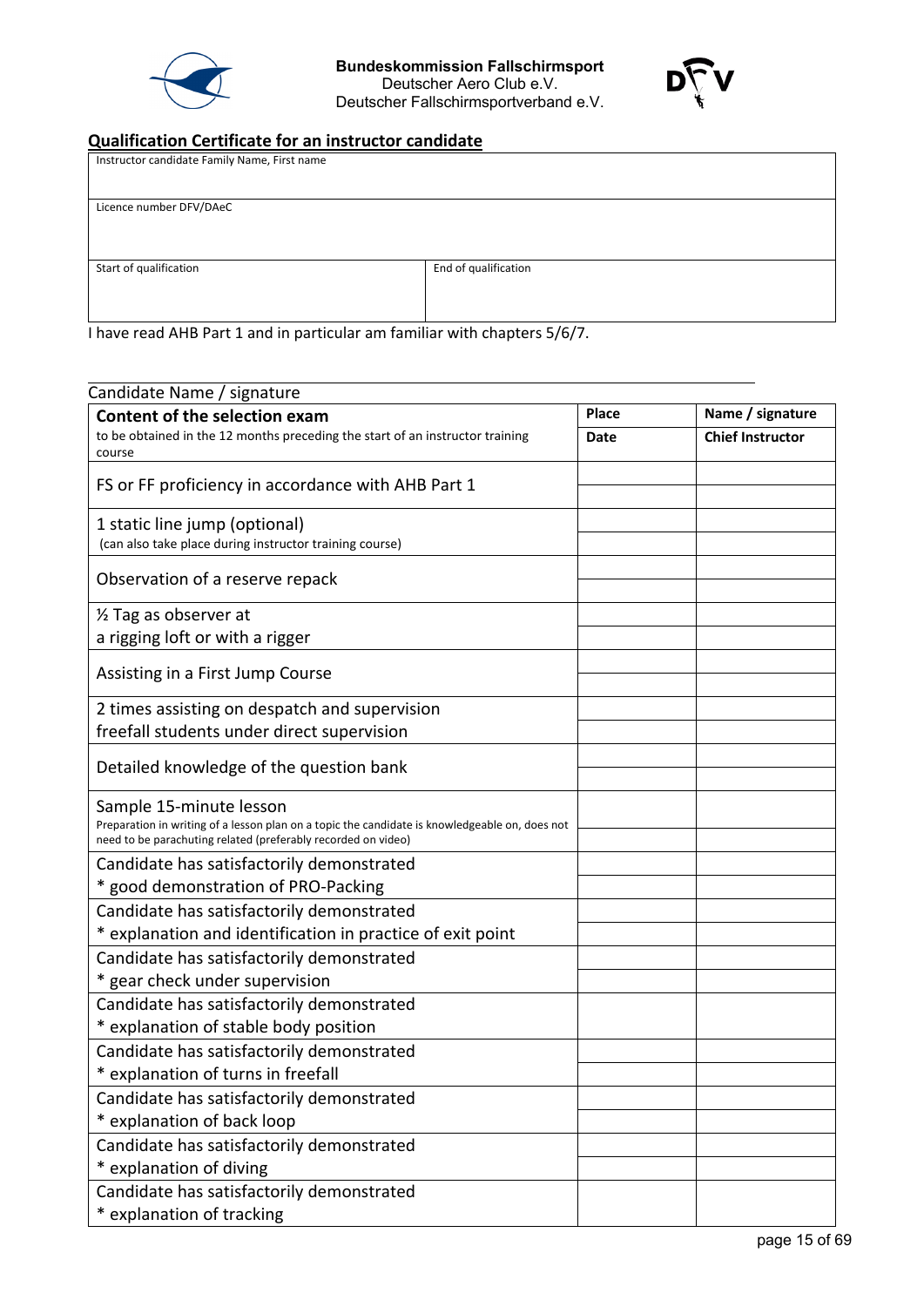



# **Candidate Name:**

| Content of the selection exam                                                 | Place       | Name / signature        |
|-------------------------------------------------------------------------------|-------------|-------------------------|
| to be obtained in the 12 months preceding the start of an instructor training | <b>Date</b> | <b>Chief Instructor</b> |
| course                                                                        |             |                         |
| Candidate has satisfactorily demonstrated                                     |             |                         |
| * explanation of canopy flight and landing                                    |             |                         |
| Candidate has satisfactorily demonstrated                                     |             |                         |
| * explanation of obstacles on landing                                         |             |                         |
| Candidate has satisfactorily demonstrated                                     |             |                         |
| * training of handle check                                                    |             |                         |
| Candidate has satisfactorily demonstrated                                     |             |                         |
| * explanation of pull phase                                                   |             |                         |
| Candidate has satisfactorily demonstrated                                     |             |                         |
| * 3x untangling of a RAM-air canopy                                           |             |                         |
| Candidate has been briefed on:                                                |             |                         |
| * packing checks, typical packing errors                                      |             |                         |
| Candidate has been briefed on:                                                |             |                         |
| * techniques for static line deployment                                       |             |                         |
| (direct bag / pilot chute assisted)                                           |             |                         |
| Candidate has been briefed on:                                                |             |                         |
| * AAD technology (e.g., CYPRES / Vigil)                                       |             |                         |
| Candidate has been briefed on:                                                |             |                         |
| * relevant training documentation                                             |             |                         |
| Candidate has been briefed on and has observed                                |             |                         |
| * operation of radios during instruction                                      |             |                         |
| Candidate has been briefed on and has observed                                |             |                         |
| * jump briefing and debriefing                                                |             |                         |
| Candidate has been briefed on and has observed                                |             |                         |
| * canopy flight briefing and debriefing                                       |             |                         |
| 10 FS or FF coach jumps with instructors                                      |             |                         |
| (e.g., introduction to or development of further skills in FS                 |             |                         |
| or FF)                                                                        |             |                         |

| <b>Requirements</b><br>To take part in the instructor training course     | <b>Course director</b><br>Name / signature |  |  |
|---------------------------------------------------------------------------|--------------------------------------------|--|--|
| Freefall time (min 2 hours)                                               | within                                     |  |  |
| Jump number (min 300 jumps)                                               | the last 60<br>months                      |  |  |
| Jump number (min 50 jumps)                                                | within the last 12<br>months               |  |  |
| Time in the sport (since acquiring licence, per date of issue of license) |                                            |  |  |
| First aid course (min 8-hour course, evidenced separately)                | within the last<br>24 months               |  |  |
| Participation in a canopy handling course (evidenced separately)          |                                            |  |  |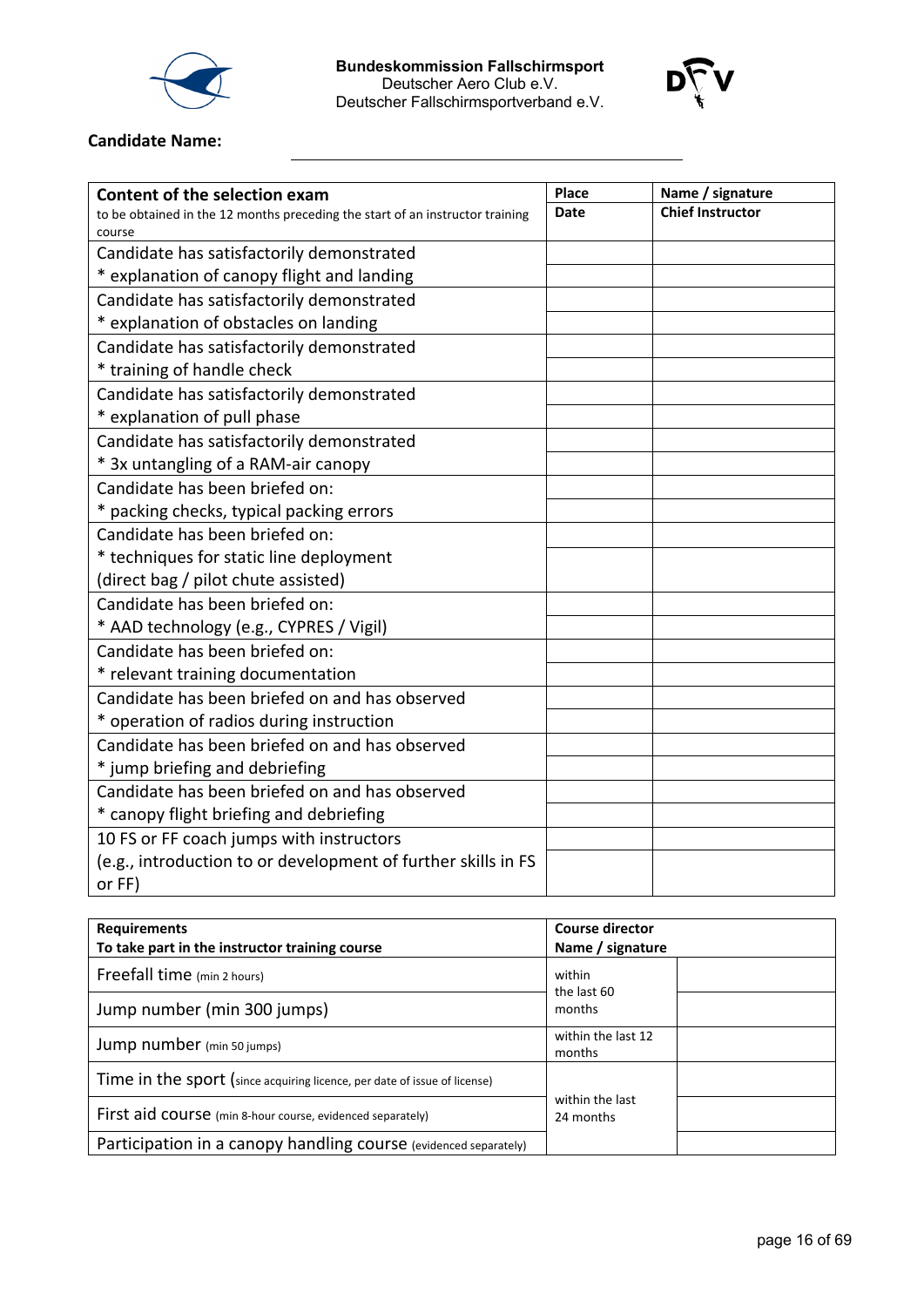



#### <span id="page-16-0"></span>1.9 Conditions for new instructors

The first 3 First Jump Courses must be carried out under the supervision of an instructor with at least 3 years' experience (Chief Instructor level). The following approach can be used:

1. First Jump Course

Observation to learn the specific training methodology used at the training operation Assistance with all instructional activities

2. First Jump Course

Taking over parts of the First Jump Course under supervision and with approval from the Chief Instructor and assistance with all other lessons.

3. First Jump Course

Running a complete First Jump Course under appropriate supervision of an experienced instructor.

The First Jump Courses and their outcomes are to be documented in the instructor's logbook. The Chief Instructor decides, with input from the other supervising instructors as needed, whether the new instructor is sufficiently competent to conduct a First Jump Course alone after assisting on 3 previous occasions. This clearance is to be documented in the instructor's logbook.

In order to despatch static line students, an instructor must conduct at least 1 jump with a direct bag deployment and at least 1 jump with a PCA deployment. Furthermore, they must despatch at least 1 experienced parachutist on a static line jump.

These requirements can be met during the qualification period or during the instructor training course. The jumps and despatches are to be documented in the instructors' logbook.

Before despatching static line student parachutists with an unfamiliar parachute system or from an unfamiliar aircraft, the instructor needs to familiarise themselves with the parachute systems and/or aircraft in advance, such as being briefed by an experienced instructor. Particular care should be given to the timing of the hooking up of the students and establishing the appropriate length of the static line as well as relevant aircraft emergency procedures.

# <span id="page-16-1"></span>1.10 Disciplinary measures

Article 15 LuftPersV only permits the authorised associations to initiate or complete measures that would lead to the revocation or withdrawal of a permission, approval, or proficiency. The authorised associations can apply this right when the conditions for issuing an instructor approval are not met for more than a temporary period or if doubts over practical skills or knowledge warrant it or if a requirement from the authorised associations to re-sit an examination is refused.

Doubts over practical skills or theoretical knowledge arise when instructors or training operation do not work with the rules and requirements of the appropriate hand books.

Regardless of this hierarchy, any concerns should be raised directly with the Chief Instructor in the first instance. They can usually react appropriately to the relevant situation.

If there are safety concerns, the authorised associations should be informed in writing.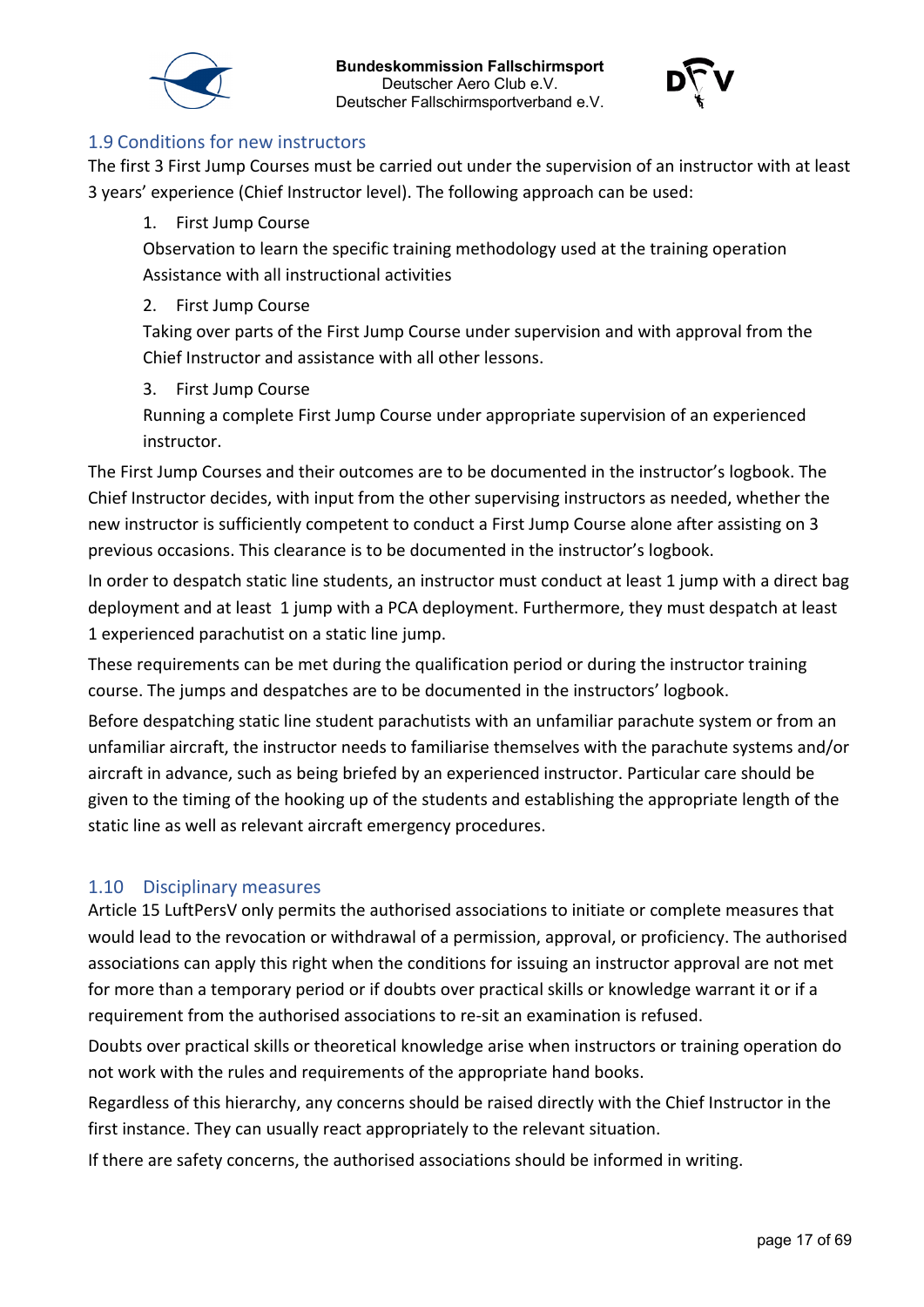



### <span id="page-17-0"></span>1.11 Further education for instructors

Instructors can take part in the annual information and safety conference (InSiTa) or other workshops recognised by the authorised associations. Beyond the conditions for instructor approval extension there are no further requirements for further education.

Regardless of this rule, every instructor joining a new training operation or a new airfield (in accordance with the airfield SOPs) should request an adequate briefing on the local operating procedures. Similar applies when working with new parachute equipment or a new aircraft.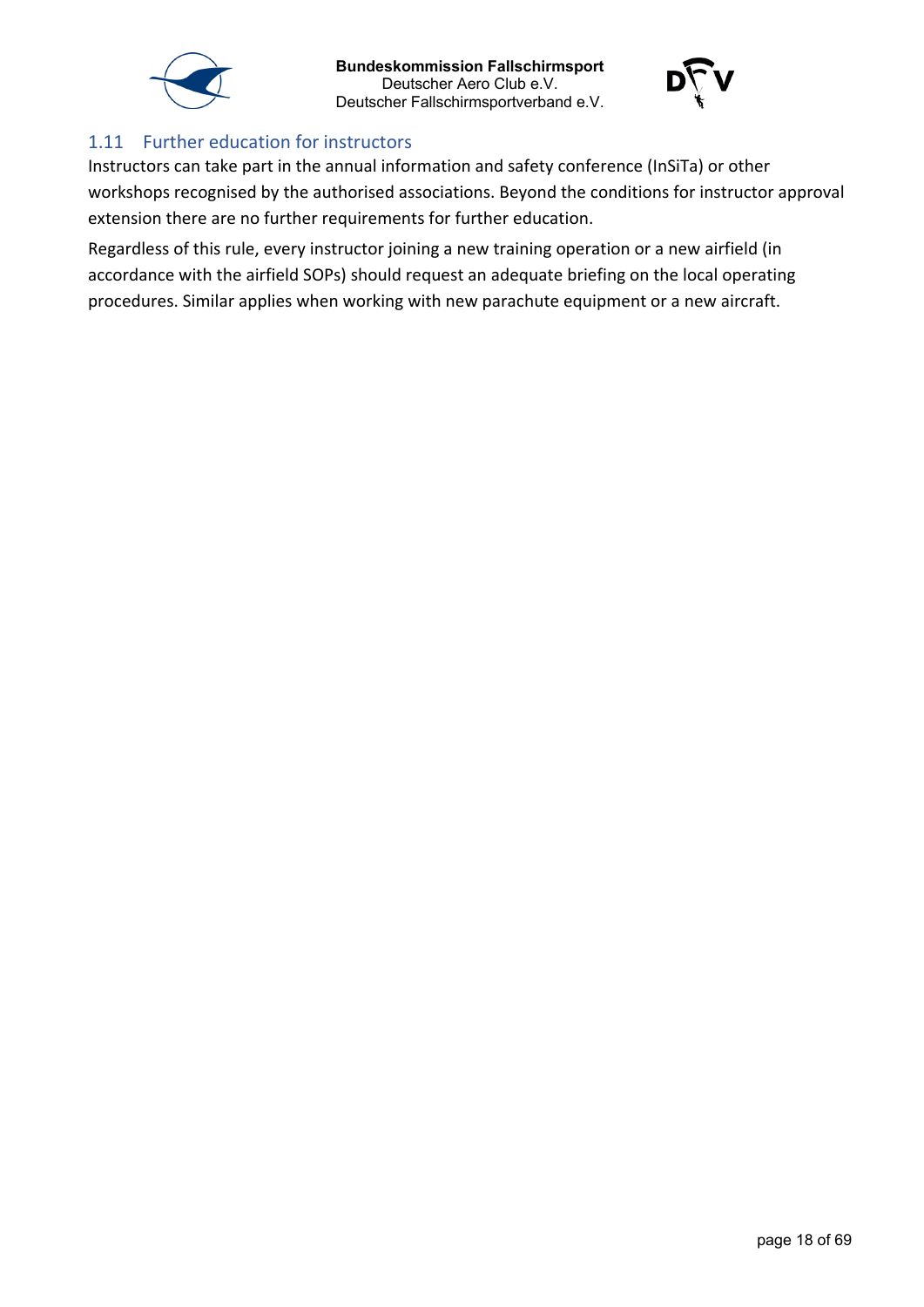



# Chapter 2

# Organisation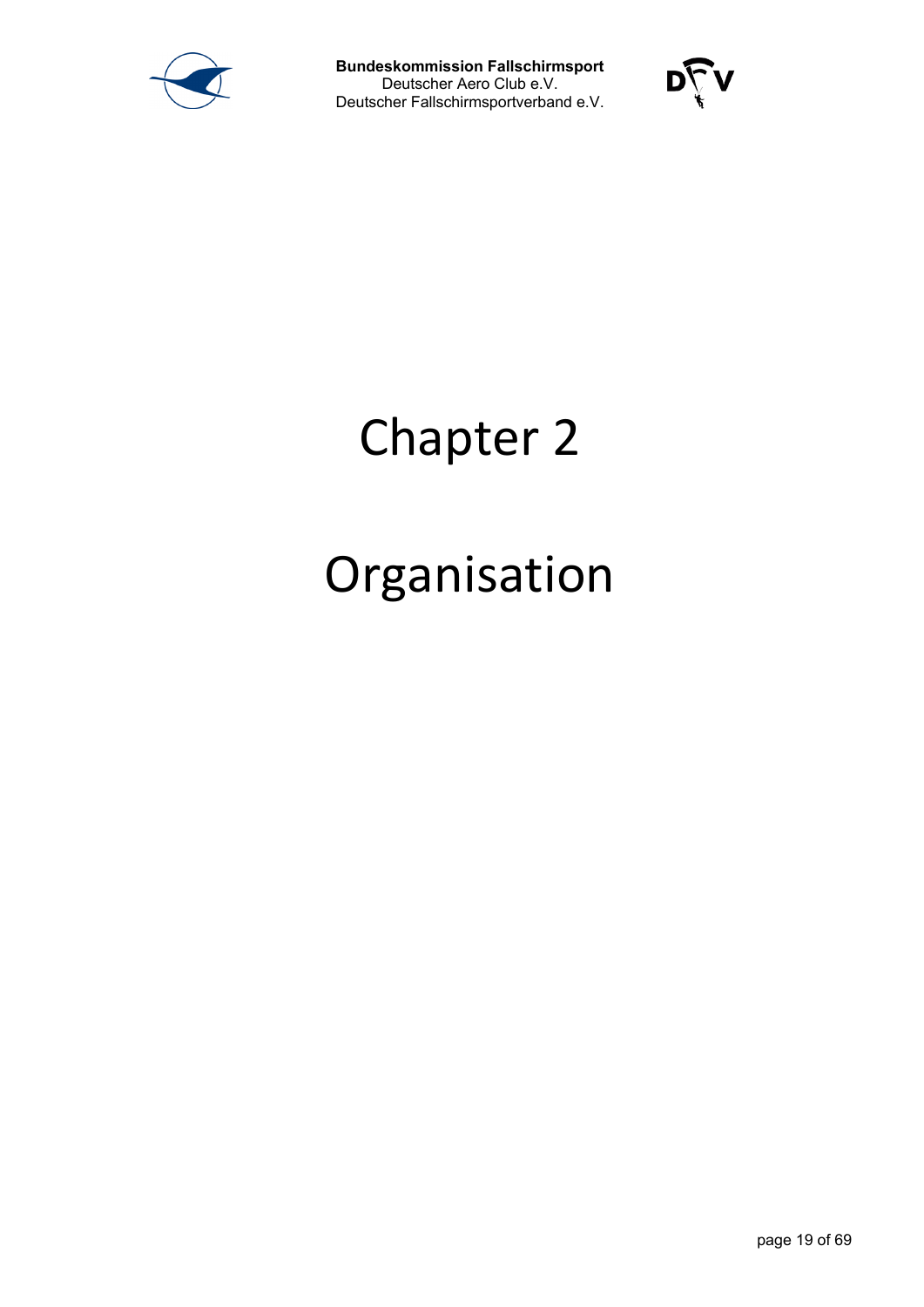



# <span id="page-19-0"></span>2. Organisation

# <span id="page-19-1"></span>2.1 Requirements to conduct an instructor training course

Any registered training operation in Germany can host an instructor training course planned and conducted by a suitable course director. Dropzones, corporate or private persons without an approval to train cannot host instructor training courses. The following requirements must be adhered to.

- Minimum number of participants (recommendation is 4)
- Maximum number of participants 12
- Minimum training time of 12 days (including examination)
- 1 course director
- 2 instructor examiners (Prüfungsräte)
- Subject matter experts or assisting trainers if desired

# <span id="page-19-2"></span>2.2 Requirements of the location and aircraft

The instructor training course consists of a theory and a practical section and an examination. Training can be carried out at any suitable location, possibly far from a drop-zone or even abroad. For knowledge transfer of the theoretical parts, the following infrastructure should be available:

- training room in which actual and sample lessons can be carried out with enough tables and chairs and suitable presentation and/or training materials including possibly an internet connection.
- if possible suitable venues for food and drink for participants as well as for group work
- suitable sanitation and possibly accommodation
- presentation materials of varying kinds, such a projector, computer, photocopier, printer, black and/or whiteboard, flipchart, DVD player, monitor, maps etc.
- appropriate training equipment such as student harness container systems (direct bag, PCA, rip cord, throw-out), student equipment (helmets, altimeters, jumpsuits, possibly radios), further training material such as aerial photographs, DVD-meteorology, safe climb to altitude leaflet, air space structure poster, training videos, wing loading table, training books, models, dolls etc.

For the practical ground training instruction the following should also be available:

- hanging harnesses with trapdoor effect
- horizontal trainer
- vertical trainer
- door mock-up
- mats for parachute landing fall (PLF) or exit practice

The full infrastructure of a training operation according to AHB is only required for those practical lessons which need to be conducted at a drop-zone, such as training jumps.

Note: If the aircraft at the hosting training operation or drop-zone is suitable for static line despatching, the SL-despatch proficiency can be obtained by the instructor candidate during the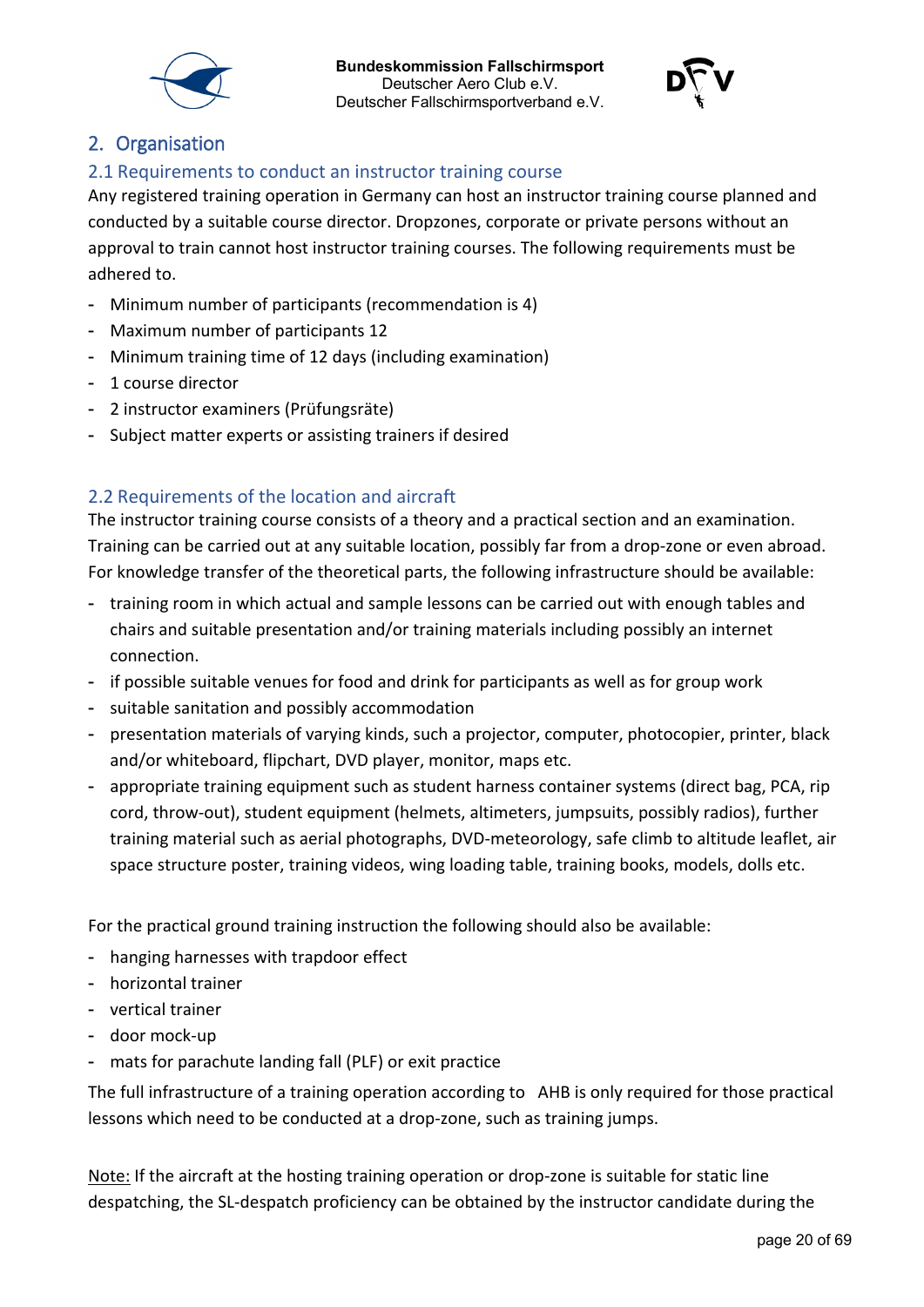



instructor training course. If there are no suitable facilities to conduct static line despatches, an induction to static line despatching should be conducted using the mock-ups. Without having despatched any static line parachutists, the despatch proficiency A (A-Absetzerbefähigung) is incomplete and must be completed at the relevant training operation by the Chief Instructor. Freefall jumps and the related despatch activities must be conducted to achieve the course goal.

### <span id="page-20-0"></span>2.3 Requirements of the training staff

Conduct of an instructor training course requires a course director, possibly subject matter experts of individual subject areas, and 2 instructor examiners (Prüfungsräte). A course director with the appropriate qualification can conduct all lessons alone.

#### <span id="page-20-1"></span>2.3.1 Course director

The Course director retains overall responsibility for preparation, conduct and follow-up of the instructor training course. A course director must therefore show competence in the subject matter and planning as well as have good interpersonal skills.

The requirements for a course director are:

- valid licence with valid instructor approval
- In the sport for at least 7 years (issue date of licence)
- Instructor approval for at least 5 years
- Proficiency in despatching and one of either formation skydiving or free flying
- Assisted in at least one instructor training course (as evidenced in logbook)
- Conducted at least 50 First Jump Course (as evidenced in logbook)
- detailed knowledge of the 7 topic areas

#### <span id="page-20-2"></span>2.3.2 Subject Matter Experts

Subject Matter Experts (SMEs) are specialists who assist in the conduct of particular training subjects or lessons and can be utilised by the course director as required. They do not need to be licenced skydivers.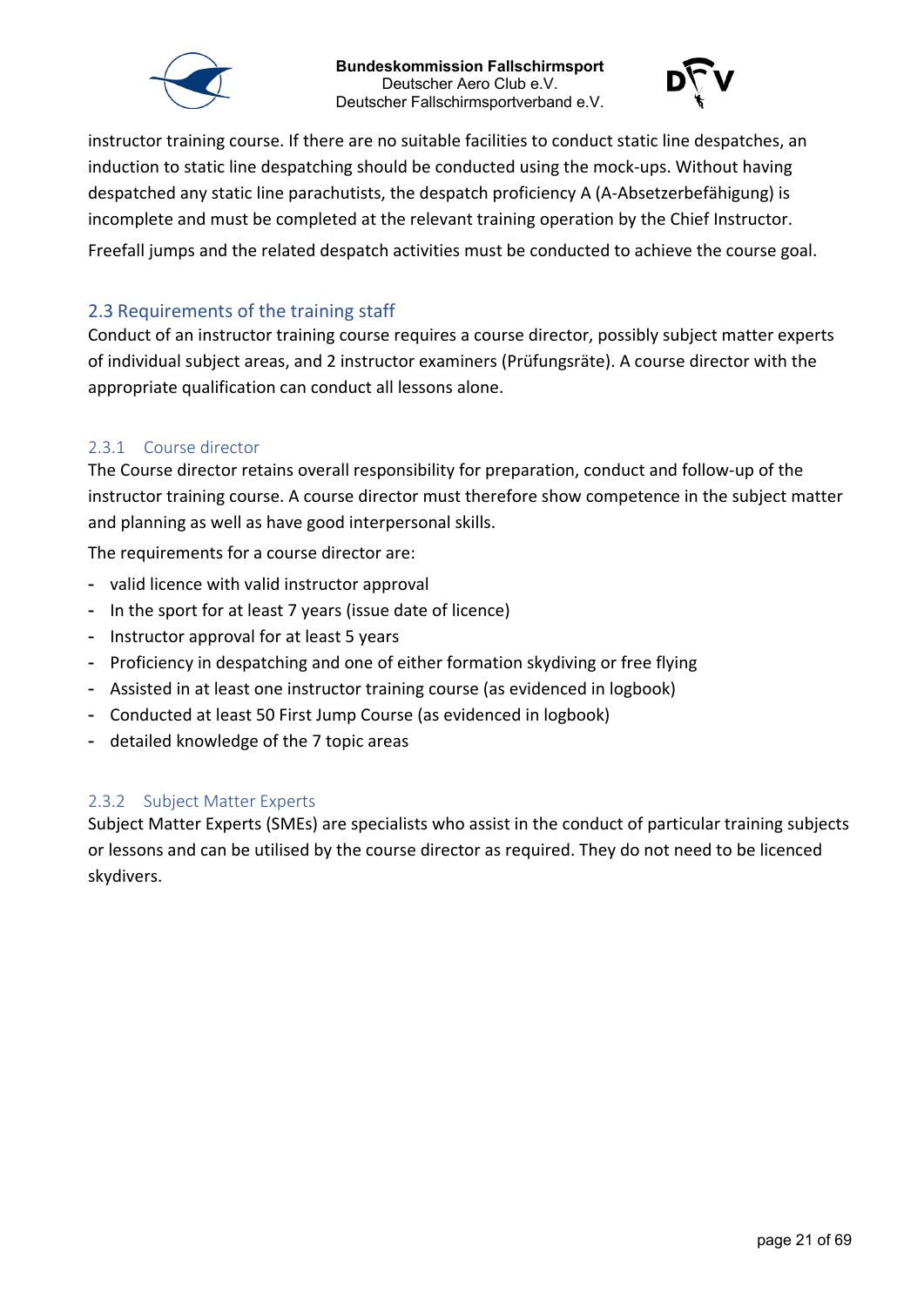



The following table gives examples of the kinds of qualifications which may be suitable for particular topics

| Subject area                        | <b>Example qualifications</b>                    |
|-------------------------------------|--------------------------------------------------|
| Air legislation                     | Air traffic controller, pilot instructor, pilot, |
|                                     | skydiving instructor etc.                        |
| Liability and insurance             | Insurance broker, pilot instructor, skydiving    |
|                                     | instructor etc.                                  |
| Meteorology                         | Meteorologist, pilot instructor, skydiving       |
|                                     | instructor etc.                                  |
| Aerodynamics                        | Physicist, pilot instructor, pilot, skydiving    |
|                                     | instructor etc.                                  |
| Freefall                            | Physicist, skydiving instructor etc.             |
| Equipment                           | Senior Rigger (Fallschirmwart) and Master        |
|                                     | Rigger (Fallschirmtechniker) etc.                |
| Behaviour in special circumstances  | skydiving instructor etc.                        |
| <b>Human Performance</b>            | Medical doctor, pedagogue, skydiving             |
|                                     | instructor etc.                                  |
| <b>Methods and didactics</b>        | Pedagogue, Psychologist, skydiving instructor    |
|                                     | etc.                                             |
| Training operation / Airfield       | Board member, chief Instructor, skydiving        |
| organisation                        | instructor, etc.                                 |
| Crisis management                   | Board member, Management team, skydiving         |
|                                     | instructor, etc.                                 |
| Oversight of parachuting in Germany | Delegate, skydiving instructor, national coach,  |
|                                     | Amateur Sports trainer, etc.                     |

# <span id="page-21-0"></span>2.4 Duration requirements and example timetables

The instructor training course must consist of a minimum of 12 days training including the examination and must be completed after 15 days of training including the examination. As the instructor training takes the format of a structured course, the content for the individual days should be detailed in advance. No more than 12 lessons of 45-minute duration are permitted per day. Time taken for individual subject consolidation and the preparation of sample lessons is not included in this limit. The timetable should provide for sufficient breaks and rest periods.

Regardless of the individual course plans including the examination, the overall time taken for a course must not exceed 3 months (excluding re-examinations). The examination can take place outside the training course timetable.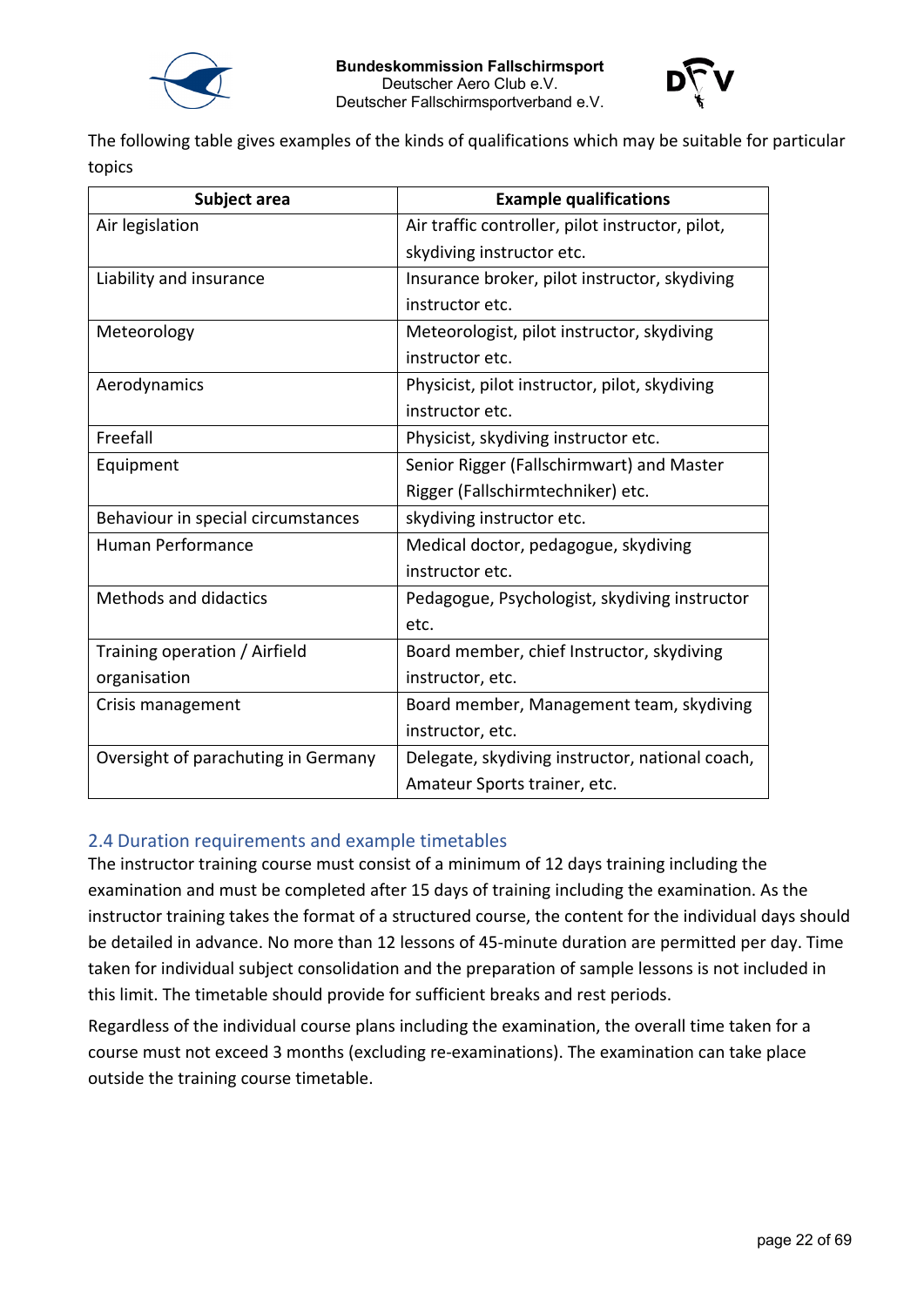



The following example timetables can be used (minimum of 12 days):

#### Day 1 Day 2 Day 3 Day 4 Day 5 Day 6 **Day** 7 **Day** 8 **Day** 9 **Day** 10 **Day** 11 **Day** 12 1. Week **2. Week** 2. Week Mo | Tu | We | Th | Fr | Sa <mark>| Mo | Tu | We | Th | Fr | Sa</mark>

#### **1. Continuous course over a 2-week period with one rest day**

### **2. Course over 2 weekends with one full week:**

| Dav   | Day | Day | <b>Day</b> | Day     | Day | Day. | Day | <b>Day</b> | <b>Day</b> | Day | Day |
|-------|-----|-----|------------|---------|-----|------|-----|------------|------------|-----|-----|
|       |     |     |            |         |     |      | 8   |            |            |     |     |
| 1. WE |     |     | 2. WE      | 1. Week |     |      |     |            |            |     |     |
|       |     | Sa  | Su         | Sa      | Su  | Mo   | Tu  | We         |            |     |     |

#### **3. Course consisting of 4 blocks**

| <b>Day</b> | Jav | $\partial$ av | Dav. | $\partial$ ay | Day | Day | Day      | Day. | Dav | Day | Dav |
|------------|-----|---------------|------|---------------|-----|-----|----------|------|-----|-----|-----|
|            |     |               |      |               | b   |     |          | ر    |     |     |     |
| 1. Block   |     | <b>Block</b>  |      | 3. Block      |     |     | 4. Block |      |     |     |     |

Other possible timetabling options are permitted if the minimum number of training days (12 days) are conducted within the maximum time elapsed (3 months). Each course director can decide how to plan each block.

# <span id="page-22-0"></span>2.5 Application to conduct an instructor training course

The course director must apply for approval for an instructor training courses for conventional (static-line) instructor approvals from the authorised associations. This can be requested by providing all the necessary information to the office, there is no specific form which needs to be completed. The required information is the place, date(s), time frame and any subject matter experts.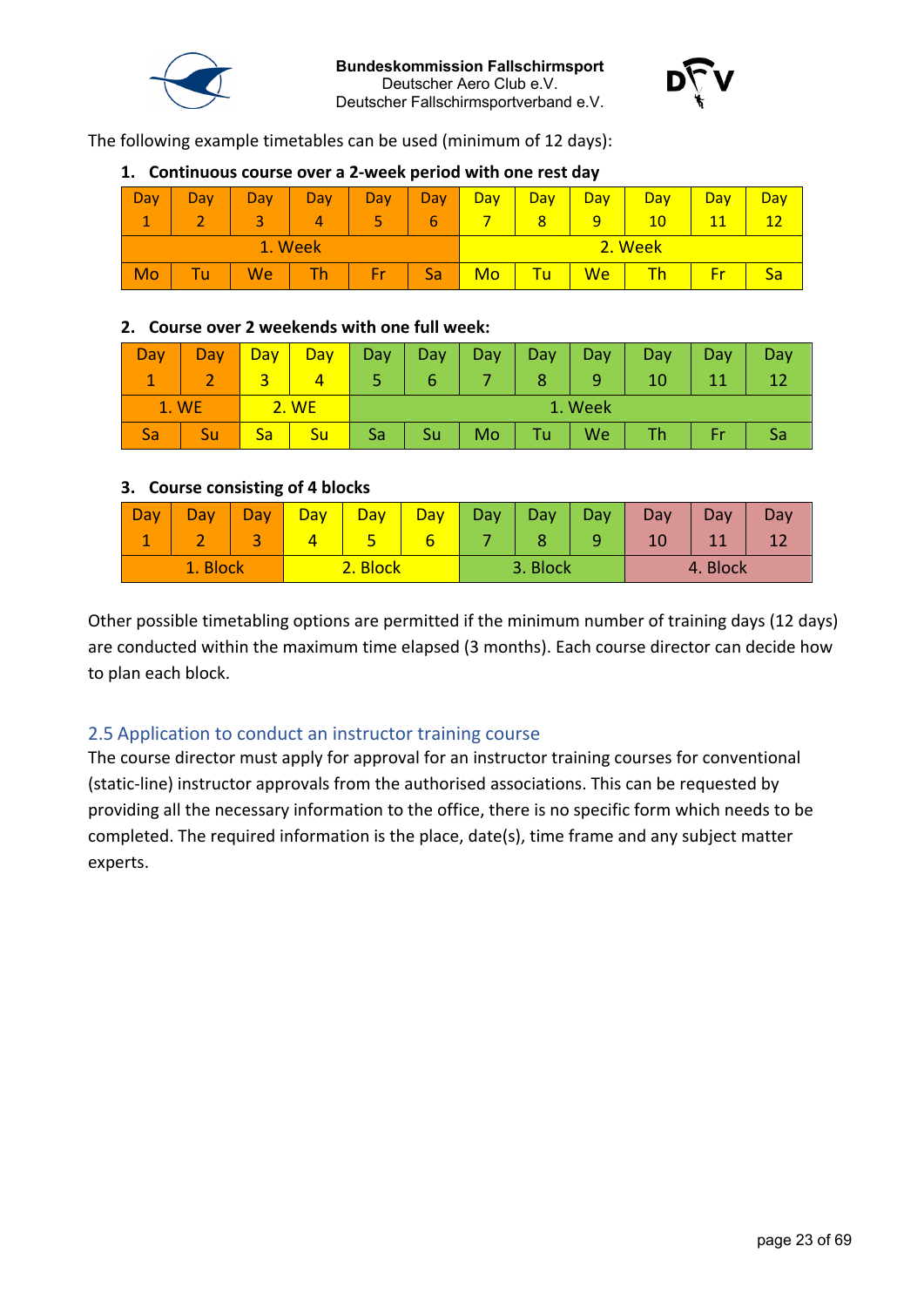



# Chapter 3

# Instructor training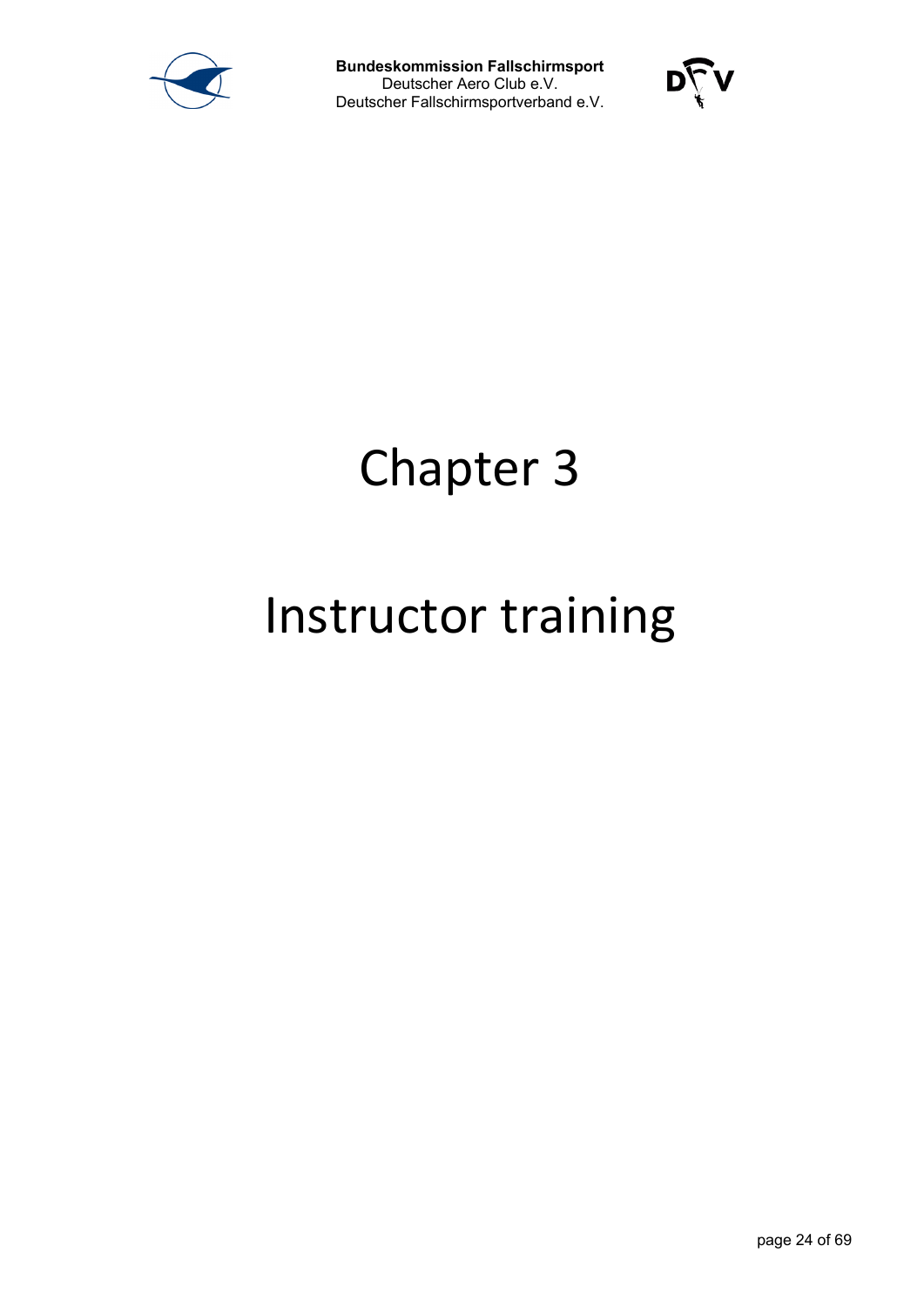



# <span id="page-24-0"></span>3. Instructor training

#### <span id="page-24-1"></span>3.1 First-issue of instructor approval

Any licensed German parachutist over 18 years of age can apply to gain an instructor approval rating on meeting the following requirements:

- valid German parachutists license
- Completed Qualification Certificate for an instructor candidate
- Participation in a canopy course recognised by the authorised associations
- Participation in an 8hr first-aid course within the last 24 months.
- Presentation of a skydiving CV
- At least 300 RAM-Air canopy descents in the last 60 months
- At least 50 RAM-Air canopy descents in the last 12 months
- At least Minimum 2hrs freefall
- At least 24 months in the sport since acquiring parachuting licence
- Evidence of German language skills
- Participation in an instructor training course recognised by the authorised associations.
- Examination passes issued by two instructor examiners (Prüfungsräte)
- Agreement to data protection policy
- Submission of the application form for the issue of a licence with relevant fee, assurance declaration and optionally a passport picture

#### <span id="page-24-2"></span>3.2 Papers needed to attend a training course

The following documents will be checked by the course director at the outset of the training course.

- valid German parachutists license
- logbook(s)
- Owners liability insurance cover
- Airworthiness evidence for harness container systems to be used
- Qualification Certificate for an instructor candidate (fully completed and signed by a Chief Instructor)
- Evidence of participation in a Canopy Flight Course
- Evidence of participation in an 8-hour first aid course
- Skydiving CV
- 1 passport photograph (optional)

In addition, the following needs to be brought to the course:

- personal skydiving equipment
- where appropriate student harness container systems
- where appropriate 10 15-minute presentation (on any topic)
- Pens, possibly laptop/tablet, etc.
- Own training and presentation materials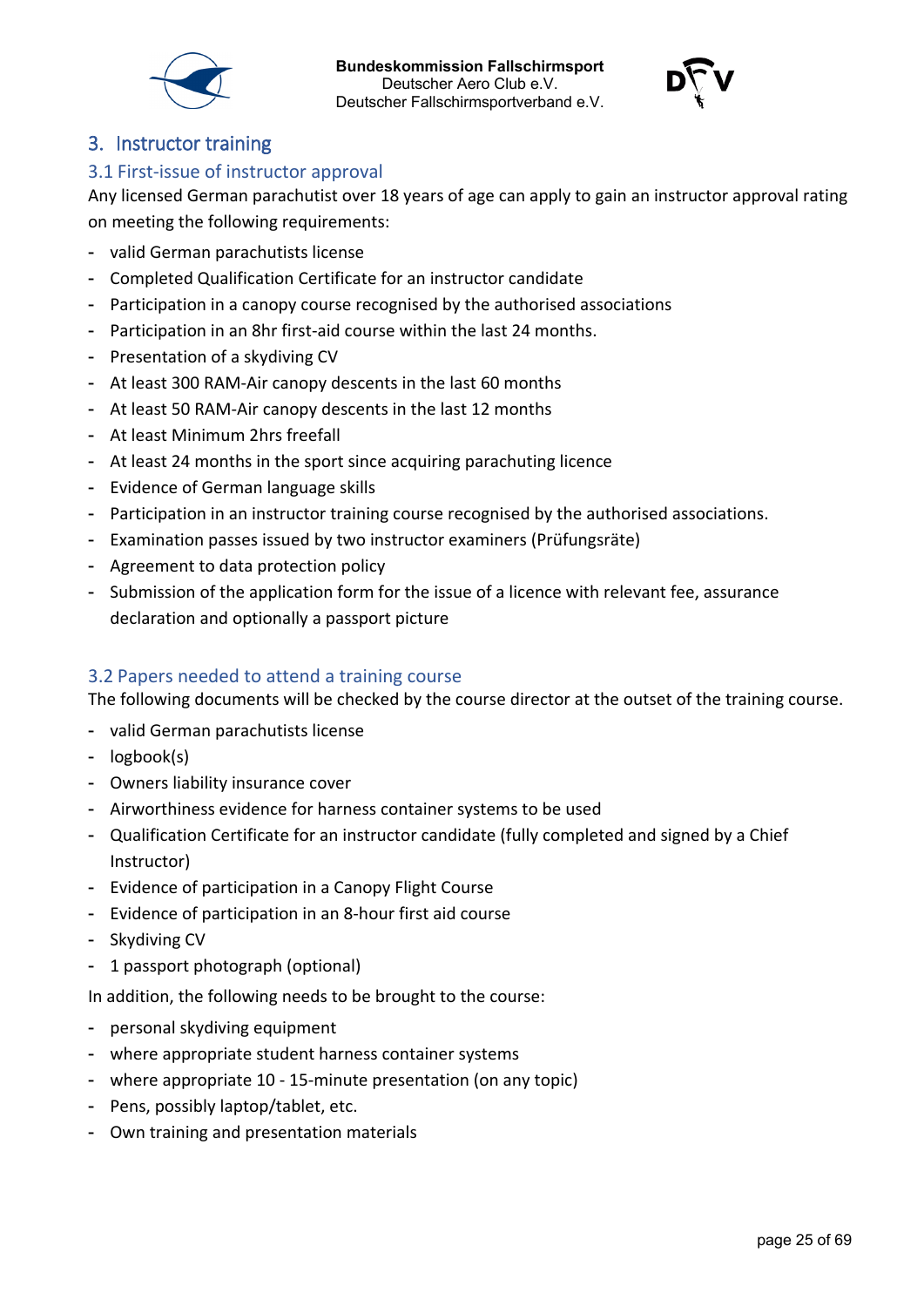



#### <span id="page-25-0"></span>3.3 Instructor training guidelines

The theory and practical training consist of the following segments. Further detail is provided in chapter 4.

#### <span id="page-25-1"></span>3.3.1 Theory training

The theory training presupposes knowledge of all subject areas at the level required to gain the airman's license for parachutists.

During the course, the seven subject areas will be covered in greater depth than this as well as covering matters related to instruction.

- Methods and didactics (3.4.3.1)
- Behaviour in special circumstances (3.4.3.2)
- Aerodynamics (3.4.3.3)
- Freefall (3.4.3.4)
- Air legislation (3.4.3.5)
- Meteorology (3.4.3.6)
- Equipment (3.4.3.7)
- Human Performance (3.4.3.8)
- Oversight of parachuting in Germany (3.4.3.9)
- Emergencies (3.4.3.10)
- Organisation and management of parachuting operations (3.4.3.11)
- Organisation of student training and a training operation (3.4.3.12)
- Insurance and liability laws (3.4.3.13)
- Sports theory (3.4.3.14)

The aim of the theory training is to provide confident understanding of all topic area as they apply to the practical work of a skydiving instructor.

#### <span id="page-25-2"></span>3.3.2 Practical training

The goal of the practical training is to enable the candidate to confidently apply all the content in a suitable methodological and didactical way to appropriately train student parachutists in accordance with modern pedagogical thinking and the principles of adult education.

- Preparatory training (4.4.1)
- Supervision of students while jumping (4.4.2)
- Debrief/write-up (4.4.3)
- Internalisation of knowledge (4.4.4)
- Sport (4.4.5)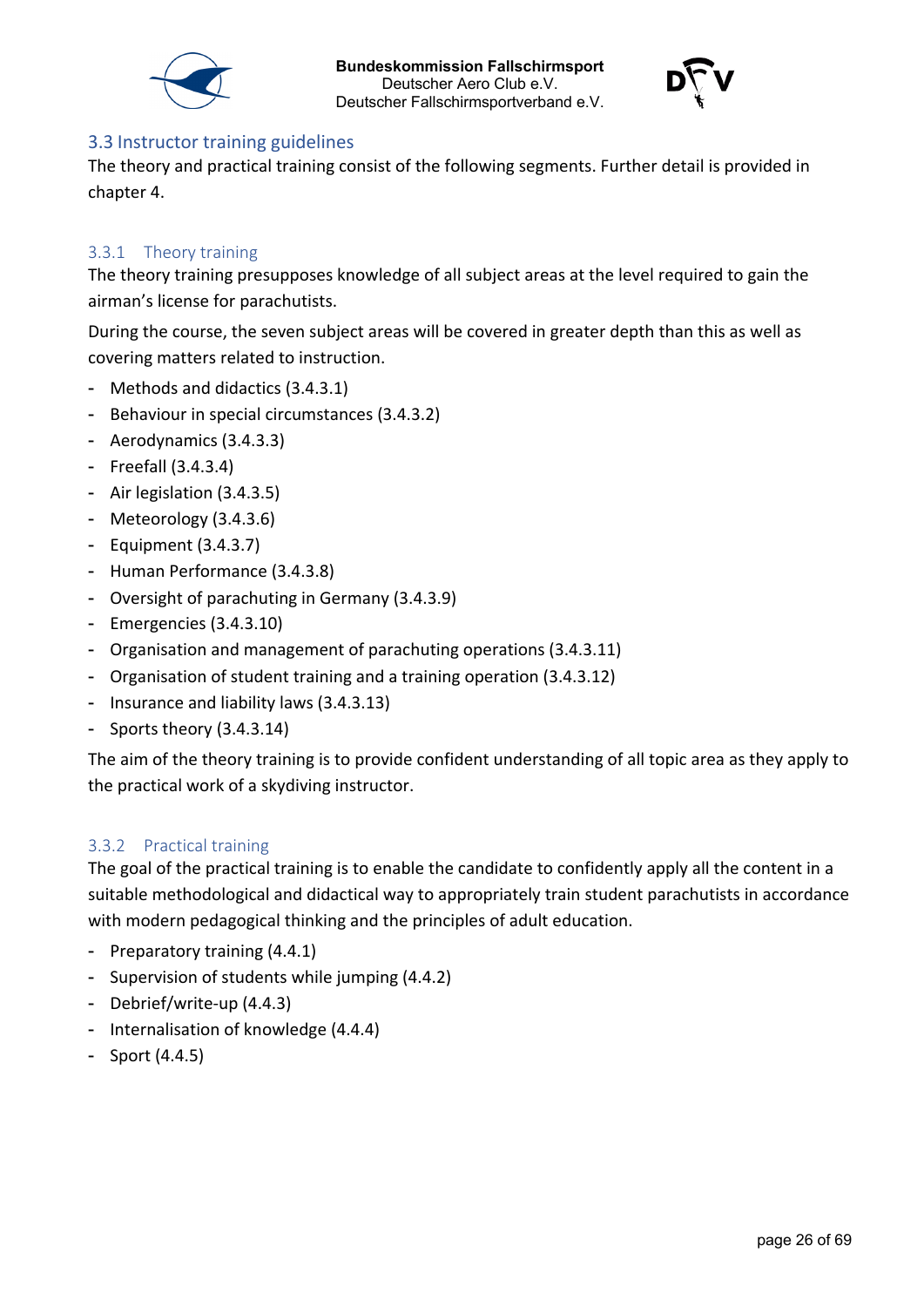



# <span id="page-26-0"></span>3.4 Expected sequence of instructor training.

### <span id="page-26-1"></span>3.4.1 Introduction

The recommended timings are reference point and can be adjusted to suit the local conditions and pre-existing knowledge of the candidates. There is the opportunity to combine some instructional topics into a joint lesson (see 7.1).

Every instructor candidate must conduct at least 5 successful lessons as part of the instructor training course. The topics can be from either the theoretical or the practical domains, as considered appropriate by the course director. The timings for each topic are indicated within the topic areas themselves.

Time should be allowed for the following practice lessons for each candidate:

- 1 x 10 minutes
- 1 x 20 minutes
- 2 x 30 minutes
- 1 x 45 minutes

### <span id="page-26-2"></span>3.4.2 Overview of the instructor training course (optional)

The following overview provides an indication of how an instructor training course can be put together. Other formats and orders can be adopted and may be necessary when integrating availability of subject matter experts or other organisational and infrastructure needs.

Regardless of the overall order, the following points should always be considered:

- Methodology and didactics should be included on the first, at the latest on the second day of the course
- The theory part should always be conducted before the related practical part. This means that all theoretical topics for a refresher day should have been conveyed ahead of time.
- References to time taken are from experience and can vary in practice.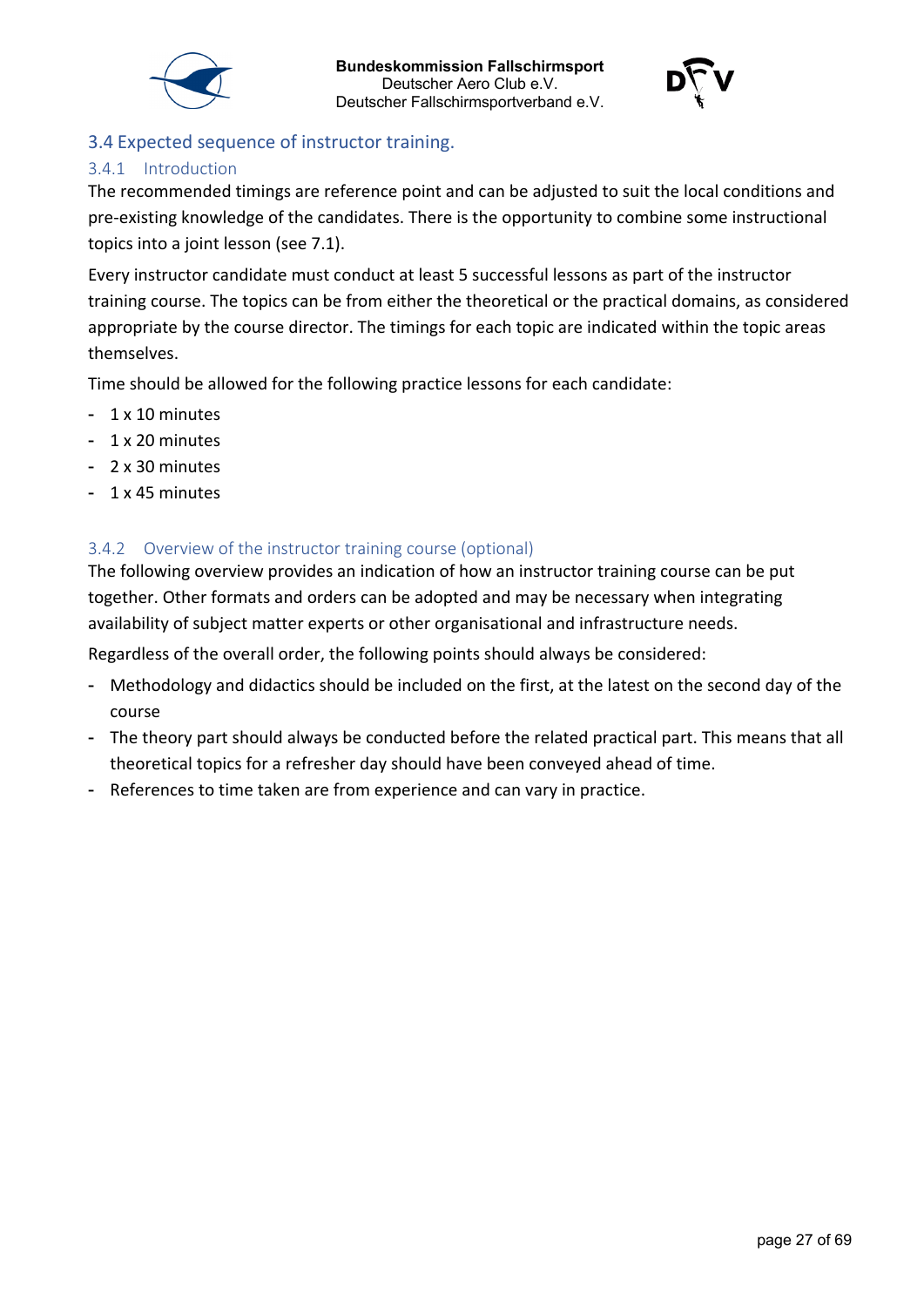



# <span id="page-27-0"></span>*3.4.2.1 Possible timetable of topics*

| <b>Time</b>  | Day 1                         | Day 2                             | Day 3                          | Day 4                                     |
|--------------|-------------------------------|-----------------------------------|--------------------------------|-------------------------------------------|
| 08.00-08.45. | Introduction to the           | Org. training and                 | Freefall                       | Special                                   |
| 08.55-09.40. | course                        | jump operations                   |                                | circumstances                             |
| 20 min break |                               |                                   |                                |                                           |
| 10.00-10.45. | Methods and                   |                                   |                                | Sample lessons on                         |
| 10.55-11.40  | didactics sample              | First Jump Course                 | Equipment                      | behaviour in special                      |
| 11.50-12.35  | lessons                       |                                   |                                | circumstances                             |
| 60 min break |                               |                                   |                                |                                           |
| 13.35-14.20  | Methods and                   |                                   |                                |                                           |
| 14.30-15.15  | didactics                     | Sample lessons<br>Student journey | Sample lessons on<br>equipment | Air legislation                           |
| 15.25-16.10  |                               |                                   |                                |                                           |
| 20 min break |                               |                                   |                                |                                           |
| 16.30-17.15  | Oversight of                  |                                   |                                |                                           |
| 17.25-18.10  | Parachuting in                | Aerodynamics                      | Special<br>circumstances       | Air legislation,<br>liability & insurance |
| 18.20-19.05  | Germany                       |                                   |                                |                                           |
| <b>Time</b>  | Day 5                         | Day 6                             | Day 7                          | Day 8                                     |
| 08.00-08.45. | Basics of sports              | Morning exercise                  | Morning exercise               | Morning exercise                          |
| 08.55-09.40. | theory                        | Org. Jump day                     |                                |                                           |
| 20 min break |                               | Refresher day                     | Internalisation of             | Internalisation of                        |
| 10.00-10.45. |                               | (practical sample                 | knowledge / student            | knowledge / student                       |
| 10.55-11.40  | Meteorology                   | lessons)                          | supervision                    | supervision                               |
| 11.50-12.35  |                               | + student file                    |                                |                                           |
| 60 min break |                               | familiarisation                   | + examination jump             | Instruction                               |
| 13.35-14.20  |                               | + equipment                       | + static line jump             | (practical sample                         |
| 14.30-15.15  | Human Performance             | $\ddag$                           | + despatch                     | lessons)                                  |
| 15.25-16.10  |                               | emergencies/hangin                | proficiency                    | $+DB \Rightarrow PCA$                     |
| 20 min break |                               | g harness                         | + radio practice               | + DB $\Rightarrow$ 1. freefall            |
| 16.30-17.15  |                               | + exit                            | + briefing                     | + PCA $\Rightarrow$ 1. freefall           |
| 17.25-18.10  |                               | + briefing                        | + canopy briefing              | + Throw-Out                               |
| 18.20-19.05  |                               | + canopy flight                   | + jump evaluation              | + Pull-Out                                |
|              | Emergencies                   | + landing                         | + canopy evaluation            | + packing lesson                          |
|              |                               | + despatch/radio                  | + documentation                | + untangling                              |
|              |                               | + gear checks                     | + instruction                  |                                           |
|              |                               | + critiquing                      |                                |                                           |
|              |                               | + documentation                   |                                |                                           |
| <b>Time</b>  | Day 9                         | Day 10                            | Day 11                         | Day 12                                    |
| 08.00-08.45. | Morning exercise              |                                   |                                |                                           |
| 08.55-09.40. | Internalisation of            |                                   |                                |                                           |
| 20 min break | knowledge / student           |                                   |                                |                                           |
| 10.00-10.45. | supervision                   | Written exam                      |                                | Theory and practical                      |
| 10.55-11.40  | (open areas from day          |                                   |                                | tests (sample lessons                     |
| 11.50-12.35  | 6, 7, 8 and                   |                                   | Theory and practical           | from the First Jump                       |
| 60 min break | consolidation of              |                                   | tests (sample lessons          | Course)                                   |
| 13.35-14.20  | knowledge)                    |                                   | from the First Jump            |                                           |
| 14.30-15.15  | + round $\Rightarrow$ RAM-Air | Can be used as                    | Course)                        |                                           |
| 15.25-16.10  | parachute                     | required                          |                                |                                           |
| 20 min break | + Exit variations             |                                   |                                |                                           |
| 16.30-17.15  | + different aircraft          | Preparation for First             |                                |                                           |
| 17.25-18.10  | + downsizing                  | Jump Course                       |                                | End of course                             |
| 18.20-19.05  |                               |                                   |                                |                                           |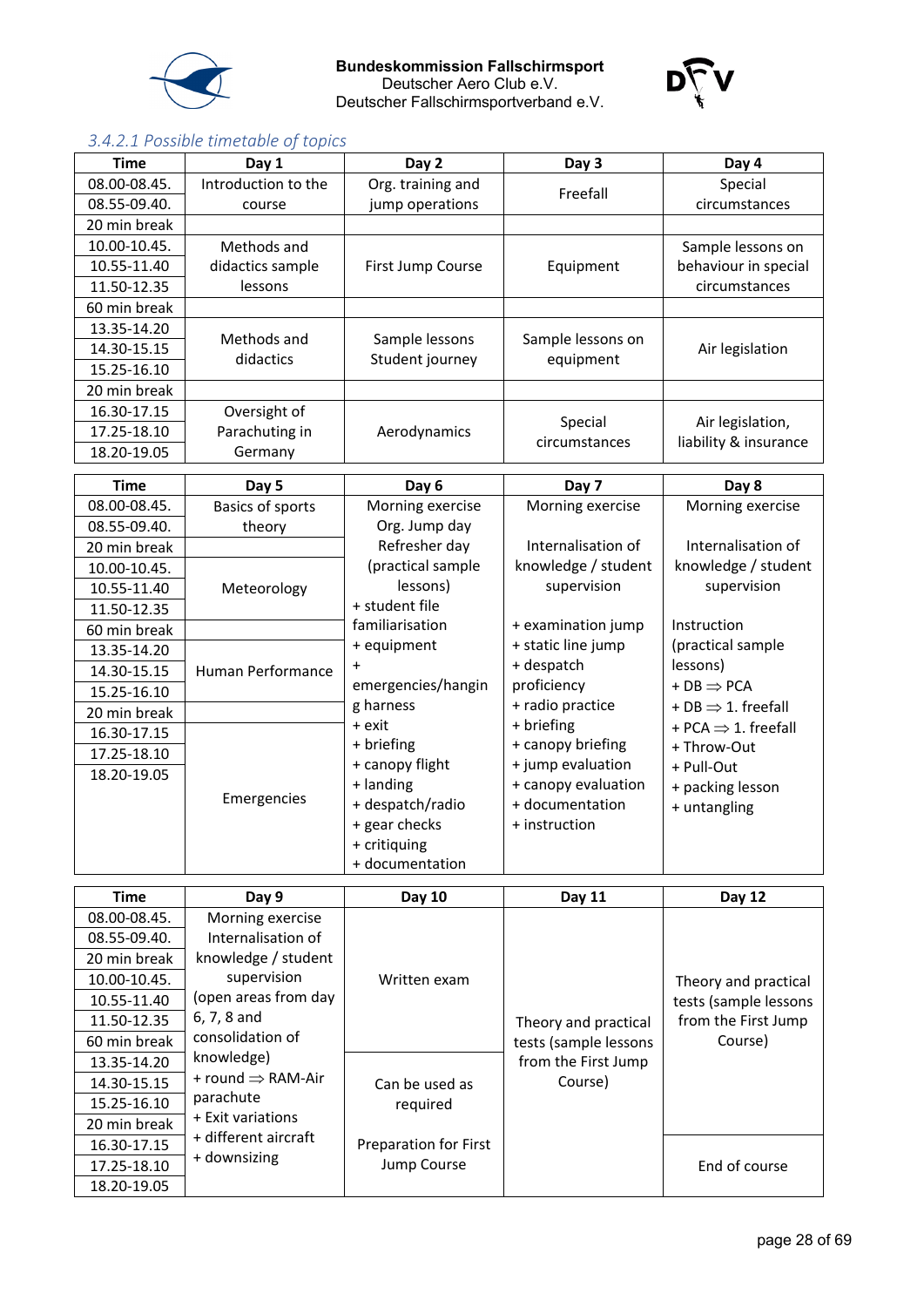



#### <span id="page-28-0"></span>3.4.3 Theory training (approx. 55 lessons)

The following topics should be covered in suitable depth on the instructor training course.

### <span id="page-28-1"></span>*3.4.3.1 Method and didactics (approx. 6 lessons)*

(important - should be first or second topic!!)

- (1) psychological bases of learning (learning styles and related techniques)
- (2) bases of thinking (processing, memory and recall of knowledge)
- (3) bases of didactics (5 didactical principles)
- (4) bases of methodology
- (5) didactic octagon (subject, learning goal, trainer, student, training material, methods, organisational environment, success monitoring)
- (6) communication and perception (basics of communication theory, 4 sides of a message, hermeneutic circle, gendered perception, feedback rules, communication breakdowns, nonverbal communication, role model function)

### <span id="page-28-2"></span>*3.4.3.2 Behaviour in special circumstances / Emergency procedures (approx. 8 lessons)*

- (1) Prior knowledge of the full subject area as required to obtain a skydiving licence is expected.
- (2) Emphasis is placed on training methods and learning processes for emergency procedures (number of repetitions required, sequence of training and lesson planning, simulators/harnesses, one-handed vs two-handed method, background knowledge for teachers from Prof. Dr. Ungerer: Poor conduct in extreme situations: Fehlverhalten in Extremsituationen)
- (3) General preventative actions
- (4) Approaching an aircraft
- (5) Climb to altitude (aircraft emergencies, deployments in the aircraft, aircraft descent)
- (6) Exit (stable exit, premature deployments, getting caught on the aircraft)
- (7) Freefall (PCA scenarios for student conducting dummy pulls, 5 second rule, freefall priorities, injuries in freefall, freefall collisions)
- (8) Opening (nuisance factors, slow malfunctions, fast malfunctions)
- (9) Canopy flight (turbulence, rights of way, canopy collisions)
- (10) Landing (landing priorities, obstacles, flare point, landing with the wind, crosswind landings, landing leeward, landing in strong winds)
- (11) Behaviour after landing (if injured, in windy conditions)

# <span id="page-28-3"></span>*3.4.3.3 Aerodynamics (approx. 3 lessons)*

- (1) Prior knowledge of the full subject area as required to obtain a skydiving licence is expected.
- (2) basics and interrelations of aerodynamics (definition, gravitational attraction, gravity, Bernoulli principle, static pressure, dynamic pressure, why and how a wing functions, how a parachute is constructed, stagnation zone and stagnation point)
- (3) Drag (caused by shape, friction and interference, stall)
- (4) Flight mechanics in full forward flight (forward drive, lift/buoyancy, drag, weight, aerodynamic force, chord line, angle of attack, angle of incidence and glide angle)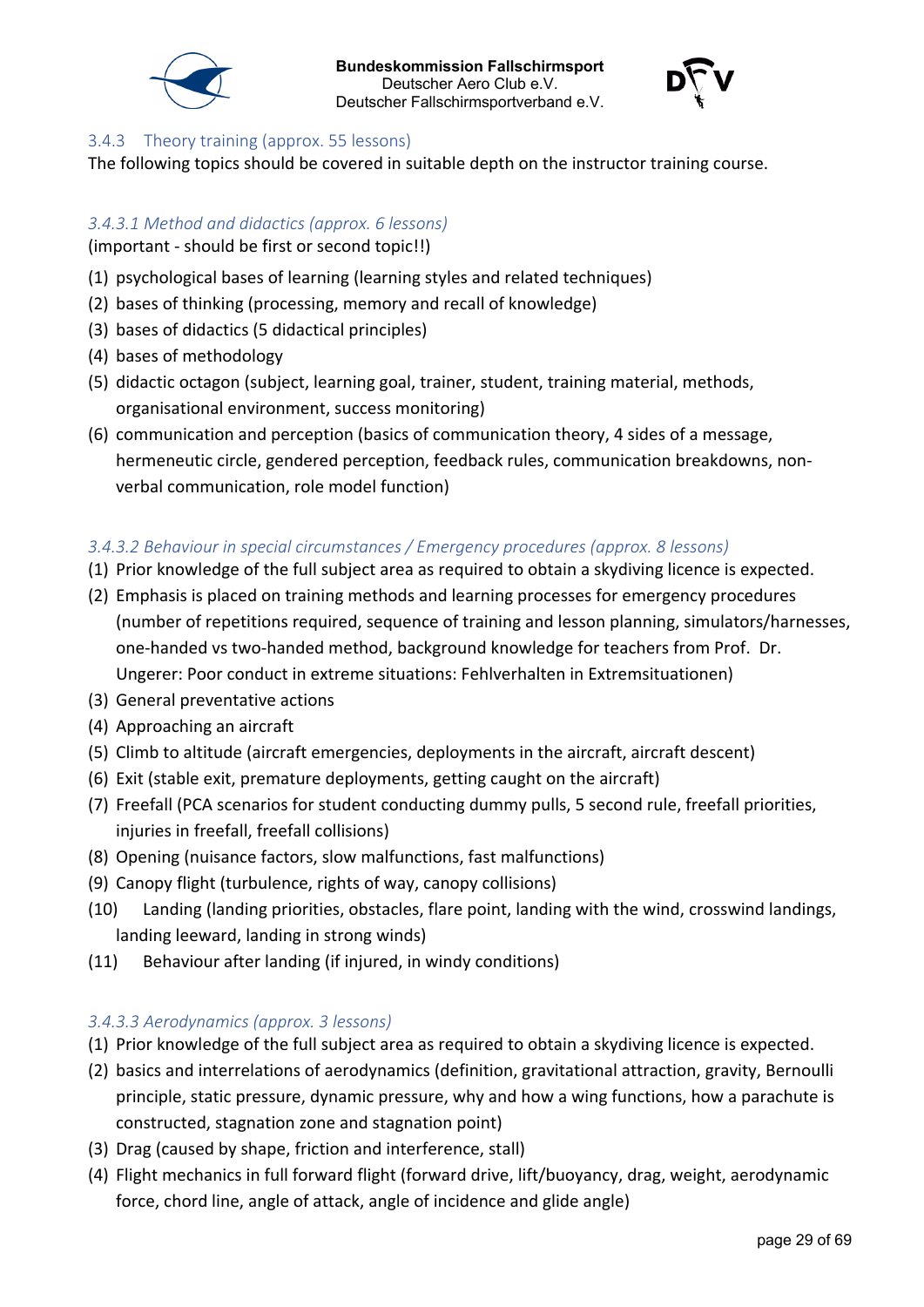



- (5) Impact of interrelations in practice (weight and opening, opening and dynamic pressure, trim and glide, wing loading, changes during turns, centrifugal force, changes to lift)
- (6) RAM Air canopies (profile shapes, uses, extension, polar diagrams)
- (7) Flight characteristics and operation (influencing factors such as wind, wind direction, drift, phases of the canopy flight, orientation, canopy manoeuvres, steering tactics and techniques, differences to a reserve canopy)
- (8) Determining the spot/exit point (wind drift indicators, how to calculate the spot using drift and forward movement of the aircraft)

#### <span id="page-29-0"></span>*3.4.3.4 Freefall (approx. 2 lessons)*

- (1) Prior knowledge of the full subject area as required to obtain a skydiving licence is expected.
- (2) Relevant basic physics (gravity, acceleration, air resistance and drag factors, centre of gravity of the human body, force application point, stable positions, body axes, relative wind, freefall time, conversion to distance measurements)
- (3) Exit (floating, diving, exit order, separation, distances)
- (4) Movement in freefall (axes, movement and rotation, forward, backward, fast fall, slow fall, tuns, rolls, loops, diving, tracking, speeds, stability, freefall drift)
- (5) Characteristics of different parachuting disciplines (evidence of proficiency)

#### <span id="page-29-1"></span>*3.4.3.5 Air legislation (approx. 4 lessons)*

- (1) Prior knowledge of the full subject area as required to obtain a skydiving licence is expected.
- (2) Legal bases (LuftVG, LuftPersV, LuftVO, LuftVZO, LuftBO, LuftGerPV, LuftKostV, Rules governing authorised air sports associations)
- (3) Publications by the aviation authorities (AIP, NfL 1 und 2, NOTAM, Aeronautical Circular, areal maps, airspace app, Safe Climb leaflet, air space structure poster)
- (4) Airspace structure and visual flight rules issued by SERA (controlled C, D, E, uncontrolled G, TMZ, RMZ, ATZ, controlled zone D (CTR), areas of limitation, time limitations (HX), transponder usage)
- (5) Air space classification, air traffic services, types, and priority of radio calls
- (6) Signals and signs (emergency and urgency signals, warning signals, signals for airfield traffic, ground signals)
- (7) Demo landings (application process, planning, execution, balloon jumps)

#### <span id="page-29-2"></span>*3.4.3.6 Meteorology (approx. 3 lessons)*

- (1) Prior knowledge of the full subject area as required to obtain a skydiving licence is expected.
- (2) Makeup of the Atmosphere (spheres and layers)
- (3) Composition of the atmosphere (oxygen, nitrogen, noble gasses, changes)
- (4) Relevant basic physics (definitions, UTC, air pressure, barometric levels, temperature, humidity, air density, density altitude, QNH, QFE, wings, standard atmosphere, temperature related measurement errors on altimeters, twilight)
- (5) Wind (creation, pressure gradient, Coriolis pressure, ground wind, wind at altitude, rule of thumb, weather charts, isobars, contour lines, measurement units, local wind conditions, land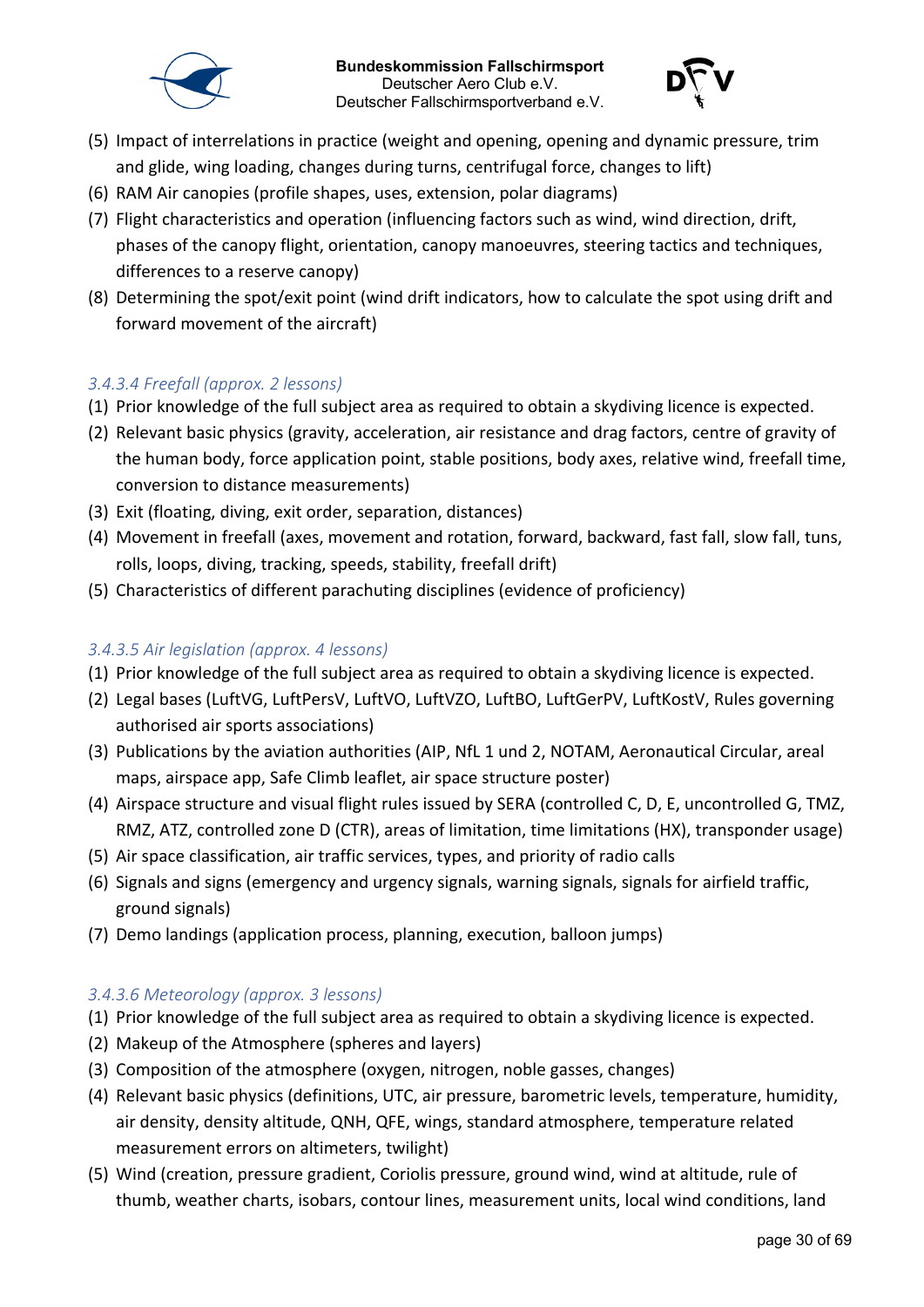



and sea breeze, mountain and valley winds, Venturi-effect, upwind and downwind, thermals, turbulence)

- (6) Front systems (cold front, warm front, occlusions)
- (7) Clouds (creation, thermal, dynamic or orographic convection or advection, adiabatic effects (dry and wet adiabatic temperature gradient), cloud types, characteristics of cloud types, cloud layers)
- (8) Meteorological dangers in jump operations (storms, lightning, icing, dust devils, turbulence, thermals)
- (9) Special weather conditions (Föhn)
- (10) Flight weather forecasts (METAR, TAF, weather charts with symbols)

#### <span id="page-30-0"></span>*3.4.3.7 Equipment (approx. 6 lessons)*

- (1) Prior knowledge of the full subject area as required to obtain a skydiving licence is expected.
- (2) Guidelines (all types, TSO, AS 8015 A and B, TS135, Pattern test list, handbooks)
- (3) Tests (conformity testing, subsequent tests, documentation)
- (4) Materials in parachuting (webbing, tapes, lines, hardware, grommets, container, and canopy fabrics)
- (5) Harness-container system (construction and naming of a harness-container system and parts, three-ring circus, RSL, MARD systems, reserve handle, cut-away handle, deployment systems (direct bag, packing sleeve, PCA, ripcord and spring-loaded pilot chute, throw-out, pull-out), pilot chute systems (kill-line, bungee), deployment bag with bridle and pilot chute, free bag with spring-loaded pilot chute, risers, steering toggles, size adjustment)
- (6) RAM-air canopy (construction and naming of parts, lines, slider, attachment points, slider stoppers, slider bumpers)
- (7) Reserve canopy (construction and naming of parts, lines, slider, attachment points, slider stoppers, slider bumpers)
- (8) Automatic Activation Devices (AAD) (overview of CYPRES and Vigil (if not others), function, firing criteria, operation)
- (9) Additional equipment (altimeter, head protection, goggles, jumpsuit, shoes, gloves, radio, audible altimeter, floating device, weight)
- (10) Maintenance and repair (annual inspection, maintenance by the owner, safety bulletins, technical bulletins, cleaning, and care, expected useful life, parts which suffer from wear and tear)
- (11) Untangling and packing, packing checks, packing errors
- (12) Equipment maintainers (who is permitted to do what? What can I do as an instructor?)
- (13) Changing deployment method
- (14) Student gear check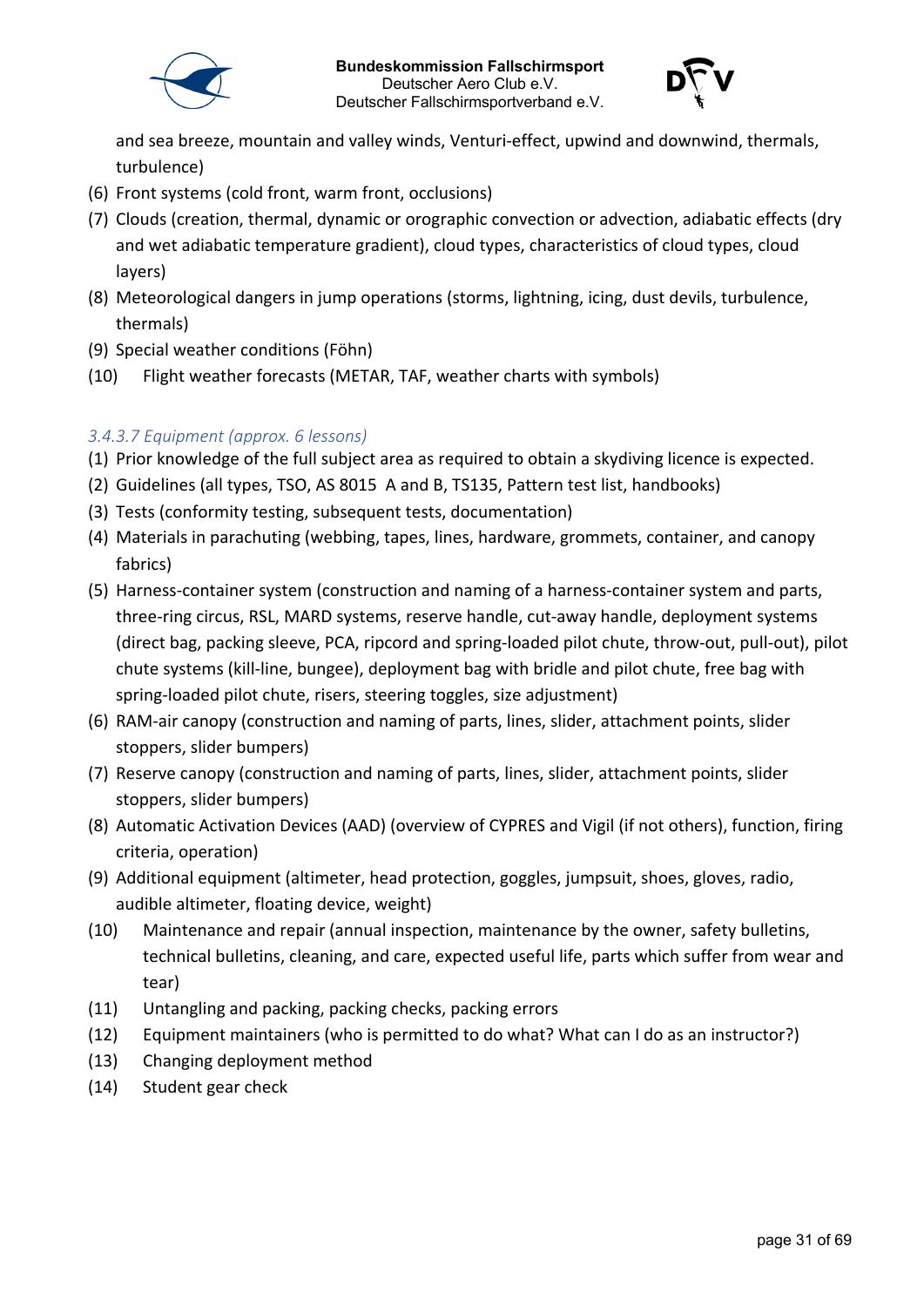



### <span id="page-31-0"></span>*3.4.3.8 Human Performance (approx. 3 lessons)*

#### **Fitness**

(1) Physical and psychological fitness requirements (prohibiting factors, influencing factors, acceptable factors, Medical Working Group (Arbeitsgruppe Medizin))

### **Flight physiology**

- (1) Hypoxia (types and how they arise, oxygen saturation, compensation, hyper ventilation, choking sensation, objective and subjective symptoms, implications)
- (2) The Bends (decompression sickness, how it arises, symptom and implications)

### **Flight medicine**

- (1) Barotrauma (ear, sinuses, teeth, intestine, pressure equalisation)
- (2) Fitness or lack thereof (legal position, who can certify?)
- (3) Use of medication and illness

### **Psychology**

- (1) Stress (how it arises, positive stress, distress, trigger and reinforcing factors, implication, coping strategies, conclusions for training, script: Poor conduct in extreme situations)
- (2) Mental preparation, autogenic training
- (3) Motivation (extrinsic and intrinsic)
- (4) Fear, panic, stress (for example "refusers")

# <span id="page-31-1"></span>*3.4.3.9 Oversight of parachuting in Germany (approx. 3 lessons)*

- (1) The authorised associations DFV e.V. / DAeC e.V. (structure, areas of responsibility)
- (2) Bundeskommission Fallschirmsport (org chart, responsibilities)
- (3) BMVI, FAI, ISC (areas of responsibility, documents, FAI licences)
- (4) Mono air sports association DFV e.V. and Landes associations of DAeC e.V. (Sport Association vs. Regulatory Authority, responsibilities, important because...)
- (5) Competition rules (overview, German National Championship rules, dive pools, key contacts)
- (6) Records (overview, key contacts)

# <span id="page-31-2"></span>*3.4.3.10 Emergencies (approx. 2 lessons)*

- (1) Crisis management (General, crisis management guideline, safety management system)
- (2) Prevention (basics, dilemmas, measures)
- (3) Intervention (measure in the case of accidents and incidents)
- (4) Crisis aftercare (basics and measures, Stiftung Mayday etc.)
- (5) Press management, public relations, and social media (Peter Schäfer script)
- (6) Documents/reports (accident reporting, accident data base)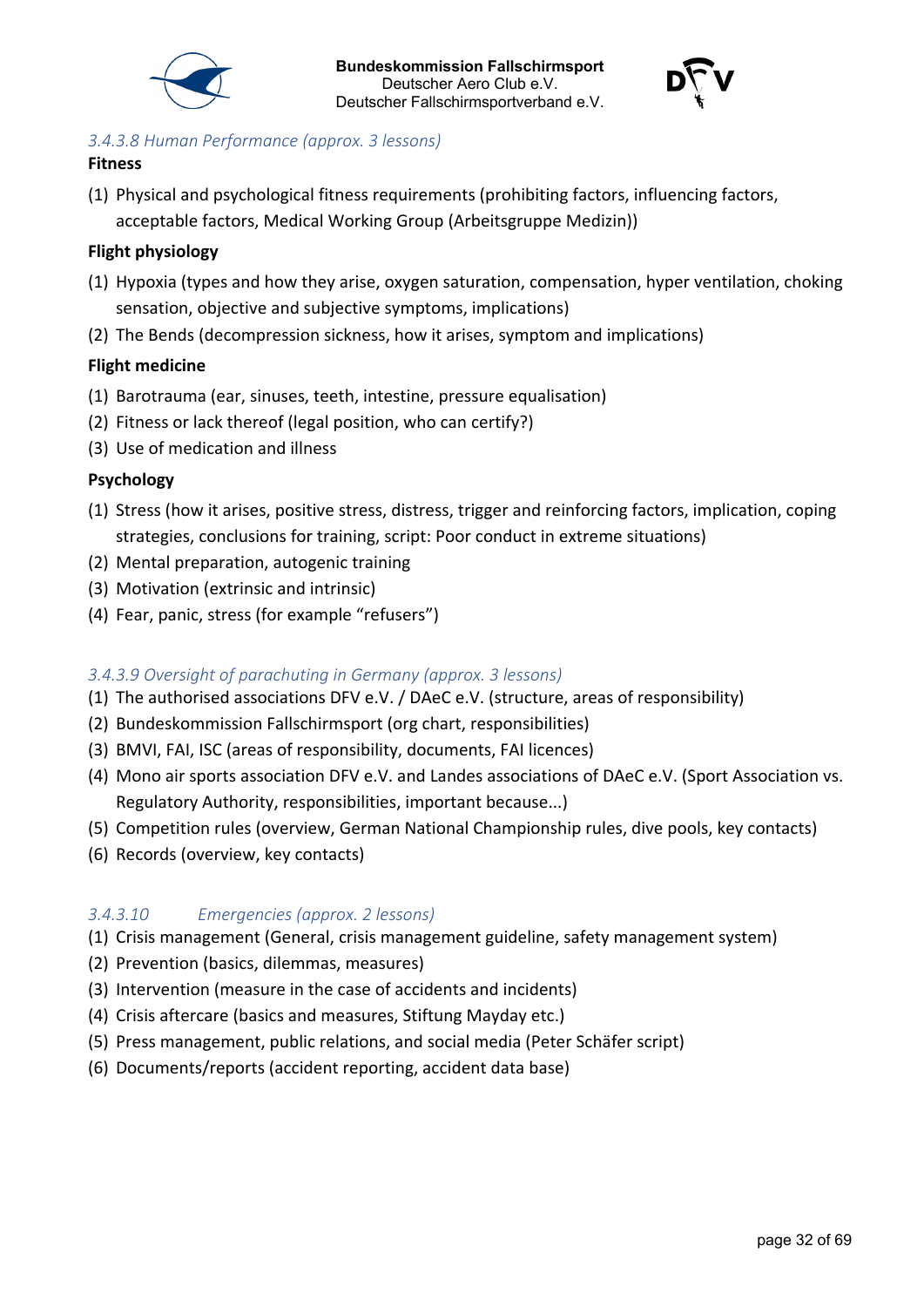



#### <span id="page-32-0"></span>*3.4.3.11 Organisation and management of parachuting operations (approx. 4 lessons)*

- (1) Organisation of parachuting operations (staffing, infrastructure, flight operations SPO/NCO)
- (2) Staffing (pilot, ground operations manager, jumpers etc and their responsibilities)
- (3) Administration/documentation (aircraft logbook, jumpers' logbooks, manifests, fuelling logs etc)
- (4) Organisation of a day of parachuting operations

#### <span id="page-32-1"></span>*3.4.3.12 Organisation of student training and a training operation (approx. 4 lessons)*

- (1) Organisation of a training operation (approval to train, AHB part I, infrastructural requirements)
- (2) Staffing (chief Instructor, instructors, prerequisites, responsibilities, duties)
- (3) Administration/documents (Audits of training operations, student files, logbooks, manifests, checklists)
- (4) Student journey (first jump course to licence, compare static line instruction to AFF instruction, advantages and disadvantages)
- (5) Student status table, refresher training, retraining
- (6) Video (requirements)
- (7) Freefall and canopy instructions
- (8) Debrief of freefall and canopy flight

#### <span id="page-32-2"></span>*3.4.3.13 Insurance and liability laws (approx. 2 lessons)*

- (1) Important legislation (BGB, LuftVG, LuftVZO)
- (2) Types of insurance (required: owner's liability for individuals and training operations, air carrier liability insurance, optional: instructor's liability insurance, packer's liability insurance, liability for airfield, club liability insurance, accident insurance, disability insurance, life assurance)
- (3) Features of insurances (scope, cover limits, exclusions, sources of error)
- (4) Cover levels (legal requirements)
- (5) Cover types (strict liability, liability after suspicion of blame, fault-based liability)
- (6) Liability (difference between the pilot and the owner, third party liability, liability towards a student (agent or sub-contractor)
- (7) Instructor protection
- (8) Claim submission to the insurer (injured party/insured party)

#### <span id="page-32-3"></span>*3.4.3.14 Basic Sports theory (approx. 2 lessons)*

- (1) Basics of sports pedagogics (leading, guiding, supervising, and motivating in practice)
- (2) General and specific instructional methods (training concepts, performance development, supercompensation, rest times, warm-up and cool-down phases)
- (3) Sports biology: How does the body function? (cardio-vascular system, muscles, adapting training)
- (4) Promotion of health (meaning of movement, play and sport for health and wellbeing)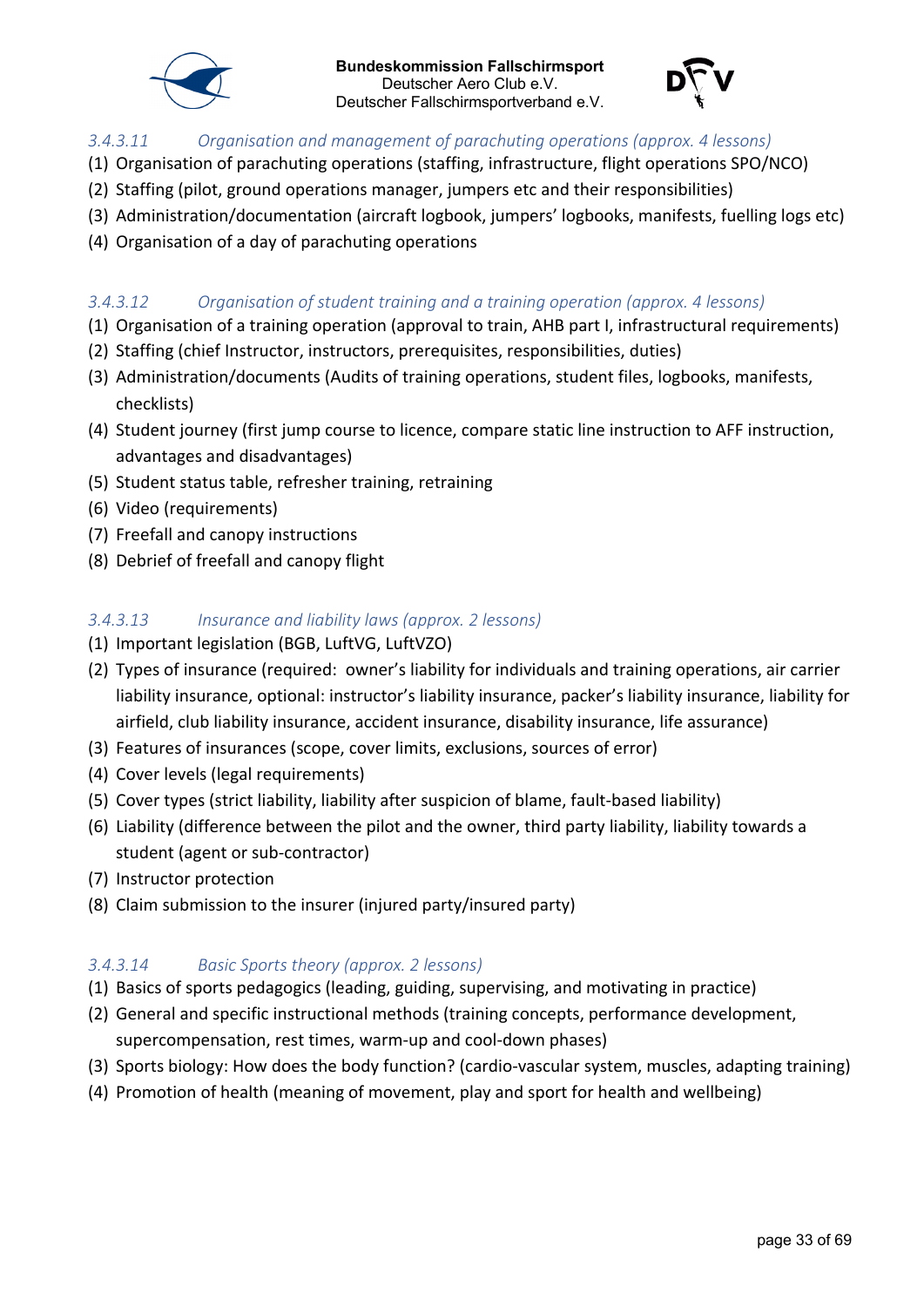



#### <span id="page-33-0"></span>3.4.4 Practical training (approx 65 lessons)

The following topics must be covered over the duration of the instructor training course.

### <span id="page-33-1"></span>*3.4.4.1 Preparatory training (approx 6 lessons)*

- (1) Registration
- (2) First Jump Course (full course over 1.5 days, ideally with real students)
- (3) Exit exercises and variations including role playing instructor/student simulations by the candidates at a mock-up or aircraft in normal an unusual situation (emergency exit, open container in the aircraft, refusers, hang-ups etc.)
- (4) Body positions
- (5) Equipment make-up and briefing
- (6) Packing classes: Untangling and packing, packing checks, packing errors
- (7) Behaviour in special circumstances from the instructor's perspective
- (8) PLF
- (9) Hanging harness training/testing (horizontal and vertical hanging harness)
- (10) Jump instruction (aerial photo/local area)
- (11) Behaviour at airfields as well as in and around the aircraft
- (12) Canopy flight, canopy manoeuvres and landing
- (13) Physical exercise: Warm-up, stretching and strengthening sufficient physical preparation of the body for the upcoming stresses
- (14) Specific exercises for exit, freefall, and landing

#### <span id="page-33-2"></span>*3.4.4.2 Execution of the jump and supervision of students while jumping (approx. 8 lessons)*

- (1) Putting on equipment/gear checks/final gear check
- (2) Freefall and canopy instructions
- (3) Behaviour at and in the aircraft/on exit
- (4) Student observation (incl. assisting tools: telemeters, video...)
- (5) Supervision during canopy flight (managing radio and alternatives)
- (6) Debriefing the jump
- (7) Correctional practice (using training aids)
- (8) Further briefings and subsequent training
	- Direct Bag  $\rightarrow$  static line with spring loaded pilot chute (Pilot Chute Assisted)
	- Static line  $\rightarrow$  freefall with rip cord
	- Freefall with rip cord  $\rightarrow$  throw-out pilot chute
	- Round canopy  $\rightarrow$  RAM-air canopy
	- Student canopy  $\rightarrow$  standard RAM-air canopy  $\rightarrow$  semi-elliptical  $\rightarrow$ elliptical
	- Introduction to other disciplines than those taught locally
	- Advanced canopy manoeuvres (e.g., steep spirals and stalls)
	- Advanced landing techniques (e.g., cross wind landings)
	- Briefings on exit or aircraft variations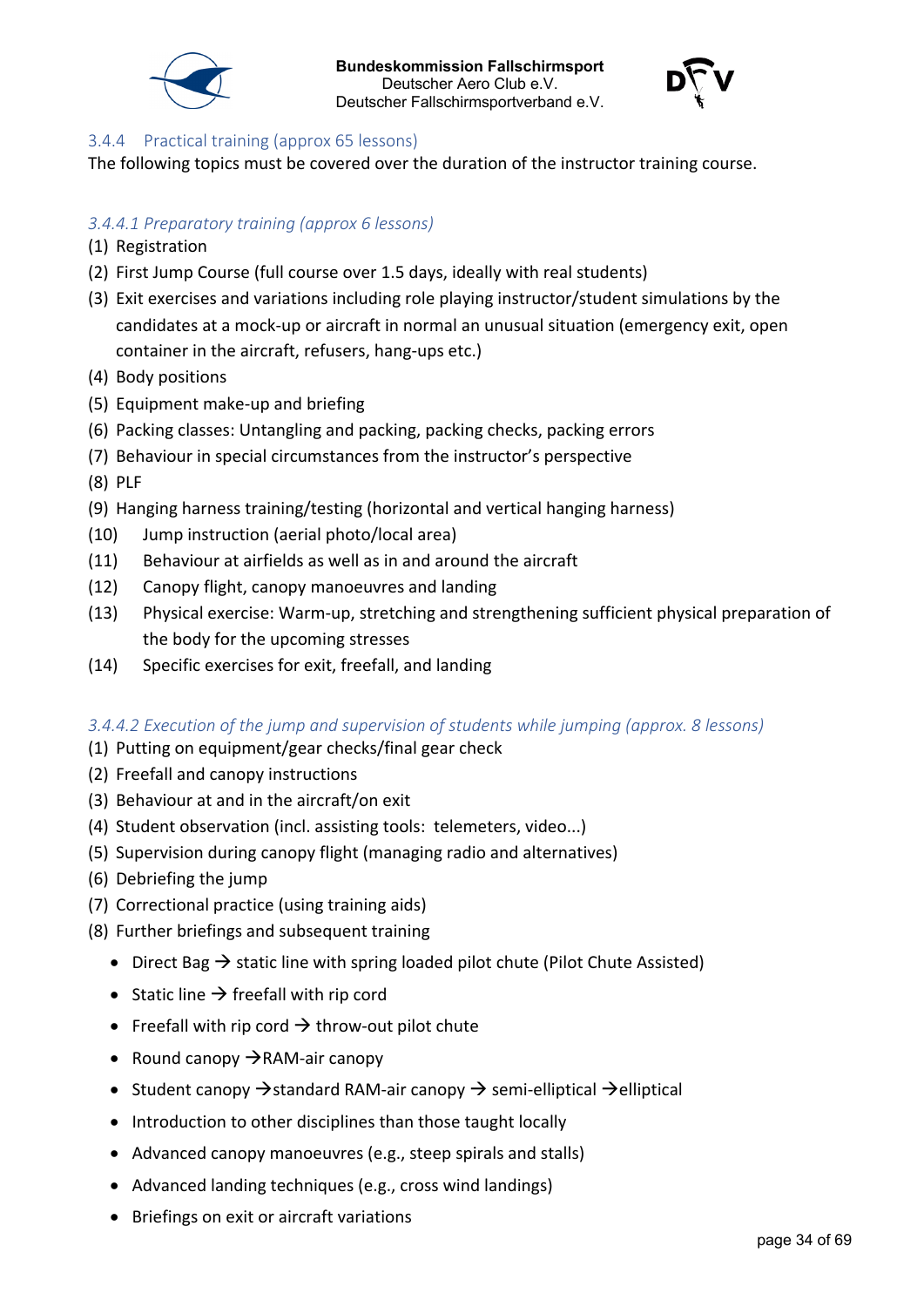



#### <span id="page-34-0"></span>*3.4.4.3 Follow-up/write-up/documentation (approx. 3 lessons)*

- (1) Maintenance of proficiency cards and logbooks
- (2) Compilation of documents needed for final exams and licence as an air sports equipment operator

### <span id="page-34-1"></span>*3.4.4.4 Internalisation of knowledge (approx. 2 lessons)*

- (1) If possible, conduct 2 static line jumps from at least 1,000m AGL At least one direct bag jump (stable exit, eye contact) and at least one pilot chute assisted jump (stable exit, eye contact, dummy pull/reach) Alternatively, at least 1 freefall jump from 1,200m AGL with a student harness container system
- (2) At least 1 freefall jump from 3,000 m AGL and at least 40s freefall time with dive flow over three axes or a formation skydiving jump, landing within 50m of a predefined target.
- (3) The freefall jumps (low and high) can be used and evaluated as the examination jumps.

# <span id="page-34-2"></span>*3.4.4.5 Sports instruction (approx. 6 lessons)*

Parachuting instructors are primarily sports instructors responsible for teaching students the necessary movements and prepare their body suitably for parachuting activities. The link between physical and mental challenge needs to be bridged. A student who trusts their own body and its ability to move is likely to be more confident than a student unsure of the required movements.

The aim of this lesson (most appropriate during or after the morning/warm up exercises) is to encourage the development of motor skills beyond common exercise in readiness for those required in freefall. Coordination and movement sequences should be introduced in a relaxed and/or playful manner. This facilitates the briefings later. It is also possible to evaluate the knowledge and skill level of the students by their response to the difficulty levels of the exercises and develop them further.

Sport always starts with a warm-up to encourage flexibility before engaging in the technical training. Exit and freefall related movements should be trained without performance or time pressure. The connection of the movement to their practical application is not important at this stage. What is important, is that the student parachutist understands and follows the movement before executing it correctly. After this, coordination training will develop speed and strength of the movements. Stamina is only required as far as needed in freefall. Furthermore, it is necessary to teach how the body can be relaxed and does not require lots of strength to remain in the box freefall position if there is sufficient tension to maintain the position. To encourage continued or improved flexibility, stretches should be conducted between exercises.

You are welcome to use any sports equipment which may support or strengthen the effects of the exercises. Note that the training movements should retain as much similarity to those used in practice. Wrong exercises can convey wrong movements and could be counterproductive for freefall. Intervals of the exercises should be matched to performance levels. Time constrained practice only takes place during the actual jump briefing later in the day. Cool-down should close out the exercises to loosen the body again. Care needs to be taken at all times that the exercises do not overly strain the body rather that it is activated for the intended purpose.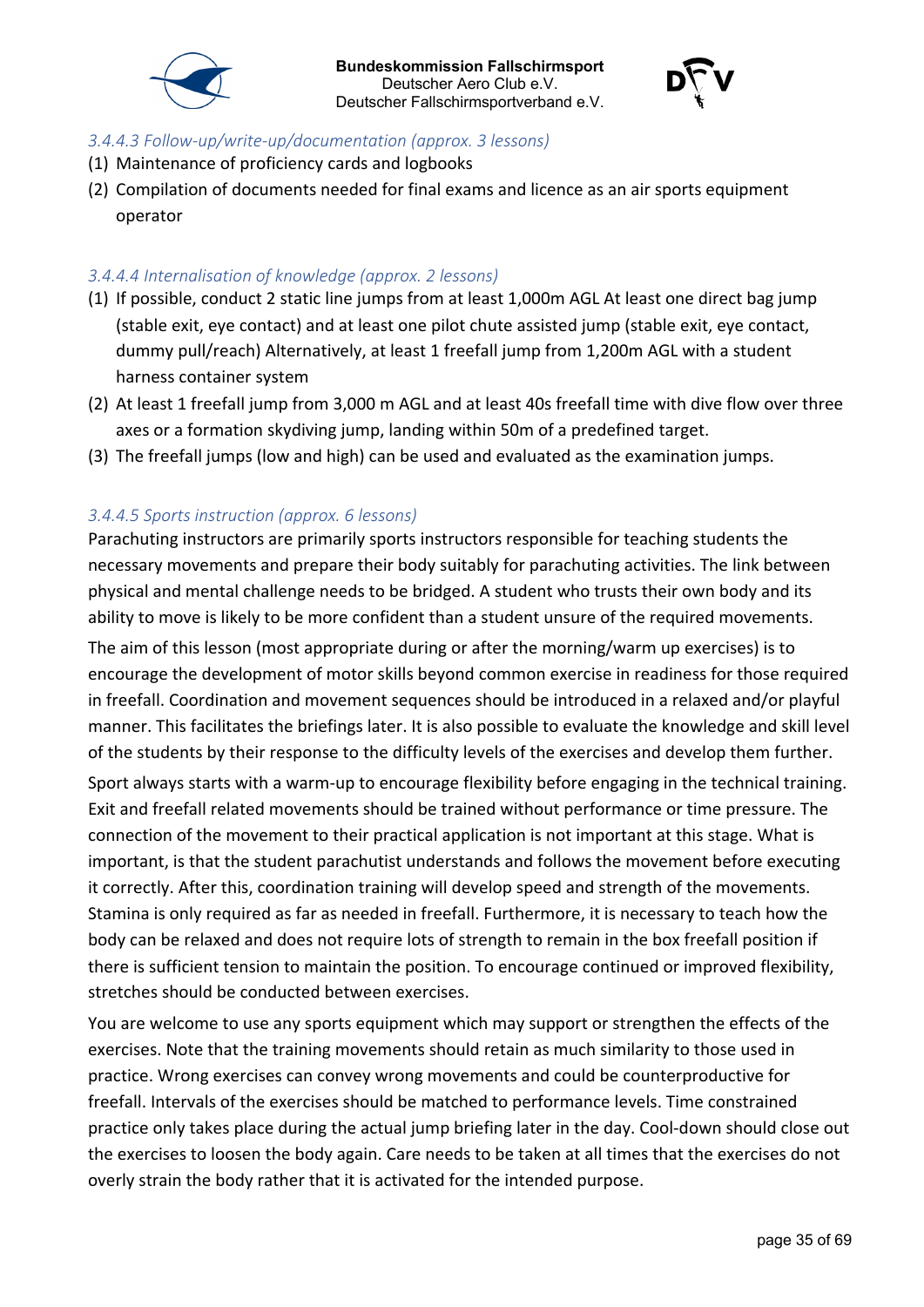



Any prior injuries should also be considered so that there is only limited additional strain on ligaments, muscles, joints, and the spine.

Generally, all the complex sequences of movements in freefall can be segmented into small individual movements. Training these individual movements is the responsibility of the (sports)instructor. It can therefore be of value to touch or adjust students to ensure the correct muscle movements take place. This can enable the student to recognise how to perform the movement faster.

It is worth noting that after a demonstration, people usually copy what they have seen. This can lead to mirror image copying. This in turn could result in turn techniques, pull or even emergency procedures being practiced and remembered incorrectly. The need to remain engaged with the movements can be vital, especially in the case of emergency procedures. The exercise environment should be suited the exercises being carried out.

#### <span id="page-35-0"></span>3.5 Guidelines for the instructor examination

The examination consists of the following theory and practical parts. Further details are in chapter 5.

<span id="page-35-1"></span>3.5.1 Theory exam Written exam Theory lesson (teaching) 45 minutes

#### <span id="page-35-2"></span>3.5.2 Practical Exam

Practical lesson 45 minutes First examination jump Second examination jump

#### <span id="page-35-3"></span>3.6 Safety regulations

The course director or relevant subject matter experts are responsible for ensuring safety throughout the instructor training course and must make all necessary interventions. This includes the following:

The instructor candidate should be familiarised with the various practical exercises:

- Exit training with head protection and appropriate footwear
- PLFs only after warming up and wearing appropriate clothing, emptied pockets, suitable shoes, well-fitting head protection and on suitably soft ground.
- Hanging harness training (horizontal and vertical) only with emptied pockets and head protection
- When conducting static line jumps, the instructor candidates must be briefed on the altered emergency procedures for this type of equipment.
- When using student AADs the candidates must be advised of the different firing criteria. The candidate must adjust their flight behaviour accordingly.
- High speed landings with turns over 90° are not permitted on student equipment or for the duration of the course.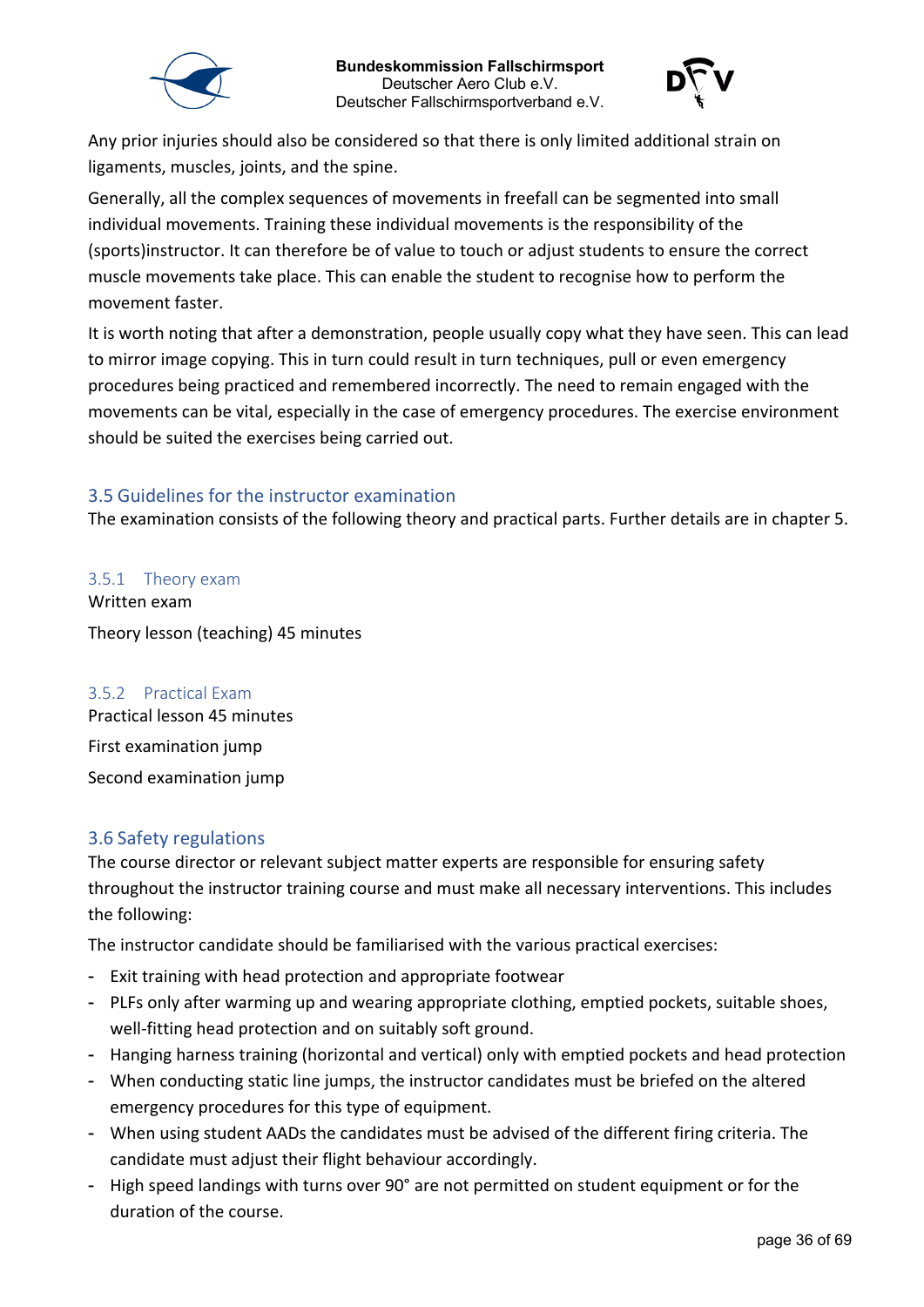



- For the declared accuracy landings a suitable stack must be adhered to, to ensure individual landing approaches for each participant. A safe landing outside the target area takes preference over hitting the target. One landing within a target with a 25m radius is nonetheless required to pass the practical examination.
- In the event of a reserve having to be used, all exercises and examinations can be repeated. A positive outcome can be evaluated
- Necessary organisational measures must be in place to ensure that rigging mistakes in equipment to be used for jumping can be identified. The trainer must conduct a full gear check before equipment is used for jumping.
- Twists, step-throughs, and line entanglements from the packing test must be removed. The person responsible must conduct a final check to ensure this has been done.
- When instructing students, all requirements of the AHB Part I and the local operating procedures of the training operation must be met and adhered to.

# <span id="page-36-0"></span>3.7 Tips for the practical training

#### <span id="page-36-1"></span>3.7.1 Integrated training

All the theory and practical training is aimed at enabling any situation to be actively and successfully managed in future. Therefore many training topics can be conveyed together. For example, various situations arising during the climb to altitude as well as emergency procedures can be discussed in the classroom. The actual implementation thereof must however be practiced in a mock-up with practice equipment, training harnesses etc. This facilitates the observation of how well the theory has been absorbed and can be implemented and is not just repeated parrot fashion in the classroom

There are further examples of this when supervising students. Rather than training simple individual topics, it is worthwhile creating training sequences which approximate likely subsequent instructor experiences. An example sequence could be:

Review student file, poss. briefing a new deployment system or aircraft, instruction for next jump and canopy flight, manifesting, issue of equipment, conversion of equipment, equipment check before putting it on, gear safety check, communicating colour of main canopy, wind and landing briefing, radio briefing, determination of exit order, boarding, supervision during climb to altitude including checks, spotting, exiting, observation of the student in freefall and during canopy flight until landing, radio support, post-landing behaviour, packing with packing checks, debriefing, correctional instruction, write-up.

Topics can also be combined in vertical hanging harness training. The opening phase and possible malfunctions can be covered here, as well as the whole canopy flight including landing together with canopy maneuvres, application of avoidance rules, behaviour in canopy collisions and unusual landings as well as how to react to radio instructions.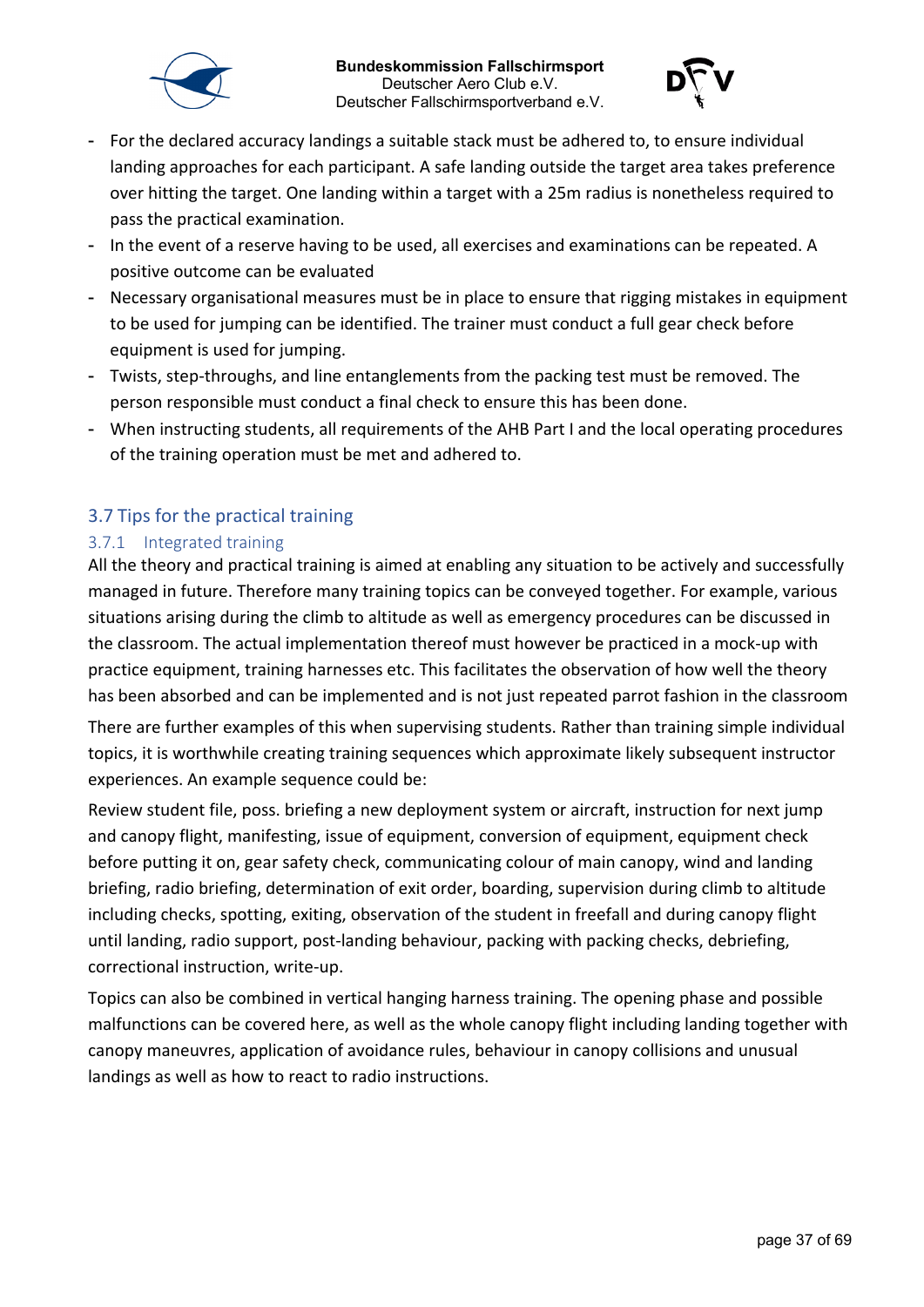



#### <span id="page-37-0"></span>3.7.2 Canopy drill instructions

Students should be given canopy drill instructions in accordance with AHB Part I. It is important to convey to the student/instructor candidate what each maneuvre does, what it is needed for and when to apply them.

Example:

Topic: Flying with rear risers

- Purpose: Change of the angle of incidence and therefore the glide angle to extend the canopy flight or to permit steering in the event of broken steering lines.
- Method: Hold steering toggles firmly, grasp rear rises just below the attachment point wrapping the fingers around the riser with the thumb pointing downward, pull risers slowly and symmetrically approximately 5 - 10cm downwards towards the shoulder. To steer, pull down one side slowly (direct steering) or let up the other side slowly (indirect steering) To flare pull both risers slowly down a further 5cm to reach parallel flight (take care, stall risk) At the end of the drill release both risers slowly and symmetrically upwards, let go of the rises and check firm hold of steering toggles.

#### <span id="page-37-1"></span>3.7.3 Radio support

Many training operations use radios for the first few student jumps. Use of radio requires wideranging preparation and briefing of the student and also requires practice by the instructor. Especially at the beginning, an instructor should be supervising a maximum of one student at a time. With experience, an individual can talk down 2 to 4 students on the radio.

The principal difficult lies in accurately determining the student's position and speed in three dimensions to be able to give them the correct commands on a timely basis regardless of whether the student is moving towards, away from, past or over the instructor. At the same time, the student should always be given the opportunity to conduct their canopy flight as planned. The principle: "think - press - talk" should always be applied.

The following points should be noted when using radios:

#### <span id="page-37-2"></span>*3.7.3.1 Training preparation*

- a) Radios are charged and ready for use
- b) Radio briefing
	- Switching radio on/off, setting volume, channel selection, talk-button, locking mechanism
	- Donning of kit (which ear, take care with hearing aids or those who are hard of hearing)
	- Switching on (who/when)
	- Pressure equalisation under canopy
	- Radio is only support (the student is the responsible pilot and should be able to fly alone, the radio is merely assistance and is used on an exception basis to make contact and confirm, check steering and flare behaviour and the start of the landing flare).
	- Discuss commands (making contact and confirming, turns, flare, changes in landing direction)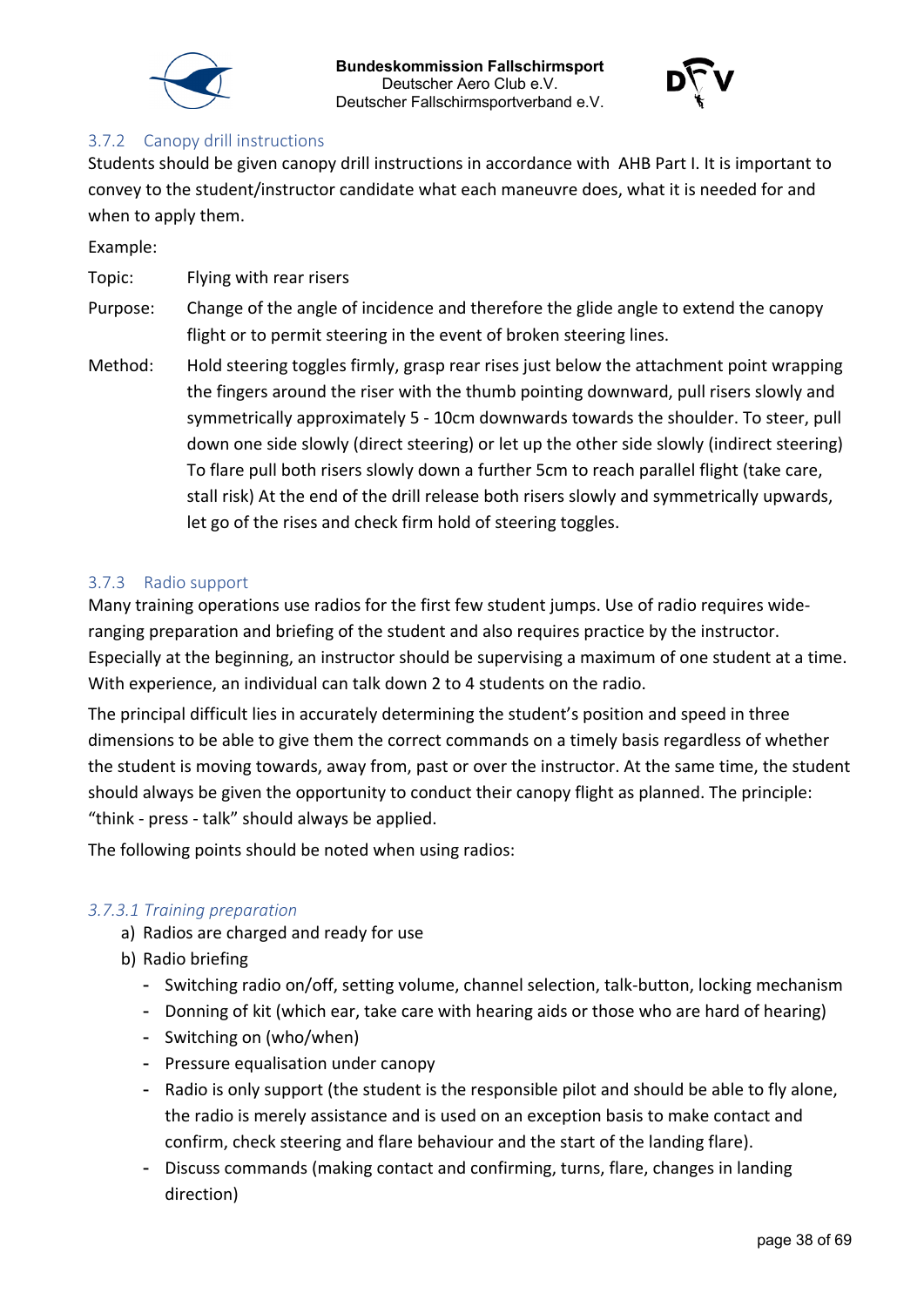



- No commands will be given for emergency procedures
- What to do in the event the radios fail / hand signals
- Talk-button for special situations (landing off, obstacles etc.)
- c) Checking channels for multiple students
- d) Confirmation with person talking down / duty instruction (run-in, exit order, canopy colour, wind and landing instructions)
- e) Establish radio chart
- f) Practice commands on the ground

#### <span id="page-38-0"></span>*3.7.3.2 Training conduct*

- a) Making contact and confirmation
- b) Checking student ability to steer
- c) Checking student ability to flare
- d) Flare command (3-2-1 Flare, Eyes-Shoulders-Hips or similar)

#### **Possible scenarios / problems students may encounter**

- a) Did no equalise pressure
- b) No canopy check
- c) Loss of sense of direction
- d) Wrong position (wind axis, holding area, stack, distance)
- e) Following other jumpers
- f) Hesitant / overly aggressive steering ability, wrong timing in practice flare
- g) Asymmetrical flare / incomplete flare
- h) Left/right confusion
- i) No wind check
- j) Changed landing direction
- k) Correction of landing approach / body position for PLF
- l) Flaring too high ("hold, hold, hold")
- m) Flaring too low/late ("flare/flare/flare")

#### **Possible scenarios / problems instructors may encounter**

- a) Wrong position
- b) Misjudgment of height, position and speed
- c) Left/right confusion by instructor
- d) Giving commands too early, too late, incorrectly or not at all
- e) Attempt at 'remote control'
- f) Addressing the wrong student
- g) Poor pronounciation, not pressing talk-button in time
- h) Use of terms student is not briefed on
- i) Giving instructions to start emergency procedures.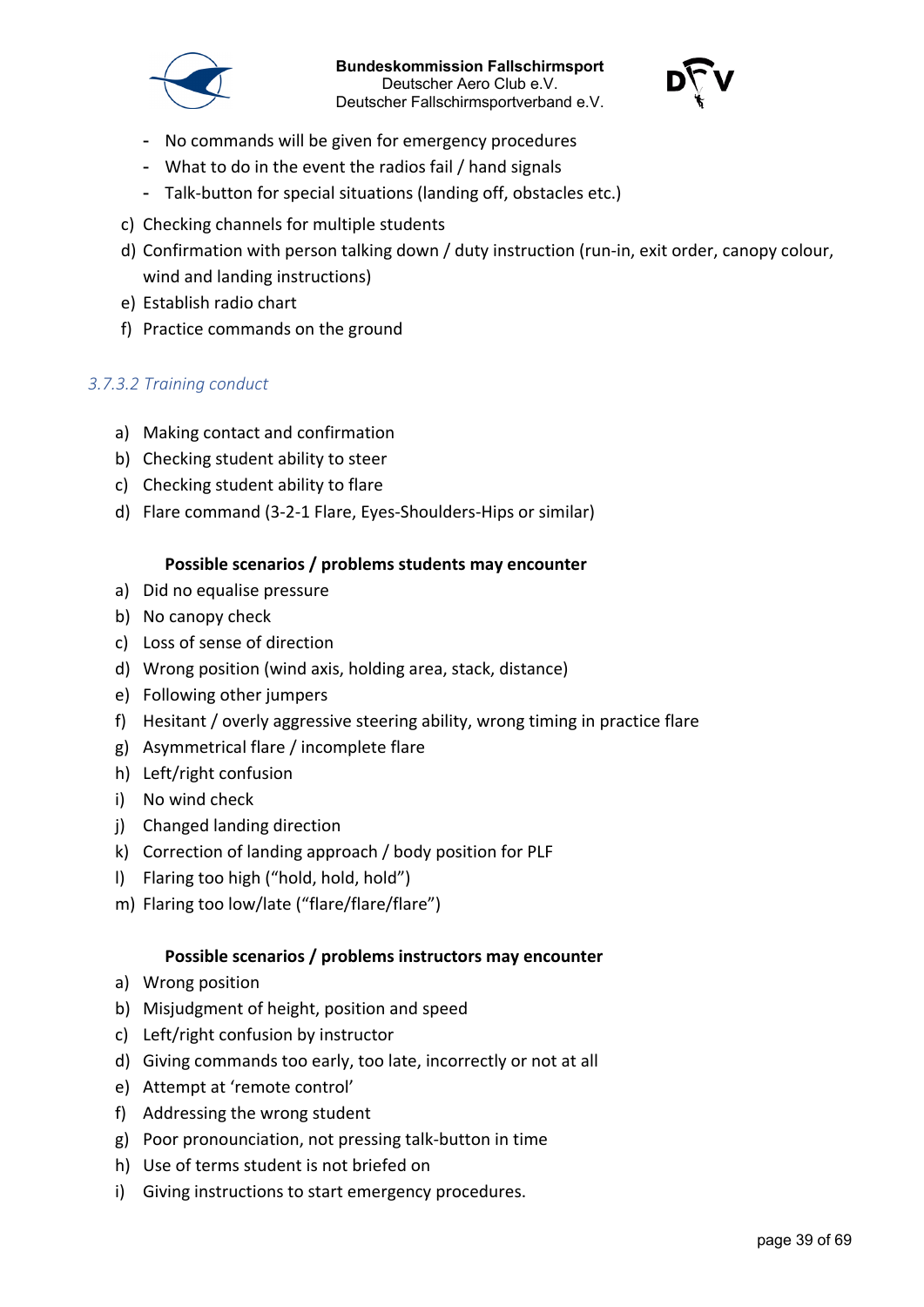



#### **Possible method:**

- **1. Demonstration of "Ideal scenario"**
	- "student" flies the agreed canopy flights
	- "student" indicates 300m/200m/100m with leg movement

Radio commands

- Making contact and confirmation
- Checking of steering and flare behaviour
- Flare command
- **2. Instructor candidates jump with student kit and operate radios**
	- "student" flies the agreed canopy flights
	- "student" indicates 300m/200m/100m by opening legs
	- poss. Inclusion of some scenarios

Radio commands

- Making contact and confirmation
- Checking of steering and flare behaviour
- Additional radio commands as required
- Flare command
- **3. Instructor candidates jump with student kit and operate radios**
	- "student" flies the agreed canopy flights
	- "student" no longer indicates 300m/200m/100m
	- Include all sorts of scenarios

Radio commands

- Making contact and confirmation
- Checking of steering and flare behaviour
- Additional radio commands as required
- Flare command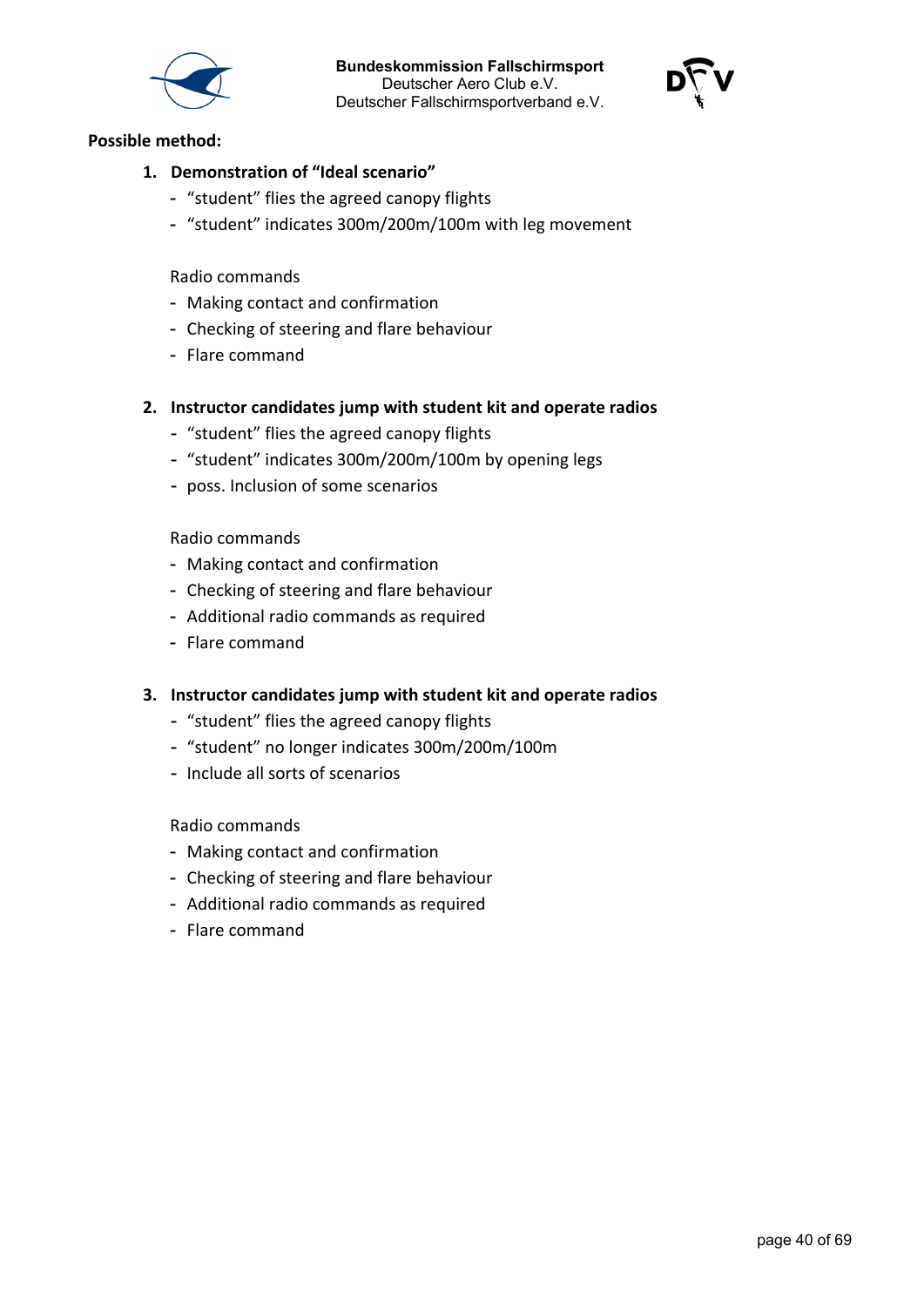



### <span id="page-40-0"></span>3.8 Further instructor training tools

- <span id="page-40-1"></span>3.8.1 Possible examination questions for the gear check
	- 1. Are you ready for your next training jump? (physically and psychologically 100% fit, pockets emptied, no jewelry, sweets etc.)
	- 2. When did you last jump? (main logbook, status tables, additional requirements e.g., 36 hours since instruction for first freefall jump, radio use)
	- 3. How many jumps do you have in total? (student progression, deployment system, radio use)
	- 4. Have you been briefed on radio use? (if needed)
	- 5. Have you jumped with this harness-container system before? (operational limits, wing-load limits, fit)
	- 6. Who allocated this kit to you? (check harness-container systems, packing card)
	- 7. Can you tell me the colour of your main canopy? (check knowledge of kit)
	- 8. Have you had any specific instructions for this jump and canopy flight? (check knowledge and explanation, correct if needed)
	- 9. Have you had any instructions on landing and wind direction? (check knowledge and explanation, correct if needed)
	- 10. Do you know your position in the exit order? (exit order as per local rules, check knowledge and correct if needed, possible jumpmaster)
	- 11. Do a self-check (allow self-identification of errors / 3 x 3 of safety)
	- 12. Ok, you are well prepared, let me give you a gear check too (general overview, can I touch you?, hands-on standard gear check, e.g., front top to bottom, back top to bottom then additional equipment, say points being checked out loud)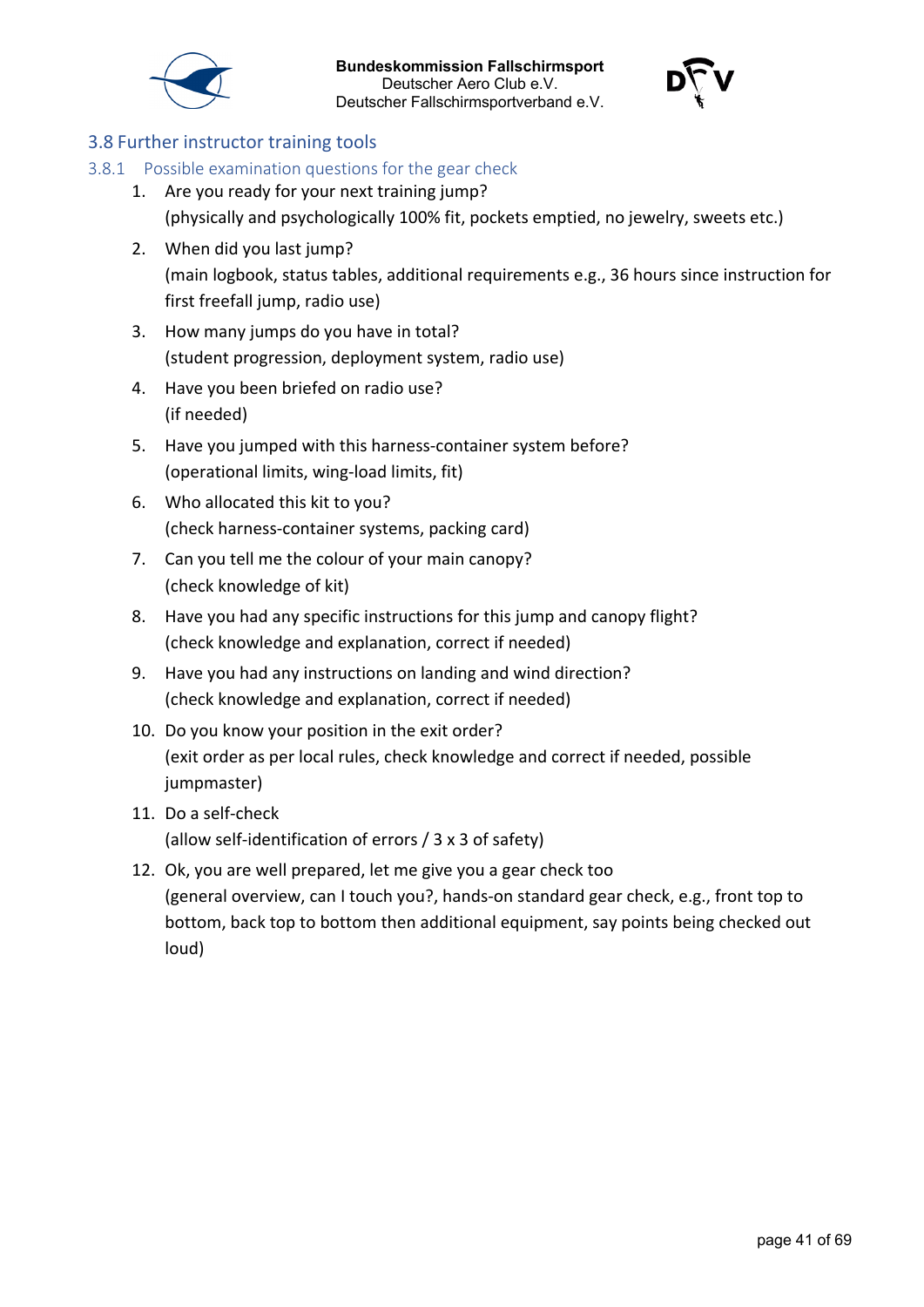



# <span id="page-41-0"></span>3.8.2 Summary of possible errors during the gear check

|                             | <b>Possible errors</b>                               |  |  |  |  |  |
|-----------------------------|------------------------------------------------------|--|--|--|--|--|
|                             | Two-ring system                                      |  |  |  |  |  |
|                             | Loop through the small and middle ring               |  |  |  |  |  |
|                             | Little ring fed through the big ring                 |  |  |  |  |  |
|                             | Loop not passed through housing terminal             |  |  |  |  |  |
| Three-ring<br>circus errors | Reversed three-ring circus                           |  |  |  |  |  |
|                             | Cable housing fed through the three-ring circus      |  |  |  |  |  |
|                             | RSL incorrectly routed to reserve handle             |  |  |  |  |  |
|                             | <b>RSL not connected</b>                             |  |  |  |  |  |
|                             | RSL does not run freely                              |  |  |  |  |  |
| RSL<br>Errors               | No RSL present                                       |  |  |  |  |  |
|                             | RSL connected to three ring circus                   |  |  |  |  |  |
|                             | Excess RSL not properly stowed                       |  |  |  |  |  |
|                             | Risers not properly enclosed by riser covers         |  |  |  |  |  |
|                             |                                                      |  |  |  |  |  |
|                             | Chest strap wrapped around main lift web             |  |  |  |  |  |
|                             | Chest strap routed through reserve handle            |  |  |  |  |  |
| Chest strap<br>errors       | Chest strap under floatation device                  |  |  |  |  |  |
|                             | Chest strap only looped through buckle               |  |  |  |  |  |
|                             | Chest strap routed through buckle from back to front |  |  |  |  |  |
|                             | Chest strap too tight                                |  |  |  |  |  |
|                             | No stowing of excess chest strap                     |  |  |  |  |  |
|                             | Twisted chest strap                                  |  |  |  |  |  |
|                             | One leg-strap twisted                                |  |  |  |  |  |
|                             | Leg-straps crossed                                   |  |  |  |  |  |
|                             | Leg-strap only looped through buckle                 |  |  |  |  |  |
| dβ<br>ທ                     | Asymmetric tightening of leg-straps                  |  |  |  |  |  |
| -eg-str<br>error            | Leg-straps not tightened enough                      |  |  |  |  |  |
|                             | Excess leg-strap not stowed                          |  |  |  |  |  |
|                             | B12 hooks not closed or bent                         |  |  |  |  |  |
|                             | Padding not under B12s or buckles                    |  |  |  |  |  |
|                             | Harness-container system too small/big in general    |  |  |  |  |  |
| Sizing<br>errors            | Asymmetric size adjustment                           |  |  |  |  |  |
|                             | Size adjustment too small/big                        |  |  |  |  |  |
|                             | AAD not switched on                                  |  |  |  |  |  |
|                             | Incorrect height setting on AAD                      |  |  |  |  |  |
| AAD<br>errors               | No AAD present                                       |  |  |  |  |  |
|                             | Wrong mode on AAD                                    |  |  |  |  |  |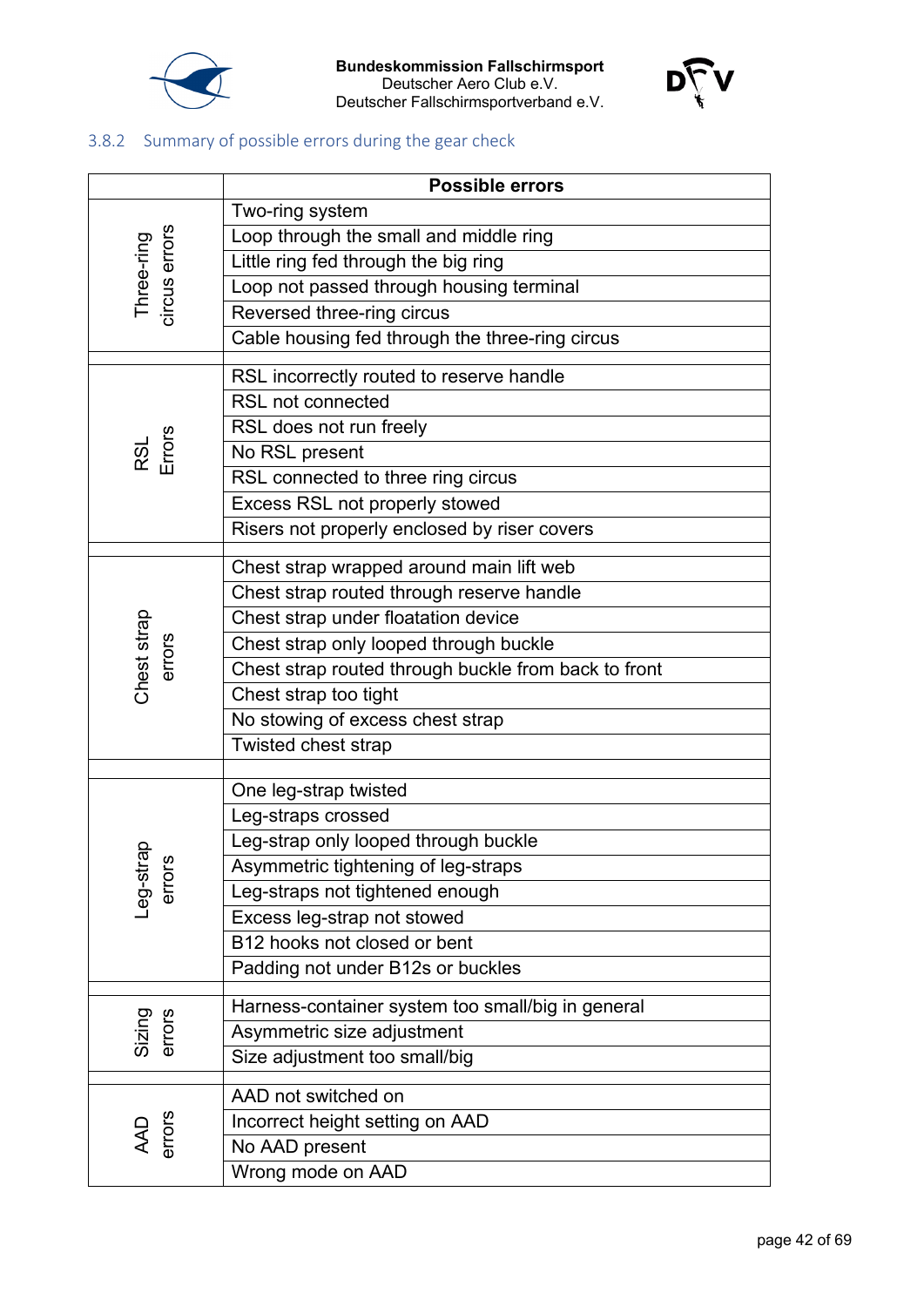



|                                     | <b>Possible errors</b>                             |  |  |  |  |  |
|-------------------------------------|----------------------------------------------------|--|--|--|--|--|
|                                     | Reserve pin not properly seated                    |  |  |  |  |  |
|                                     | Wrong routing of reserve cable                     |  |  |  |  |  |
|                                     | No free running of reserve cable                   |  |  |  |  |  |
| eserve container<br>Errors with the | Insufficient packing pressure on reserve container |  |  |  |  |  |
|                                     | Damaged reserve closing loop                       |  |  |  |  |  |
|                                     | Reserve pillow instead of D-ring                   |  |  |  |  |  |
|                                     | Incorrectly placed final closing flap              |  |  |  |  |  |
|                                     | Damaged main closing loop                          |  |  |  |  |  |
|                                     | Wrong closing sequence                             |  |  |  |  |  |
|                                     | <b>Insufficient packing pressure</b>               |  |  |  |  |  |
|                                     | Pin not fully seated                               |  |  |  |  |  |
|                                     | Pin pushed too far through the closing loop        |  |  |  |  |  |
|                                     | Damage to ripcord cable                            |  |  |  |  |  |
| with the main container             | <b>Bridle misrouted</b>                            |  |  |  |  |  |
|                                     | Misrouted bridle on closing flap                   |  |  |  |  |  |
| Errors                              | No excess bridle above pin                         |  |  |  |  |  |
|                                     | Kill-line not cocked                               |  |  |  |  |  |
|                                     | Static line jammed                                 |  |  |  |  |  |
|                                     | Wrong routing of static line (LH vs RH door)       |  |  |  |  |  |
|                                     | Static line incorrectly routed                     |  |  |  |  |  |
|                                     | No Main Override Device (MOD) present              |  |  |  |  |  |
|                                     | MOD incorrectly assembled                          |  |  |  |  |  |
|                                     | BOC pocket not tight enough                        |  |  |  |  |  |
|                                     | Pull-up/packboy still in place                     |  |  |  |  |  |
|                                     | Altimeter not set to zero                          |  |  |  |  |  |
| 6,                                  | Altimeter turned by 180°                           |  |  |  |  |  |
|                                     | Altimeter not tightened                            |  |  |  |  |  |
| Altimeter Erro                      | Altimeter not properly fixed to chest strap        |  |  |  |  |  |
|                                     | Altimeter on the wrong hand                        |  |  |  |  |  |
|                                     | No altimeter present                               |  |  |  |  |  |
|                                     | Wrong units (m vs ft as appropriate)               |  |  |  |  |  |
|                                     |                                                    |  |  |  |  |  |
|                                     | Helmet too big/small                               |  |  |  |  |  |
| Errors<br>with head<br>protection   | Frappe hat instead of helmet                       |  |  |  |  |  |
|                                     | No helmet                                          |  |  |  |  |  |
|                                     | Helmet fastener broken or missing cushioning       |  |  |  |  |  |
|                                     | Camera helmet                                      |  |  |  |  |  |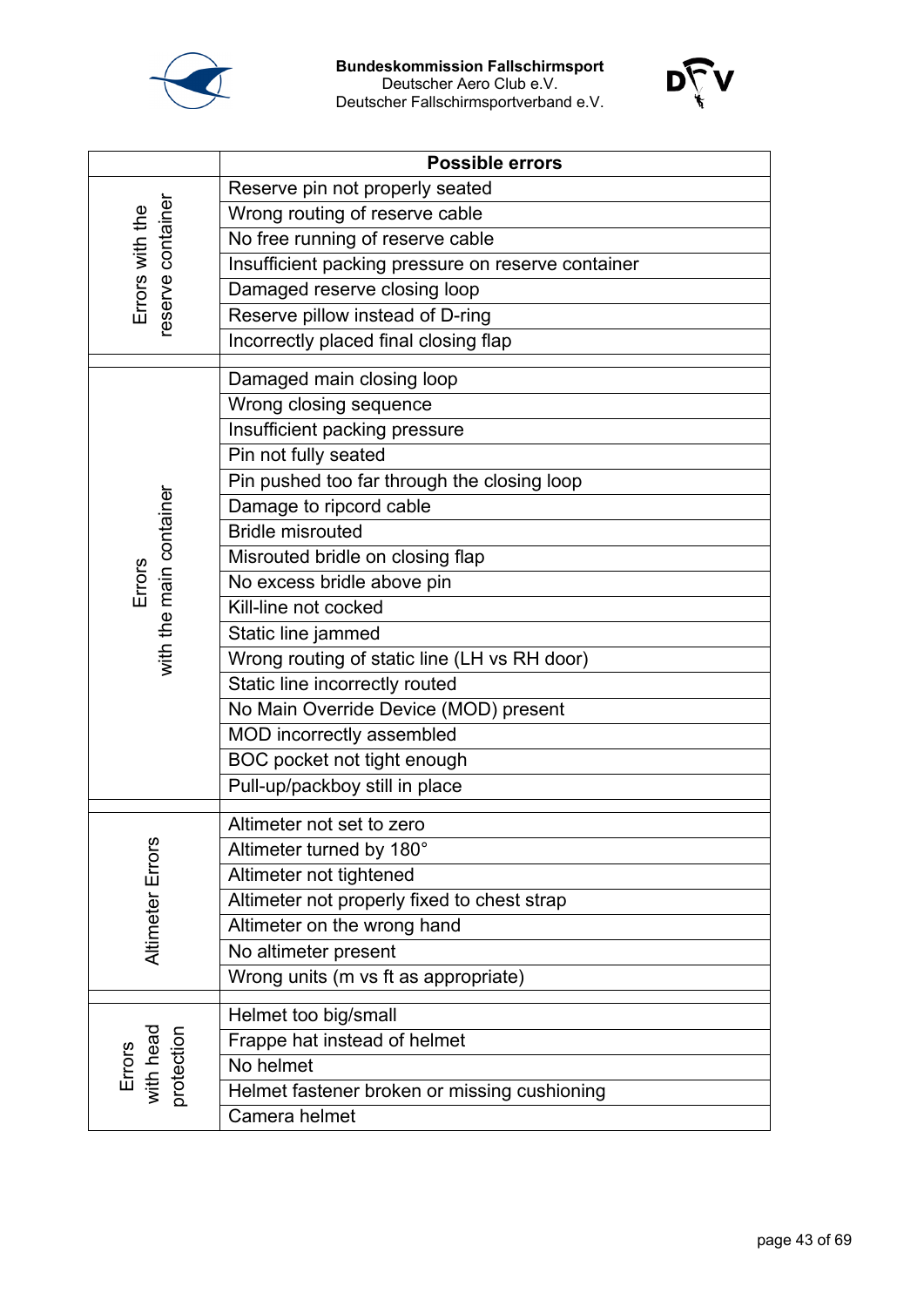



|                      | <b>Possible errors</b>                                |
|----------------------|-------------------------------------------------------|
|                      | No goggles                                            |
|                      | Goggles damaged/very dirty                            |
| Goggle<br>errors     | <b>Tinted goggles</b>                                 |
|                      | Goggles too big/small                                 |
|                      | No Jumpsuit                                           |
| Jumpsuit<br>errors   | Jumpsuit too big/small                                |
|                      | Jumpsuit with booties                                 |
|                      | Jumpsuit damaged (e.g., zip)                          |
|                      | No gloves                                             |
|                      | Gloves too big                                        |
|                      | <b>Mittens</b>                                        |
| Glove/shoe<br>errors | Shoes with hooks                                      |
|                      | Unsuitable shoes                                      |
|                      | Jumpsuit without grippers for AFF jumps               |
|                      | No radio                                              |
|                      | Dead batteries in radio                               |
| Radio<br>errors      | Wrong channel                                         |
|                      | Radio does not work                                   |
|                      |                                                       |
|                      | Floatation device not under harness-container system  |
|                      | Floatation device not tightened                       |
|                      | No floatation device present                          |
|                      | Pockets not emptied/jewelry/packboy/mobile phone etc. |
|                      | Chewing-gum or sweets in mouth                        |
| cedura<br>errors     | Jumpsuit is same colour as cut-away pad               |
| Pro                  | Wingloading too high (main and/or reserve canopy)     |
|                      | Exit weight too high                                  |
|                      | Airworthiness certificate expired                     |
|                      | Reserve repack expired                                |
|                      | Harness-container not insured                         |
|                      | Rig packed without packing checks                     |
|                      | Not briefed on deployment system                      |
| Supervision          | Wrong/no jump or canopy instruction                   |
| errors               | No briefing on winds and landing                      |
|                      | No radio check                                        |
|                      | Unknown colour of main canopy                         |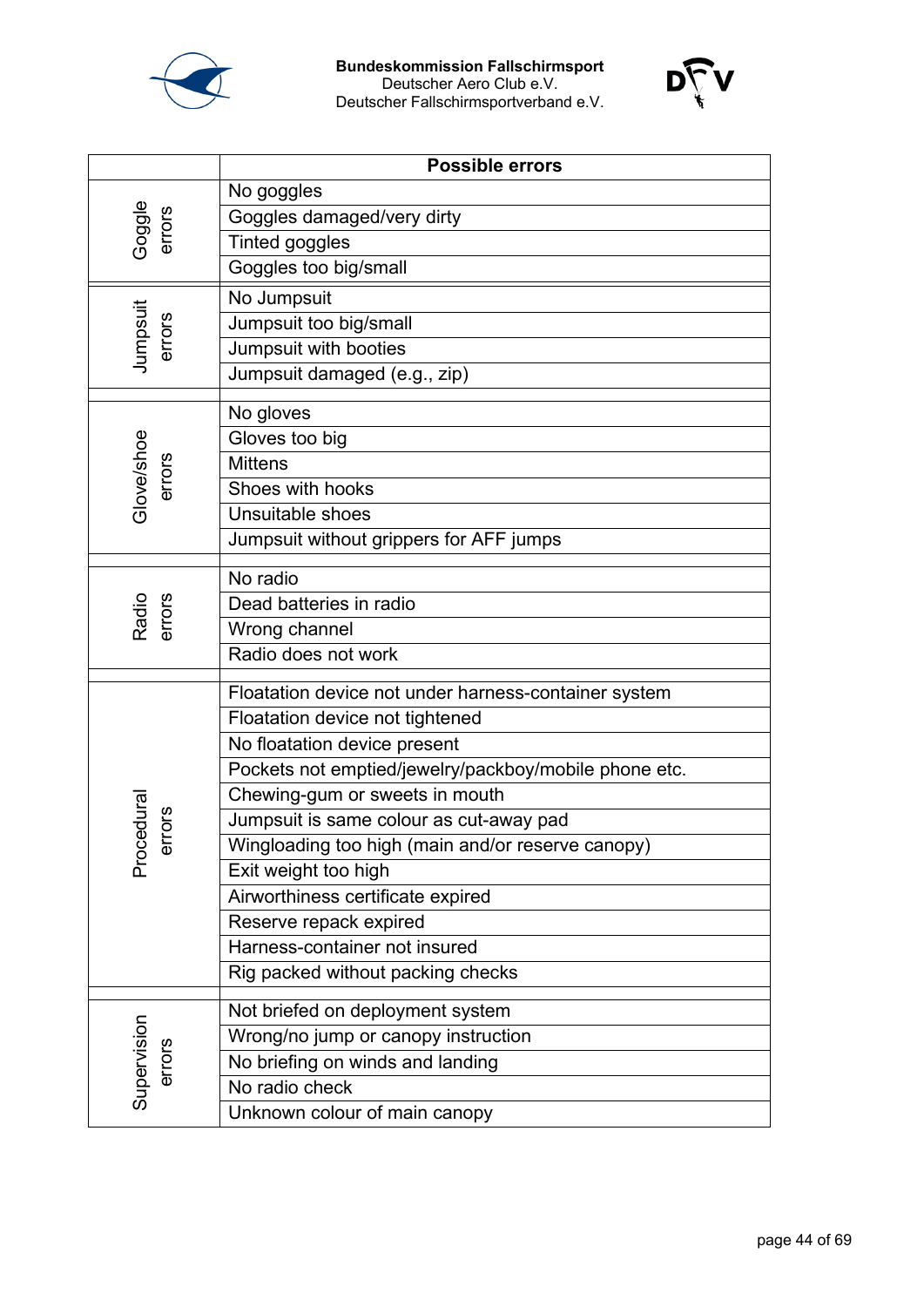



#### <span id="page-44-0"></span>3.8.3 Sport education topics

When demonstrating, awareness of the "mirroring effect" and how it can be avoided is needed.

Useful exercises to illustrate and prepare for parachuting are:

- All movements which result in an hip-forward arch
- Strength to the neutral box position (e.g., lying on a horizontal trainer, table, box with dangling legs)
- Suspension allowing the hips to push forward (e.g., lying on two rolled up roll mats one each above and below the hips)
- Reinforcing back-bends does not lead to good creation of a centre of gravity = the body arches better when stretched long
- Value of stretched abdominal muscles and relaxed back muscles to create and arch
- Lifting knees up (e.g., on a cushioned table edge)
- Symmetrical legs
- Hip joint function and anatomical limits  $\Leftrightarrow$  wider spread of legs  $\rightarrow$  changed thigh/knee position
- Remove any natural asymmetry by adjusting the torso: directly and indirectly (cross-over relationship between hip and shoulder and hip and knee)
- Tipping the body on the left and right side from the neutral position solely by tensing muscles
- Static body and presentation to the relative wind on exit
- Conscious head movements affecting the body (head steers the torso)
- All movements to reach and pull all handles
- Coordination of movement to check altimeter (symmetrical balance)
- Free movement of the hips (Partner holds shoulders in place, candidate leans forwards and rotates the hips left and right)
- Aerodynamic turn techniques both direct and indirect (from the torso = standard student turn from the shoulder), identify stronger side (dipping vs lifting to affect airflow)
- Mechanical turns (directing the airflow with elbows and knees)
- Movement exercises that use airflow and its force (e.g., turns and exits)
- Conditioning motor issues in body symmetry (e.g., turns: student turns correctly to the right, but incorrectly when turning left and may need to re-train to initiate left turns using their right shoulder)
- Rollover techniques from back to belly (recovering from flying on back)
- poss. somersaults; not on hard ground risk of injury
- Dive and track position

Important: Muscles should always be warmed up before any exercises! Massive back bends should be avoided and even with a healthy spine should not be conducted excessively This applies particularly to practice on the horizontal trainer and when standing.

Note: The term back-bend is an incorrect reflection of the position in freefall. Rather the well shaped body is a smooth arch. The term remains in use out of tradition and custom.

It is down to the instructor how the student understands the words and related movement.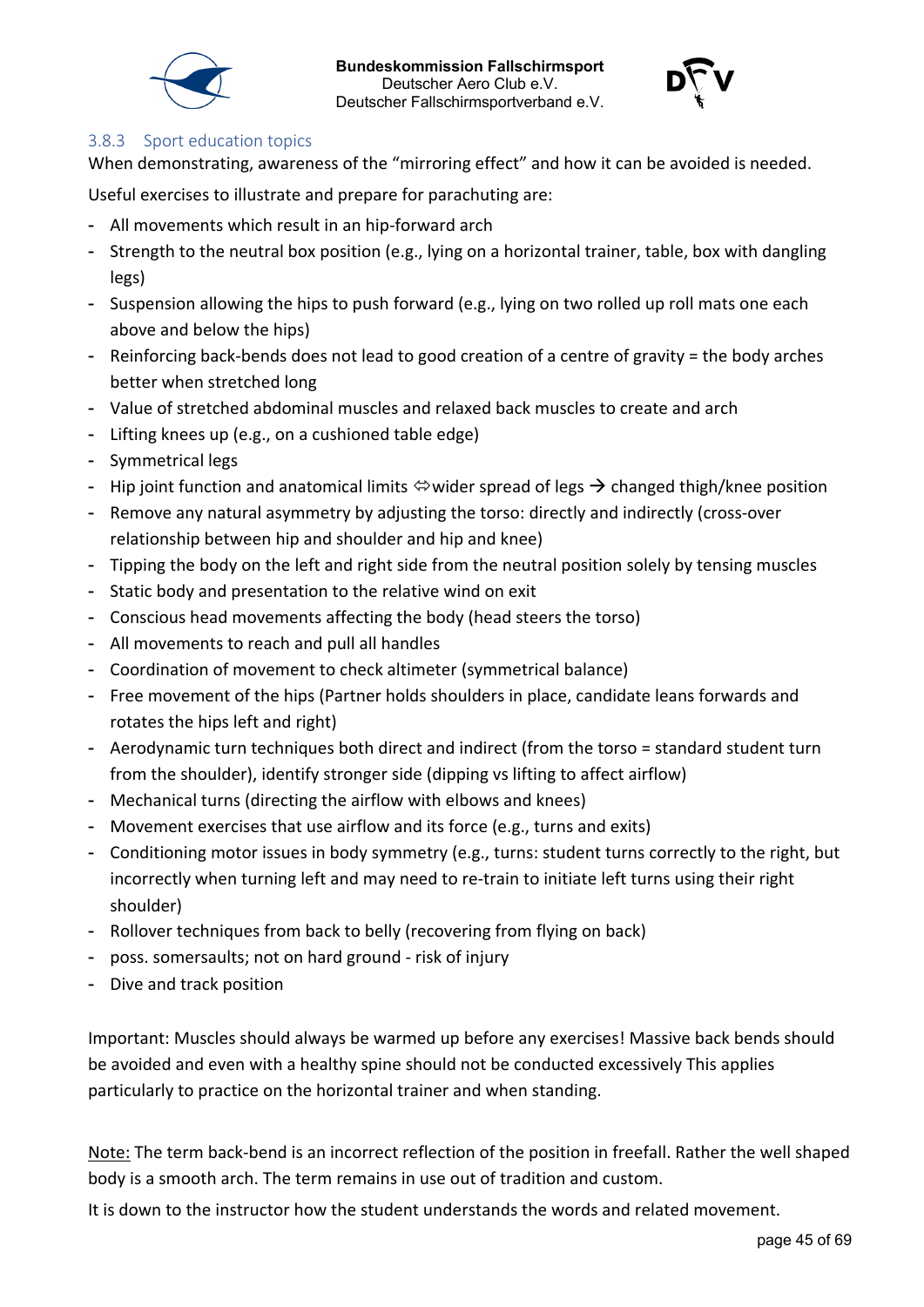



# Chapter 4

# Instructions for the Course director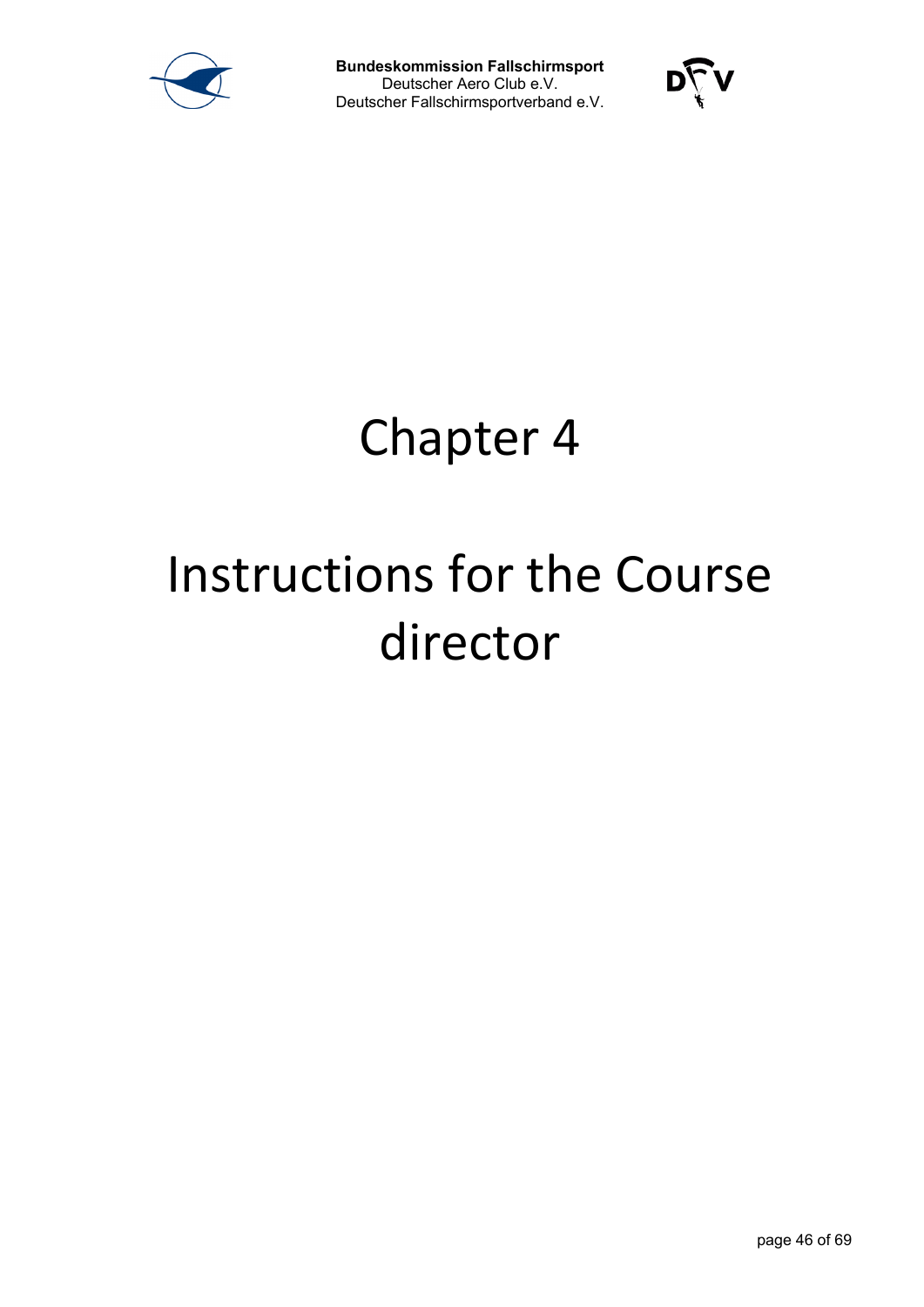



# <span id="page-46-0"></span>4. Instructions for the Course director

### <span id="page-46-1"></span>4.1 On course directors

Every instructor training course requires a course director who is responsible for carrying out the following tasks. They are an organiser, Chief Instructor and possibly permitted to oversee some of the examinations with agreement of the instructor examiners (Prüfungsräte).

If dictated by the circumstances and after suitable briefing, another course director can carry out the role. If there is a change in course director, the authorised associations must be informed using appropriate communication and they must approve the change. In all cases it must be ensured that all responsibilities of the course director are met. The course director can work location independent.

### <span id="page-46-2"></span>4.2 Instructions for the Course director

#### <span id="page-46-3"></span>4.2.1 General

The course director carries overall responsibility for the instructor training course.director. They must take all necessary steps to meet the preparation, execution and post-course requirement of the instructor training course.

Their responsibilities are in detail:

- Agreement with the host (timing, jumping days, equipment, infrastructure, training aids etc.)
- Participate in the preparation of the course advert
- Suggest fee schedule
- Planning of time, place and staffing for the instructor training course including any site visits
- Briefing of subject matter experts and assisting trainers on the instructional requirements
- Agreement with the instructor examiners (Prüfungsräte) on the conduct of the examination
- Application for approval of the instructor training course with the authorised associations
- Preparation of relevant documentation (overview of sample lessons, exam documents)
- Advise and support the instructor candidates in technical questions
- Checking the candidates' prerequisites (see chapter 3)
- Exclusion from the course if prerequisites are not met
- Registration of the participants with the authorised associations
- Briefing the candidates on the course on the safety and examination requirements
- Conduct an insurance briefing
- Support when checking in at the drop-zone
- Answering any other questions (accommodation, worries, special situations, possibly in conjunction with the chief Instructor)
- Ensuring proper conduct of the training course in accordance with the approval from the authorised associations
- Reporting relevant incidents to the authorised associations (e.g., changes to the planned order of events, illnesses, inability to conduct examination jumps etc.)
- Removals from the course e.g., in the event of safety issues, absences or incomplete requirements (e.g., no lessons prepared)
- Conduct examination in conjunction with the instructor examiners (Prüfungsräte).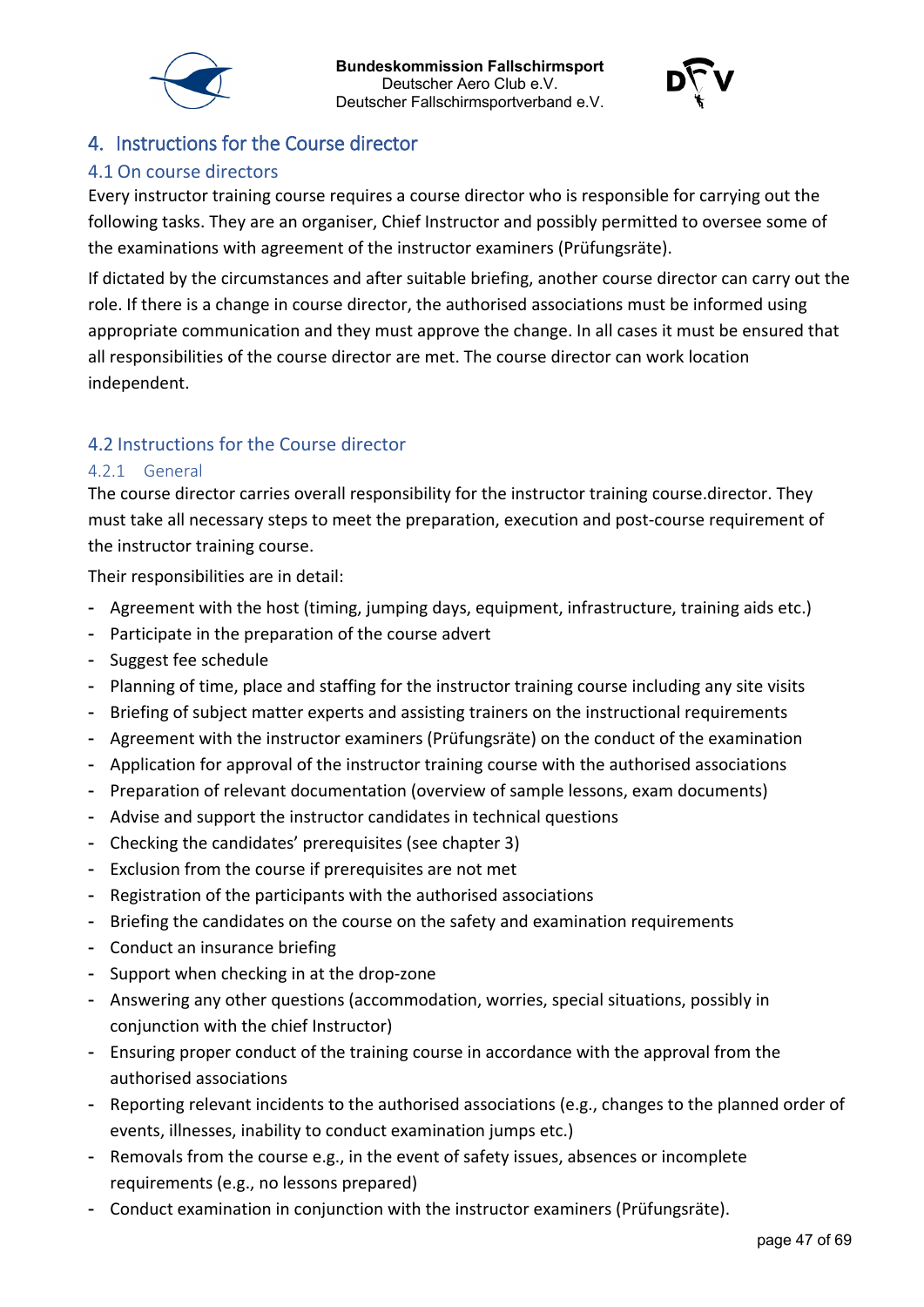



#### <span id="page-47-0"></span>4.2.2 Documentation

The course director should document all aspects of instructor training courses they run.

Documentation surrounding the organisation of the course can be differentiated from those needing submission to the authorised associations.

The following checklists need to be completed by the course director to verify that the instructor training course has been carried out correctly. They should be retained for 5 years. After 5 years, all course documentation must be destroyed.

- Evidence that the required 5 lessons per candidate have been conducted, including the topics covered.

The following documents should be checked by the course director for completeness (all documents present) and correctness (all documents filled in fully and correctly) for each instructor candidate and submitted to the authorised associations:

- Application for issue of instructor approval
- Exam certificate 20
- Qualification Certificate for an instructor candidate
- Written test
- Handout on theory lesson
- First aid certificate
- Canopy course certificate
- Skydiving CV
- Current license
- 1 passport photograph (optional)
- Agreement to data protection policy
- Fee for the instructor approval (by bank transfer)
- If relevant, exceptional approval to take part in the instructor course

Any copies of these documents held by the course director must be destroyed after 5 years.

#### <span id="page-47-1"></span>4.2.3 Applications and reports

In advance of the course, the following applications must be made for approval:

- Application to conduct an instructor training course
- Application(s) for exceptional approval to take part in the course if minimum prerequisites are not met (can be made by candidates)

During the instructor course or the examinations the following reports must be made and approval given:

- Change of course director
- Changes to venue or timing of the previously approved course

During the course or the examinations the following matters must be reported:

- Accidents and incidents
- Removals from the course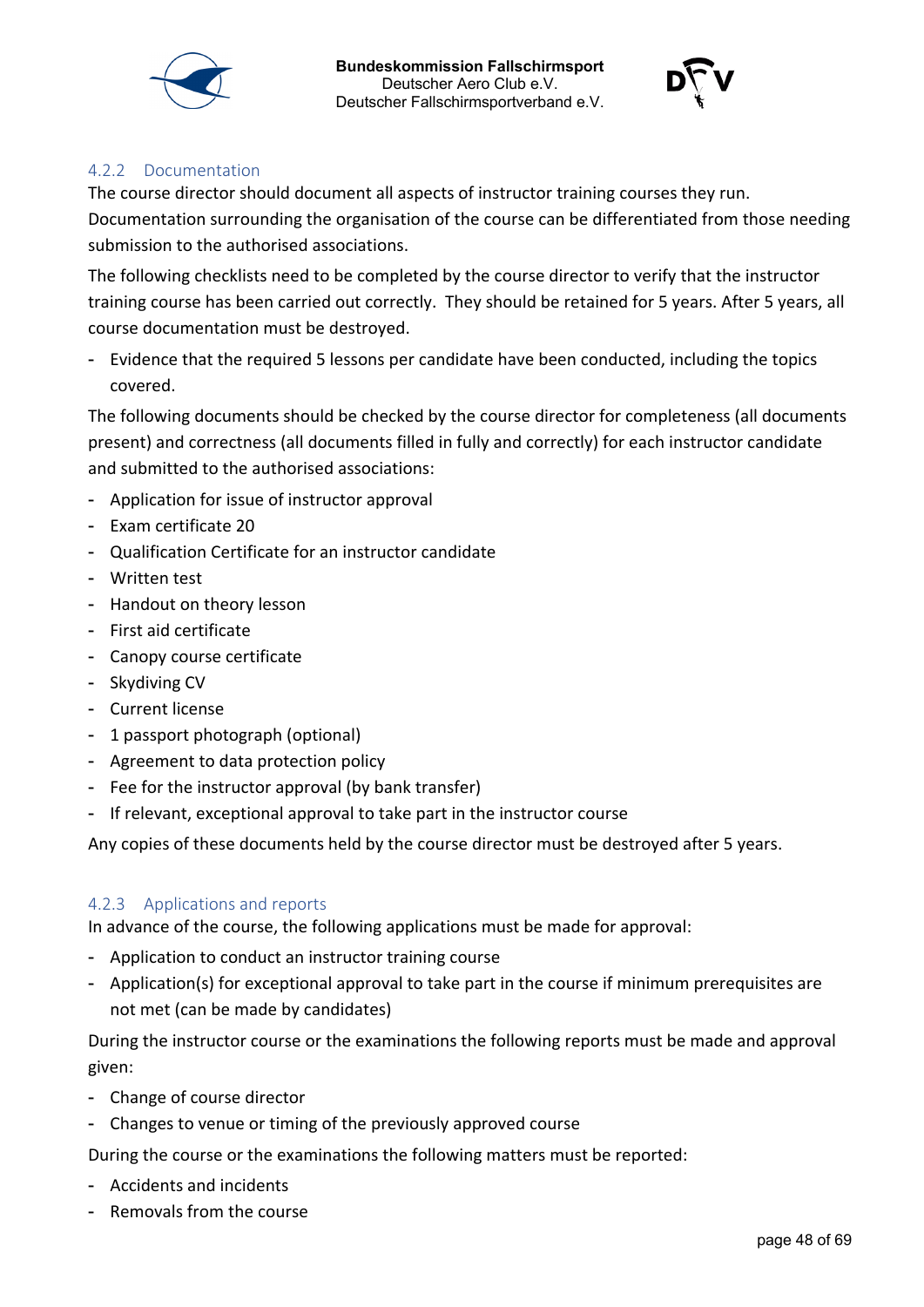



- Attempts at cheating or not taking part in examinations

After the examination the following results must be reported:

- Candidates who passed
- Candidates who did not pass

#### <span id="page-48-0"></span>4.2.4 Fees for failed exams

The examination fee for written exams is due, even if failed, regardless of extenuating circumstances. The fee is invoiced to the candidate by the authorised associations based on the result report by the instructor examiner (Prüfungsrat).

### <span id="page-48-1"></span>4.2.5 Procedures for foreign approvals

Conversions or recognitions of foreign or military instructor approvals can only be granted by instructor examiners (Prüfungsräte), who have previously conducted instructor examinations (see chapter 5). Preparatory training can be conducted by any suitably qualified individual (harmonisation training should be conducted for military instructor approvals). No prior registration with or completion report to the authorised associations is necessary. No permit is issued and no fee is payable. The content and organisational approach is down to those conducting the evaluation and should be based on the prior knowledge of participants in relation to the topics in chapter 3 of this hand book.

#### <span id="page-48-2"></span>4.2.6 Insurance

There is no insurance requirement for course directors, various options for insurance cover are available.

For example, if they hold instructor liability insurance, the activity as course director or assistant is included in the master agreement of the DFV e.V.

Any additional insurance requirements need to be met by the course director themselves.

All participants in the instructor training course should be informed of the insurance position.

#### <span id="page-48-3"></span>4.2.7 Continuous professional development

There is no explicit requirement for course directors to conduct continuous professional development beyond that applicable to instructors. Participation in the annual Information and Safety conference (InSiTa) is recommended.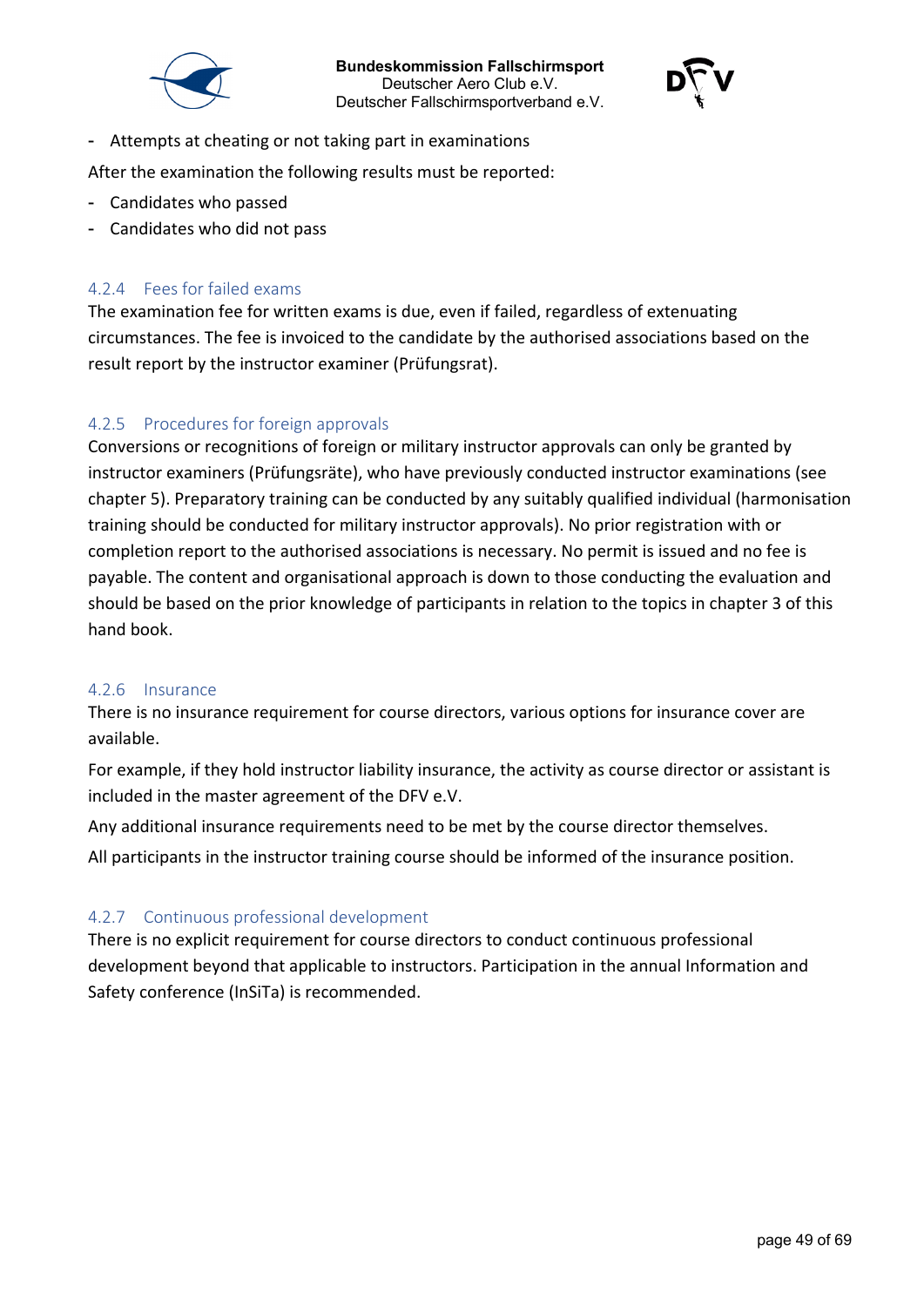



### <span id="page-49-0"></span>4.3 Schedule of fees

The list gives an approximate overview of possible fees.

The fees to the authorised associations should be taken from the current schedule of fees in accordance with the LuftKostV. Determination of any further fees is down to the organiser and must be clearly detailed in the course advertising.

- Course fee:
	- Cost of course director
	- Cost of subject matter experts
	- Cost of assisting staff
	- Cost of teaching and examination materials
- Examination fee:
	- Cost of instructor examiners (Prüfungsräte)
- Other costs:
	- Jump tickets
	- Hire costs for student gear
	- Videographers
- Examination/issue fees of the authorised associations
	- Fee for failed written exam
	- Initial approval
	- Extension
	- Renewal
	- Conversion
	- Recognition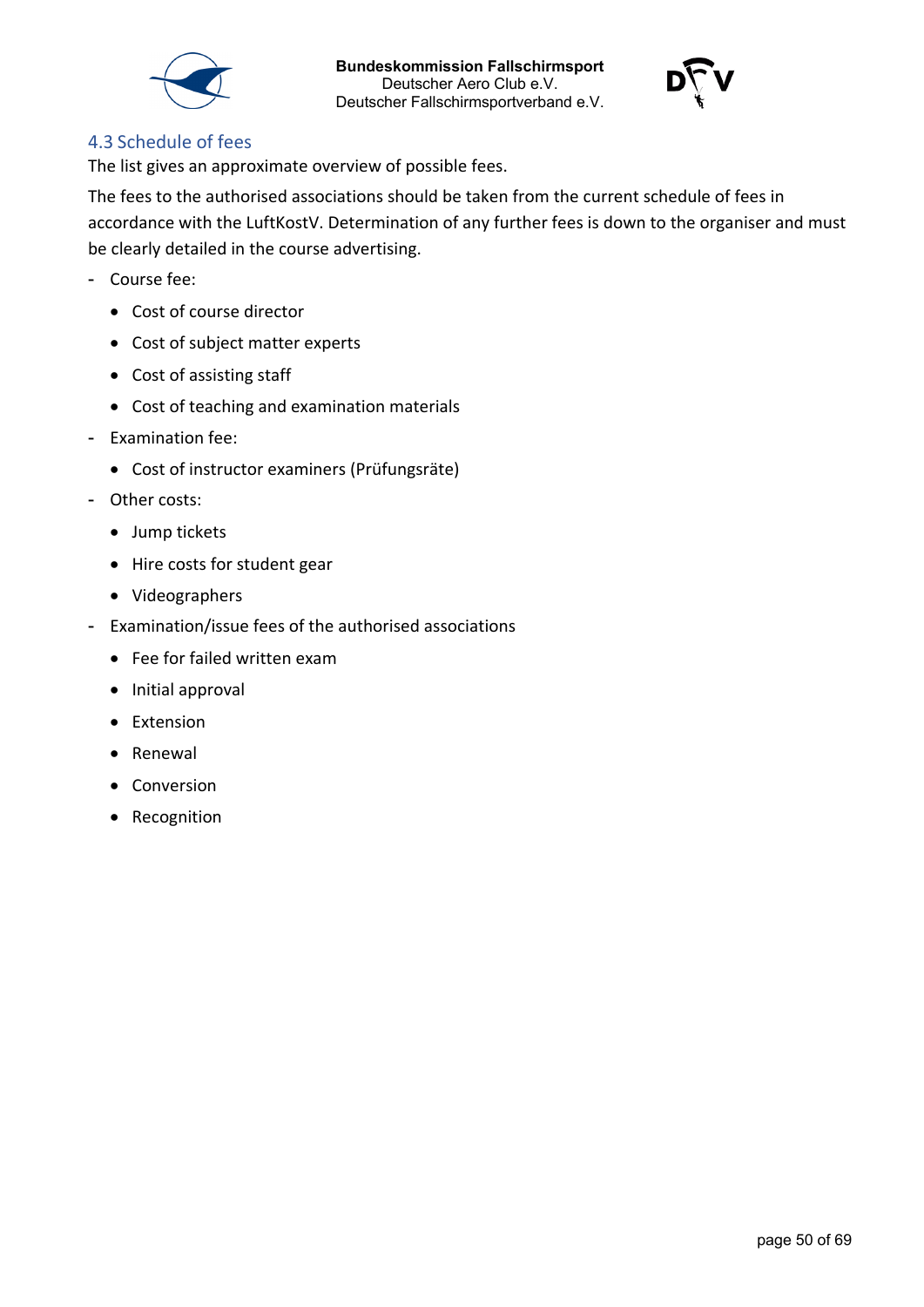



# Chapter 5

# Instructions for Instructor examiners (Prüfungsräte)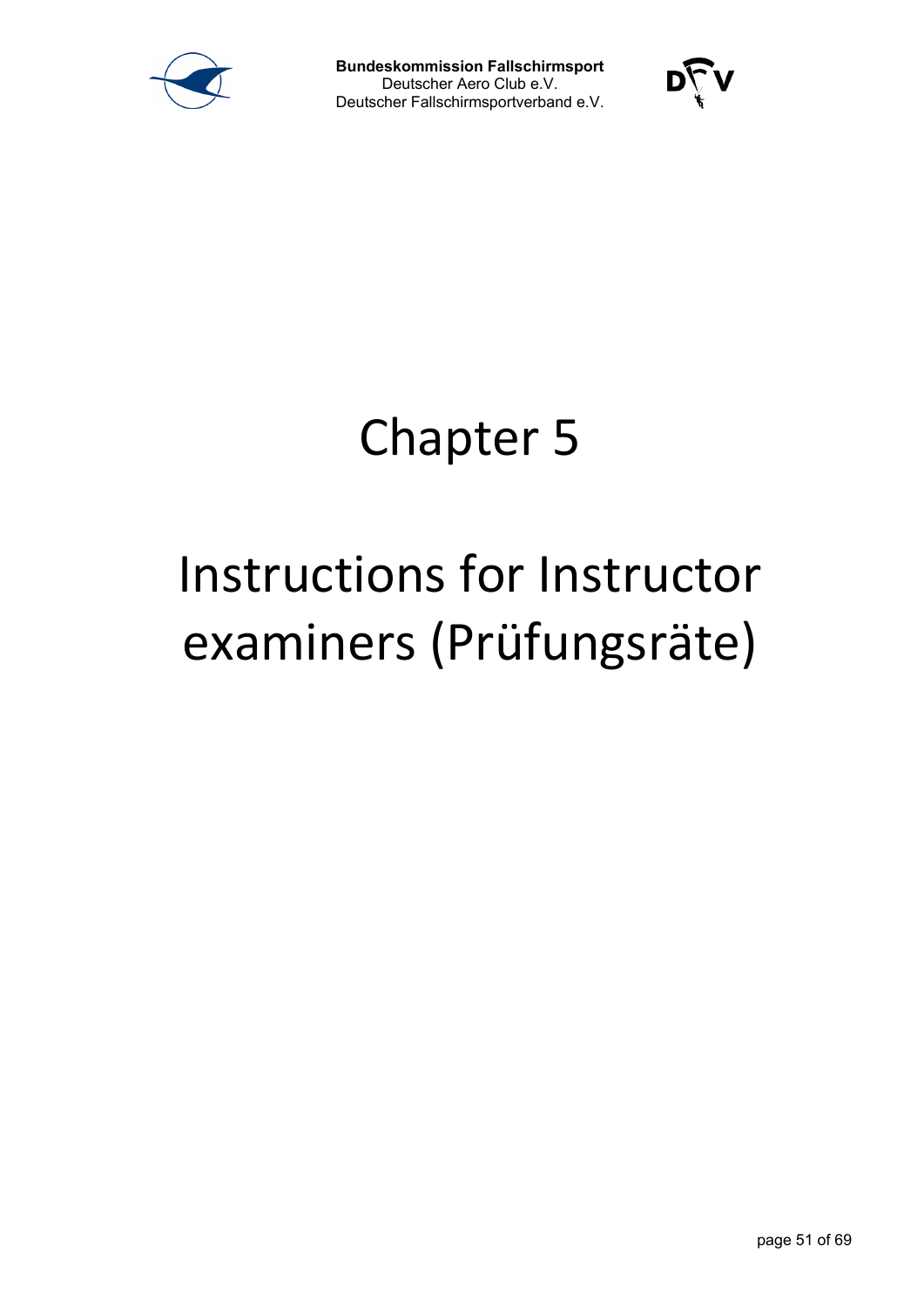



# <span id="page-51-0"></span>5. Instructions for Instructor examiners (Prüfungsräte)

# <span id="page-51-1"></span>5.1 The Instructor Examiner (Prüfungsrat)

#### <span id="page-51-2"></span>5.1.1 Appointment and requirements

The appointment of an instructor examiner (Prüfungsrat) is made on application to one of the authorised associations if the following prerequisites have been met:

- Valid German licence with valid instructor approval (12 jumps within the last 12 months)
- In the sport for at least 5 years (issue date of licence)
- Instructor approval for at least 3 years
- Proficiency in despatching and one of either formation skydiving or free flying
- Skydiving CV
- Conducted at least 25 First Jump Courses
- Requirement/need

The appointment is confirmed by a separate document, not included on appointee's license.

There is no legal right to be appointed as an instructor examiner (Prüfungsrat). If any of the prerequisites cease to be met, the appointment to instructor examiner (Prüfungsrat) immediately ceases to be valid.

#### <span id="page-51-3"></span>5.1.2 Validity of the appointment

The appointment is limited to a maximum of three years and ends with the expiry of the instructor approval. Applications for appointment which are made and approved separately from instructor approvals expire with the instructor approval and can therefore be shorter than three years.

#### <span id="page-51-4"></span>5.1.3 Extension of the appointment

The extension is granted automatically after three years if the instructor examiner (Prüfungsrat) was active as an instructor examiner during that time. The evidence thereof is taken from the submitted examinations. There is no minimum number of examinations which need to be conducted in the three years. Examinations of Tandem-Examiners or AFF-Examiners are also included.

The requirements for extension are:

- valid licence with valid instructor approval
- Activity as a instructor examiner (Prüfungsrat), AFF examiner or tandem examiner

#### <span id="page-51-5"></span>5.1.4 Conditions for examining instructor examiners (Prüfungsräte)

Instructor examiners (Prüfungsräte) must not have been involved in the training.

An instructor examiner (Prüfungsrat) who is also a Chief Instructor may not examine candidates in their training operation.

The course director of an instructor training course cannot be the instructor examiner (Prüfungsrat) for that course.

In the first two years after appointment, instructor examiners (Prüfungsräte) are only permitted to examine students applying for their airman's licence.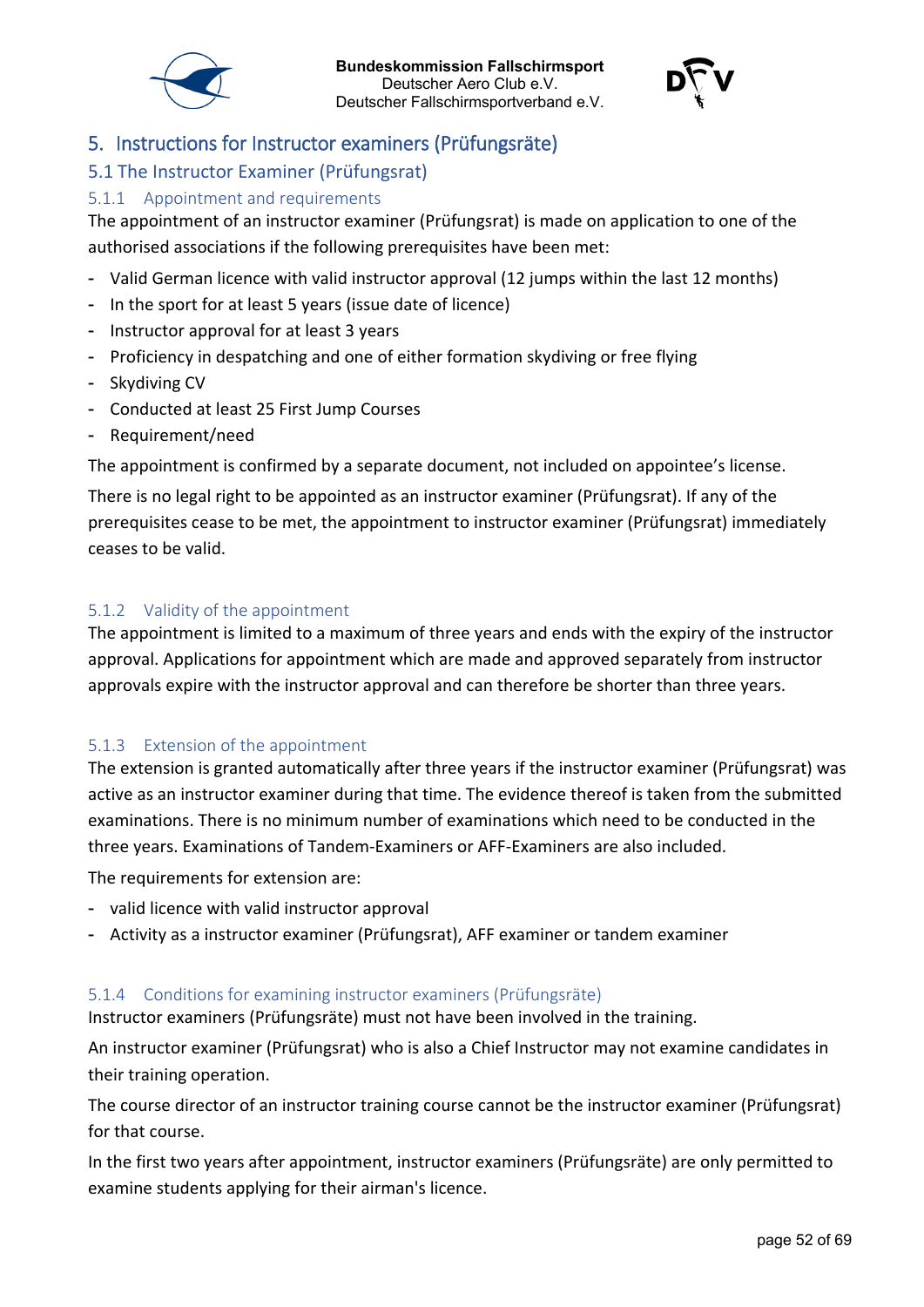



Instructor candidates may only be examined by instructor examiners (Prüfungsräte) with at least two years experience in this role. At least one of the instructor examiners (Prüfungsräte) must have previously taken part in an instructor examination.

#### <span id="page-52-0"></span>5.1.5 Reimbursement of costs

Instructor examiners (Prüfungsräte) receive compensation from the authorised associations for conducting theory exams.

#### <span id="page-52-1"></span>5.1.6 Disciplinary measures

The appointment can with withdrawn or have conditions applied by the authorised associations at any time. The following can lead to withdrawal of appointment:

- Release of confidential examination information (written test, sample answer sheets)
- Examinations not conducted in accordance with the rules (alternative test method or evaluation, undue assistance in exams, no reaction to attempts at cheating)
- Permanent loss of prerequisites
- Missing technical knowledge

### <span id="page-52-2"></span>5.2 Instructions for Instructor examiners (Prüfungsräte)

#### <span id="page-52-3"></span>5.2.1 General

Instructor examiners (Prüfungsräte) are permitted to conduct theory and practical examinations for the following purposes:

- a) Examination to attain the airman's licence for the sport parachute category
- b) Examination to attain instructor approval

Conducting theory and practical test for student parachutists and instructor candidates requires wide-ranging knowledge of all topic areas relating to the parachutist's permission. Furthermore it is expected that the instructor examiner (Prüfungsrat) continues to be involved in the training of student parachutists.

The instructor examiner (Prüfungsrat) is the responsible person for invigilating and evaluating examinations. As such, they are responsible for taking all necessary steps to meet the preparation, execution and post-course requirements of the examination. The instructor examiner (Prüfungsrat) must be present to invigilate or evaluate examinations.

Their responsibilities are in detail:

- Planning time, place and conduct of examination with the course director/chief Instructor
- Preparation of all exam relevant documents (exam questions, answer sheets, checklists etc.)
- Confirming exam readiness/prerequsites for taking the examination
- Exam induction
- Invigilation
- Advising and supporting candidates in understanding examination questions
- Ensuring the exam is conducted in accordance with AHB Part I and AHB Part II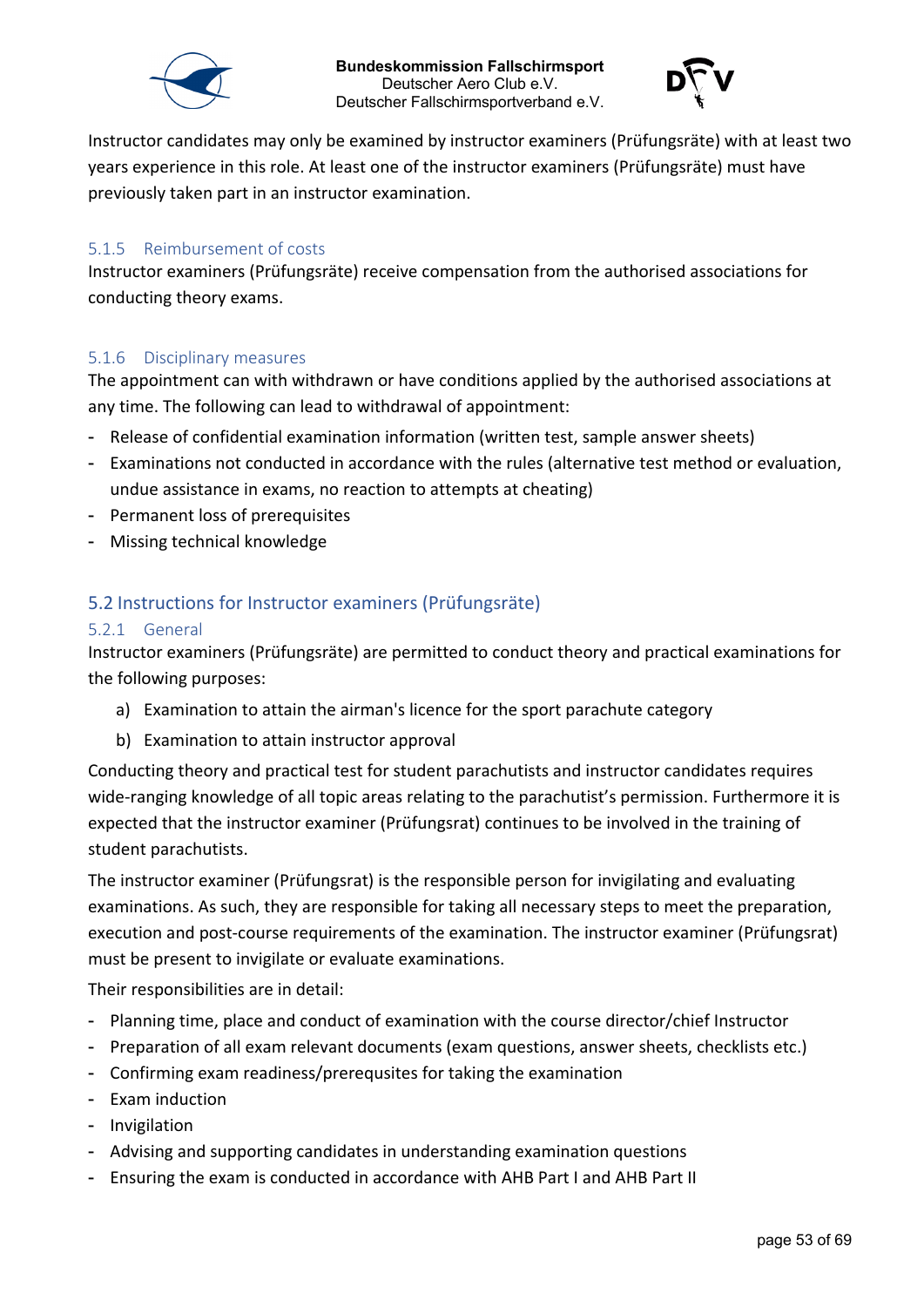



- Reporting relevant incidents to the authorised associations (unsuitable candidates, instructor training not in accordance with the authorised associations' guidelines, missing prerequisites etc.)
- Disqualifications
- Documenting the examination
- Participation in any protests

#### <span id="page-53-0"></span>5.2.2 Oversight of the examination to gain an airman's licence

### <span id="page-53-1"></span>*5.2.2.1 General/introduction*

To conduct an examination to gain an airman's licence in the sport parachute category, an instructor examiner (Prüfungsrat) is required. There are no additional requirements or conditions. The examination to gain a licence does not require an exam panel. Any protests need to be filed directly with one of the authorised associations.

Exams should be conducted with the greatest care and attention.

#### <span id="page-53-2"></span>*5.2.2.2 Prerequisites*

Requirements to take the theory examination:

(3) persons who are deemed ready to take the theory examination by their chief instructor, based on their proficiency card. There is no minimum number of jumps required to take the theory examination.

Requirements to take the practical examination:

- (1) persons who are deemed ready to take the examination by their chief instructor, based on their proficiency card.
- (2) for a static line license has conducted at least 6 descents with a static line in the last 12 months
- (3) for a freefall licence has conducted at least 23 descents including freefall within the last 18 months. Of which at least 12 descents must have been conducted within the last 12 months

#### <span id="page-53-3"></span>*5.2.2.3 Components of the Exam*

The examination consists of the following theory and practical parts.

#### **a) Theory exam**

Written exam (5.2.2.4)

#### **b) Practical Exam**

First examination jump (5.2.2.5)

Second examination jump (5.2.2.6)

#### <span id="page-53-4"></span>*5.2.2.4 Theory exam*

- In the theory exam, the candidate must demonstrate the required level of knowledge in all the subject areas tested (see AHB Chapter 4).
	- Air legislation, air traffic and air traffic control regulations
	- Freefall theory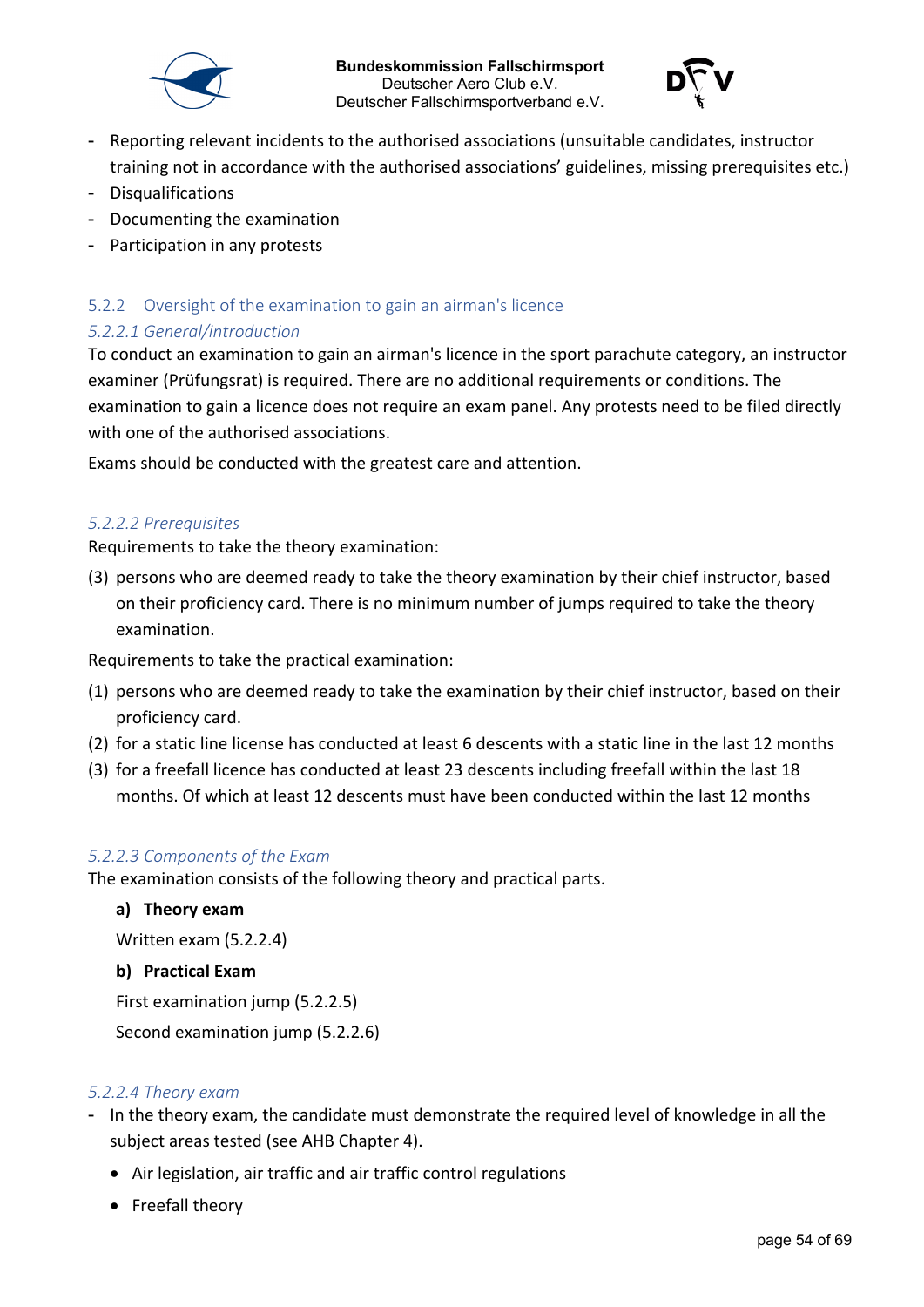



- Meteorology
- Equipment
- Behaviour in special circumstances
- Aerodynamics
- Human Performance
- (1) The written exam is a closed book exam.
- (2) Each instructor candidate is allowed a maximum of 120 minutes for the written exam.
- (3) The written exam must be marked by an instructor examiner (Prüfungsrat).
- (4) The marks are represented in percentage terms. Final marks are rounded to the nearest whole
- (5) percentage point. Pass mark for the overall test is 75% in each part no more than 18 months apart.
- (6) Only 3 retakes of failed exams are allowed.
- (7) The pass gained in the theory examination is valid for 36 months during which an approval or permission can be applied for.

#### <span id="page-54-0"></span>*5.2.2.5 First examination jump*

- (1) In the first examination jump, the student needs to demonstrate they can despatch themselves from a minimum of 2,500m AGL (8,200ft) with a freefall time of at least 30 seconds and perform clear movements on at least 2 axes or a formation skydiving descent as determined by the examiner. Under canopy they need to perform drills as briefed as well as landing within 50m of a predeclared landing point.
- (2) The jump should be conducted with freefall equipment the student is familiar with.
- (3) Each candidate is evaluated by the instructor examiner (Prüfungsrat) on an individual basis.
- (4) As determined by the instructor examiner (Prüfungsrat), examination jumps can be evaluated by jumping with the student or by subsequent review of video footage.
- (5) The evaluation of capabilities rests with the instructor examiner (Prüfungsrat).

#### <span id="page-54-1"></span>*5.2.2.6 Second examination jump*

- (1) In the second examination jump, the student needs to demonstrate they can despatch themselves from an altitude of at least 1,200m AGL (4,000ft) with a stable exit and deployment of the main canopy within 3 - 5 seconds, at the very latest by 1,000m AGL (3,300ft) and before reaching terminal velocity. Under canopy they need to perform drills as briefed as well as landing within 50m of a predeclared landing point.
- (2) The jump should be conducted with freefall equipment the student is familiar with.
- (3) Each candidate is evaluated by the instructor examiner (Prüfungsrat) on an individual basis.
- (4) As determined by the instructor examiner (Prüfungsrat), examination jumps can be evaluated by jumping with the student or by subsequent review of video footage.
- (5) The evaluation of capabilities rests with the instructor examiner (Prüfungsrat).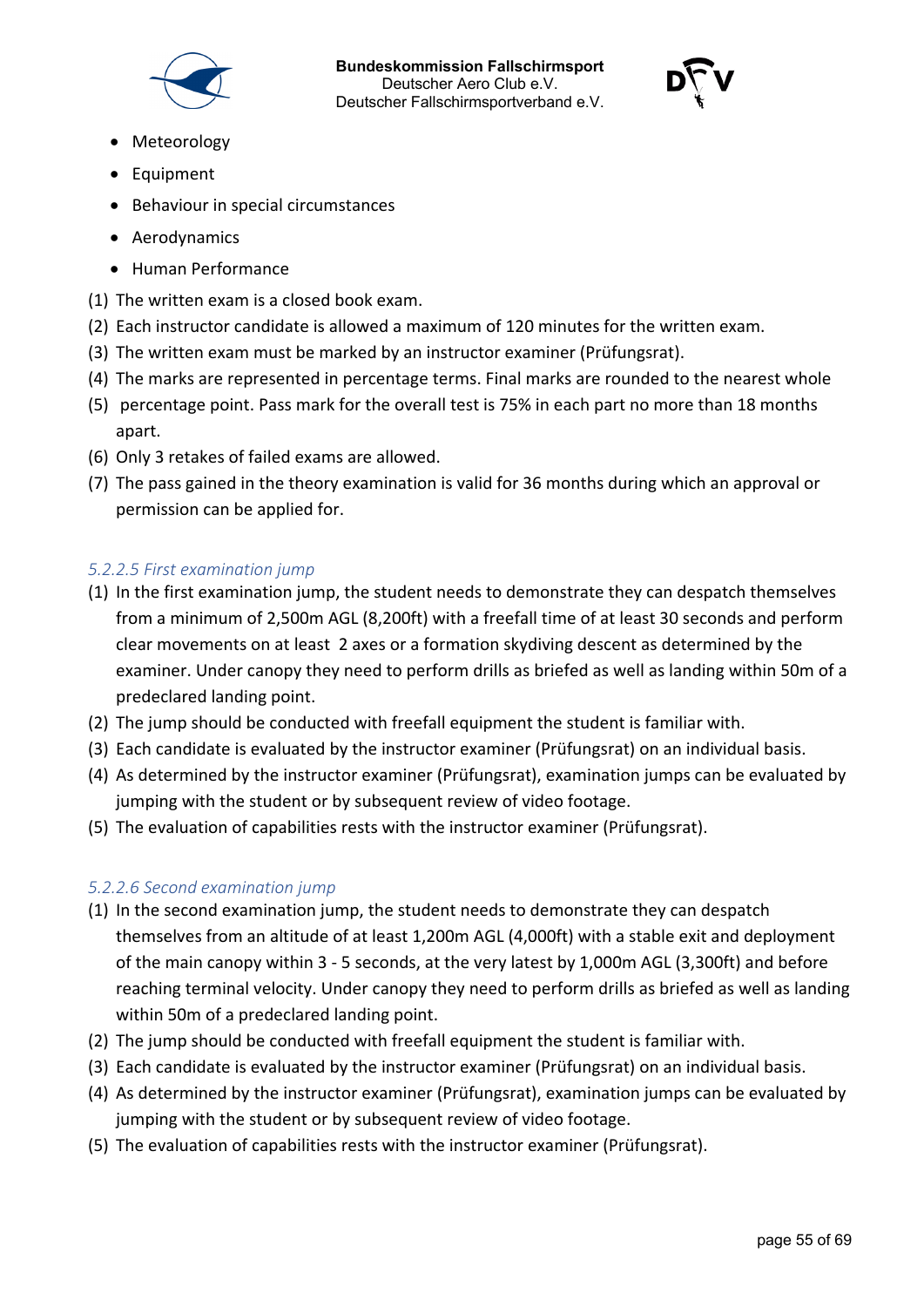



# <span id="page-55-0"></span>*5.2.2.7 Examination jumps for static-line licence*

- (1) In both jumps the student should demonstrate the ability to spot the exit point and in conjunction with the despatcher be able to despatch themselves from an altitude of at least 1,000m AGL (3,300ft) with a stable exit. Under canopy they need to perform drills as briefed as well as landing within 50m of a predeclared landing point.
- (2) The jump should be conducted with static-line equipment the student is familiar with.
- (3) Each candidate is evaluated by the instructor examiner (Prüfungsrat) on an individual basis.
- (4) As determined by the instructor examiner (Prüfungsrat), examination jumps can be evaluated by following the student out or by observation from the airplane.
- (5) The evaluation of capabilities rests with the instructor examiner (Prüfungsrat).

# <span id="page-55-1"></span>5.2.3 Conduct of the examination to gain an instructor approval

#### <span id="page-55-2"></span>*5.2.3.1 General/introduction*

Examinations to gain instructor approval need to be evaluated by at least two instructor examiners (Prüfungsräte). One of these must have previous experience of examining an instructor candidate. The two instructor examiners (Prüfungsräte) form an examination panel which meets in the event of a protest.

Conducting instructor exams requires great care and attention. This is why the examination panel consists of two instructor examiners (Prüfungsräte). The instructor examiners (Prüfungsräte) need to be proposed by the course director when applying for approval from the authorised associations to conduct the instructor training course. A change of instructor examiners (Prüfungsräte) requires permission from the authorised associations.

The examination section of an instructor training course takes place towards the end of the course or at a later date and is written, oral and practical. The style of examination will be announced by the course director at the beginning of the instructor training course.

#### <span id="page-55-3"></span>*5.2.3.2 Prerequisites*

Examination participation is only open to candidates who:

- (1) have not missed more than one day of the instructor training course,
- (2) have conducted the 5 practice lessons during the course
- (3) feel ready to take the examination

If exceptional situations or predicaments could have a negative influence on the instructor candidate's examination, they should be excused. Investigation of such situations should be conducted by the instructor examiner (Prüfungsrat) in advance of the examination.

Exceptional situations or predicaments are individual circumstances of physical or psychological nature which have a significant performance impact beyond that of training and exam stress and can have a negative effect on the exam result. On resolution of the situation, the instructor candidate can request to be examined within 360 days of the original exam date. Thereafter, the instructor candidate must complete a whole instructor training course.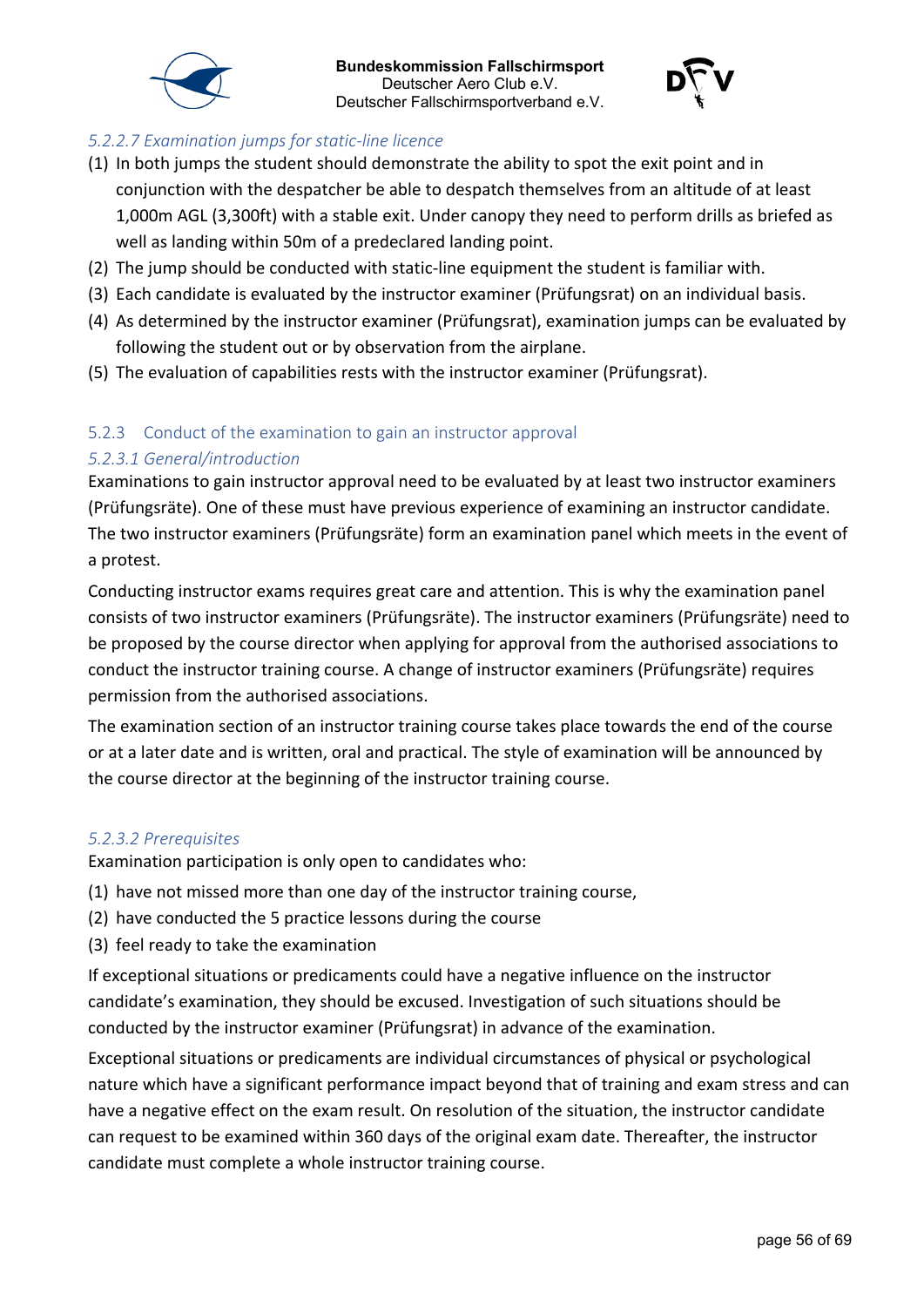



If an instructor candidate provides credible evidence, say a medical opinion, that they are not in a position to perform the examination requirements because of a long term or permanent physical disability, the examination panel may agree to conduct the examination in a different format to enable the candidate to demonstrate their ability. This applies equally for performance requirements during the instructor training course.

#### <span id="page-56-0"></span>*5.2.3.3 Components of the Exam*

The examination consists of the following theory and practical parts.

**a) Theory exam**

Written exam

Theory lesson (teaching) 45 minutes

#### **b) Practical Exam**

Practical lesson 45 minutes

First examination jump

Second examination jump

The following exam sections can be examined by the following individuals on the instructor training course:

| Exam section:                     | To be examined by:                        |
|-----------------------------------|-------------------------------------------|
| Written exam (180 minutes)        | 1 instructor examiner (Prüfungsrat)       |
| Theory lesson                     | 2 instructor examiners (Prüfungsräte)     |
| Lesson (45 minutes)               |                                           |
| Practical lesson (45 minutes)     | 2 instructor examiners (Prüfungsräte)     |
| First and second examination jump | 1 instructor examiner (Prüfungsrat) or    |
|                                   | course director (with video evidence that |
|                                   | can be evaluated)                         |

With the agreement of the instructor examiners (Prüfungsräte), course directors can conduct the examination jumps during the instructor training course. The dive plan is prescribed by the instructor examiners (Prüfungsräte). For a video to be used as the basis for examination evaluation, it also needs to provide verifiable evidence of the landing within the target area. If requested, the videos need to be provided to the authorised associations.

In the event of the examination being conducted by the course director, they are responsible for the preparation, execution and follow-up reporting of the examination.

#### <span id="page-56-1"></span>*5.2.3.4 Written exam*

- (1) The purpose of the written exam is to demonstrate the candidate has well founded theory knowledge in the necessary topic areas, which they can draw on in a limited period of time without assistance.
- (2) The written exam is a closed book exam.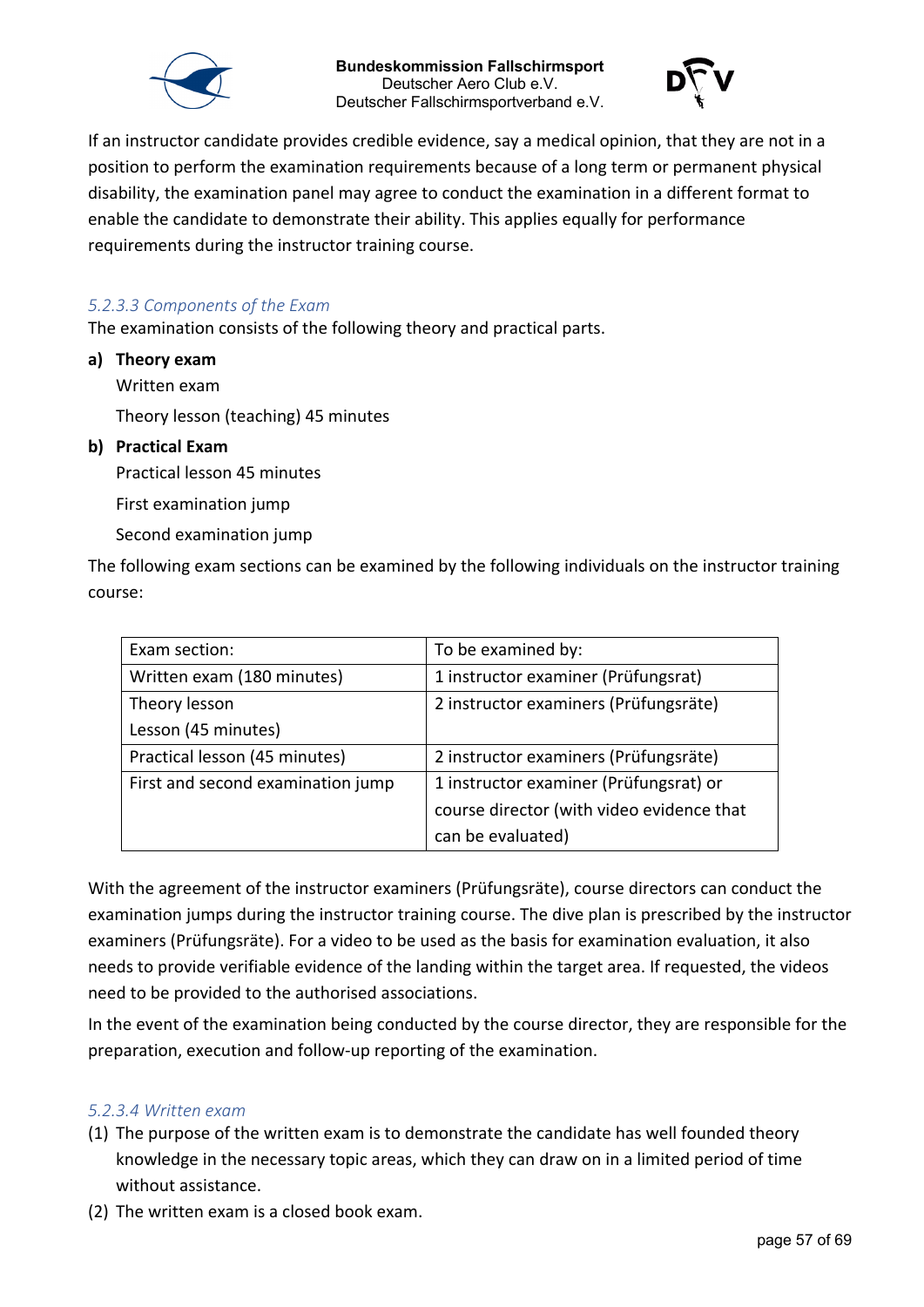



- (3) Each instructor candidate is allowed a maximum of 180 minutes for the written exam.
- (4) The written exam must be marked by an instructor examiner (Prüfungsrat).
- (5) The marks are represented in percentage terms. The pass mark is 75%.

#### <span id="page-57-0"></span>*5.2.3.5 Theory lesson (teaching)*

- (1) The instructor candidate should demonstrate in the sample theory lesson that they understand the interrelations of the subject areas being examined and is able to associate specific questions to these interrelations.
- (2) Furthermore, it is to determine whether the instructor candidate demonstrates a sound basic knowledge in the examinable subject area as well as in-depth knowledge in certain specific topics and is able to convey this knowledge using relevant teaching methods to a group of students. The ability to deal with interruptions should be evidenced.
- (3) The instructor candidate should be informed of their lesson topic at least 48 hours before the start of the examination.
- (4) Training and other aids may be used in the preparation and performance of the sample lesson.
- (5) The theory lesson is an individual exam, presented to two instructor examiners (Prüfungsräte).
- (6) The sample lesson should be about 45 minutes per instructor candidate.
- (7) The sample lesson cannot be interrupted by the instructor examiners (Prüfungsräte) for at least 25 minutes, even if they have formed a conclusive opinion. The examiners may instruct candidates to skip certain sections.

#### <span id="page-57-1"></span>*5.2.3.6 Practical lesson*

- (1) The purposes of the practical examinations is to demonstrate the candidate can meet the usual requirements and challenges of training student parachutists using commonly available training aids, unassisted, and in a limited period of time.
- (2) Furthermore, it is to determine whether the instructor candidate has a sound basic knowledge of the examinable subject area as well as in-depth knowledge in certain specific topics and is able to convey this knowledge using relevant teaching methods to a group of students.
- (3) The instructor candidate should be informed of their lesson topic at least 48 hours before the start of the examination.
- (4) Training and other aids may be used in the preparation and performance of the sample lesson.
- (5) The practical lesson is an individual exam, presented to two instructor examiners (Prüfungsräte).
- (6) The practical lesson should be about 45 minutes per instructor candidate.
- (7) Possible examples are:
- (8) Briefing landings, drop-zone familiarisation brief, aircraft familiarisation brief, vertical hanging harness training, obstacles on landing, briefing on downsizing canopies, packing lesson, PLF training, exit training, warm-up training, gear check training, dive plan or canopy flight plan instruction, debriefing a training jump, untangling canopy lines, horizontal trainer exercises, dummy pull briefing, throw-out briefing, first free fall brief, etc.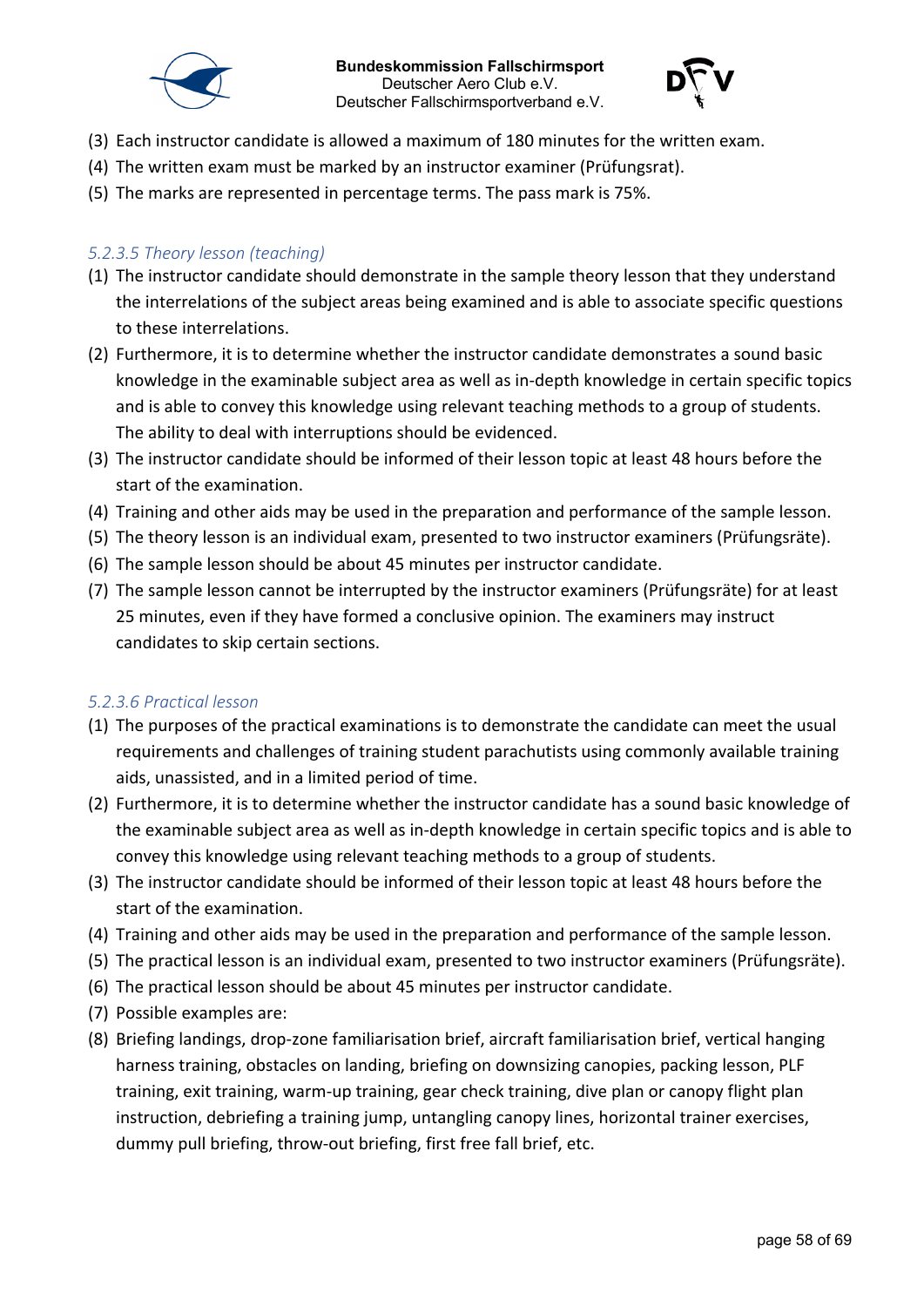



(9) The sample lesson cannot be interrupted by the instructor examiners (Prüfungsräte) for at least 25 minutes, even if they have formed a conclusive opinion. The examiners may instruct candidates to skip certain sections.

#### <span id="page-58-0"></span>*5.2.3.7 First examination jump*

- (1) In the first examination jump, the candidate needs to demonstrate they can despatch themselves from a minimum of 3,000m AGL (9,000ft) with a freefall time of at least 40 seconds and perform clear movements on at least 3 axes or a formation skydiving descent as determined by the examiner. Under canopy they need to perform drills as briefed as well as demonstrate a landing within 25m of a predeclared landing point.
- (2) The jump should, if possible, be conducted with a student harness-container system.
- (3) The performances are carried out with a single instructor examiner (Prüfungsrat) either individually or in a group.
- (4) The jump and landing should be recorded in video. The canopy flight should be observed from the ground. Alternatively, the instructor examiner (Prüfungsrat) can jump with the candidate and evaluate them in-air.
- (5) The course director can also jump with candidates if video evidence of the performance can be provided for evaluation. The course director and instructor examiner (Prüfungsrat) should agree on how to conduct the jump routine. The final decision on the evaluation lies with the instructor examiner (Prüfungsrat).

#### <span id="page-58-1"></span>*5.2.3.8 Second examination jump*

- (1) In the second examination jump, the student needs to demonstrate they can despatch themselves from an altitude of between 1,200m/GND - 1,500 m/GND (4,000ft AGL to 4,500ft AGL) with a stable exit and deployment of the main canopy within 3 - 5 seconds before reaching terminal velocity. Under canopy they need to perform drills as briefed as well as demonstrate a landing within 25m of a predeclared landing point.
- (2) The descent can be made with either a sport or student harness container system.
- (3) The performances are carried out with a single instructor examiner (Prüfungsrat) either individually or in a group.
- (4) The jump and landing should be recorded in video. The canopy flight should be observed from the ground. Alternatively, the instructor examiner (Prüfungsrat) can jump with the candidate and evaluate them in-air.
- (5) The course director can also jump with candidates if video evidence of the performance can be provided for evaluation. The course director and instructor examiner (Prüfungsrat) should agree on how to conduct the jump routine. The final decision on the evaluation lies with the instructor examiner (Prüfungsrat).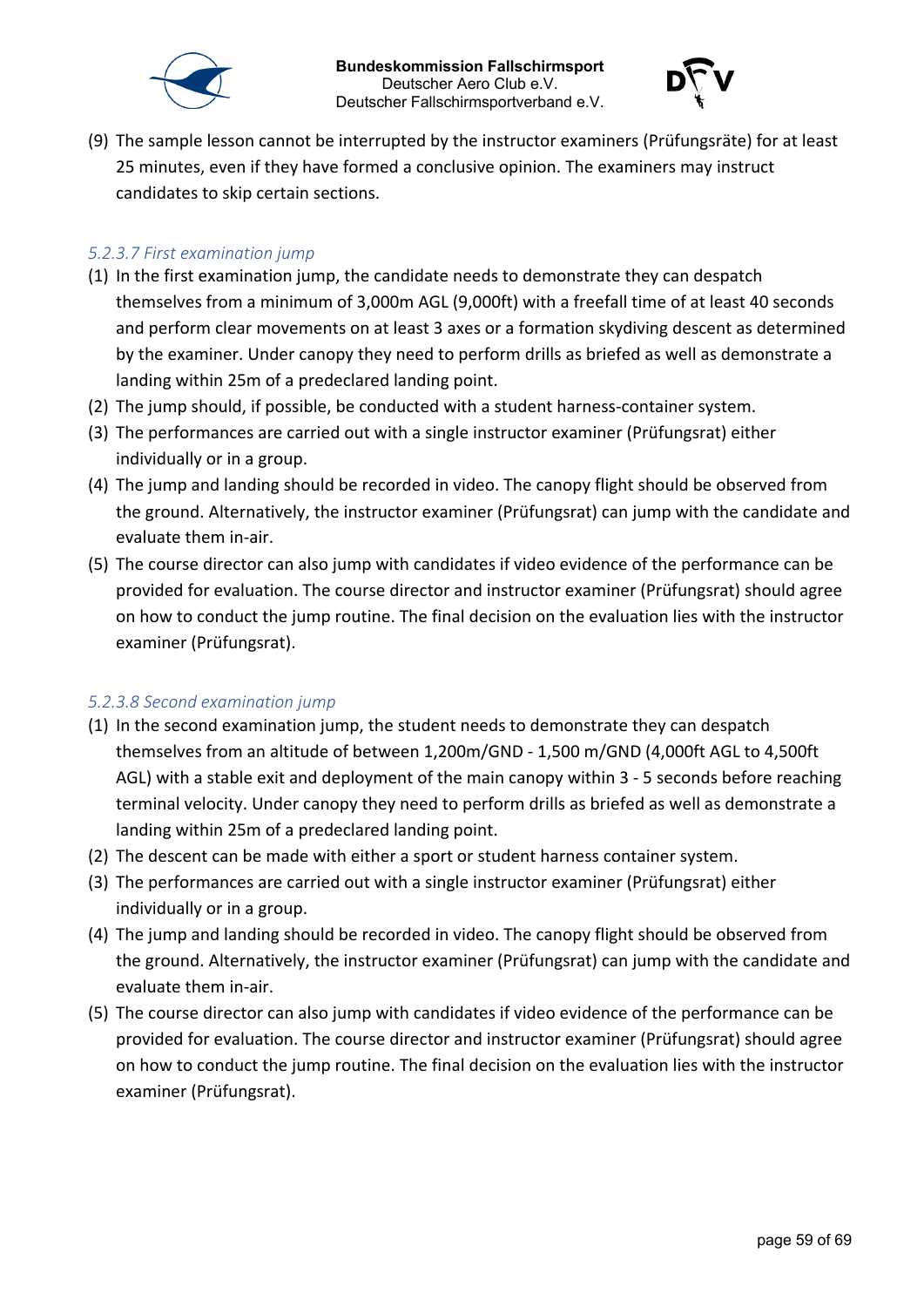



### <span id="page-59-0"></span>5.2.4 Evaluation of examination performances

- (1) The Instructor examiners (Prüfungsräte) do not give individual marks for the individual examination performances, except for the written exam which carries a percentage mark. The performances are merely identified as 'passed' or 'failed'.
- (2) If the same performance is evaluated differently by two different examiners, the worse result counts.
- (3) The result of the examination should be communicated to the student/instructor candidate after the evaluation.
- (4) To pass an instructor training course, all examination performances must be evaluated as 'passed' and the written exam result must be at least 75%.
- (5) All exams must be documented and sent to the authorised associations together with the course documents.

### <span id="page-59-1"></span>5.2.5 Unexcused absence, withdrawal, deception/cheating, breach of regulation

- (1) An examination performance will be evaluated as 'failed' if the student/instructor candidate is absent or withdraws part way through the examination without pertinent reason. The same applies if the written test is not completed within the set time limit.
- (2) Pertinent reasons for absence or withdrawal must be notified to the examination panel in writing as soon as possible and their pertinence demonstrated.
- (3) Attempts by students/instructor candidates to influence the examination outcome through deception or use of unpermitted aids, will result in the examination performance being evaluated as 'failed'. Anyone disturbing the normal conduct of the examination can be excluded from continuing to take part in the examination process by the relevant examiner. In this case, the examination performance will be evaluated as 'failed'. In difficult situations, the examination panel can exclude a student/instructor candidate from future examination performances.

#### <span id="page-59-2"></span>5.2.6 Retaking examinations, time limits

- (1) Examination performances evaluated as 'failed' can be repeated as many times as desired, apart from the written examination which can only be attempted 3 times.
- (2) Practical examination performance passes are valid for 12 months, passes of the theoretical performances for 36 months, after which the validity expires and the examination performances must be re-performed.
- (3) Failed practical examination performances can only be repeated after the term set by the instructor examiners (Prüfungsräte) has passed, but within 12 months. Failed theory examination performances can only be repeated after the term set by the instructor examiners (Prüfungsräte) has passed, but within 36 months.
- (4) After these time limits, the validity of previously passed examinations expires.

#### <span id="page-59-3"></span>5.2.7 Invalid examinations

(1) If the student/instructor candidate cheated in their examination and this is only determined after the licence or instructor approval has been issued, the authorised associations can subsequently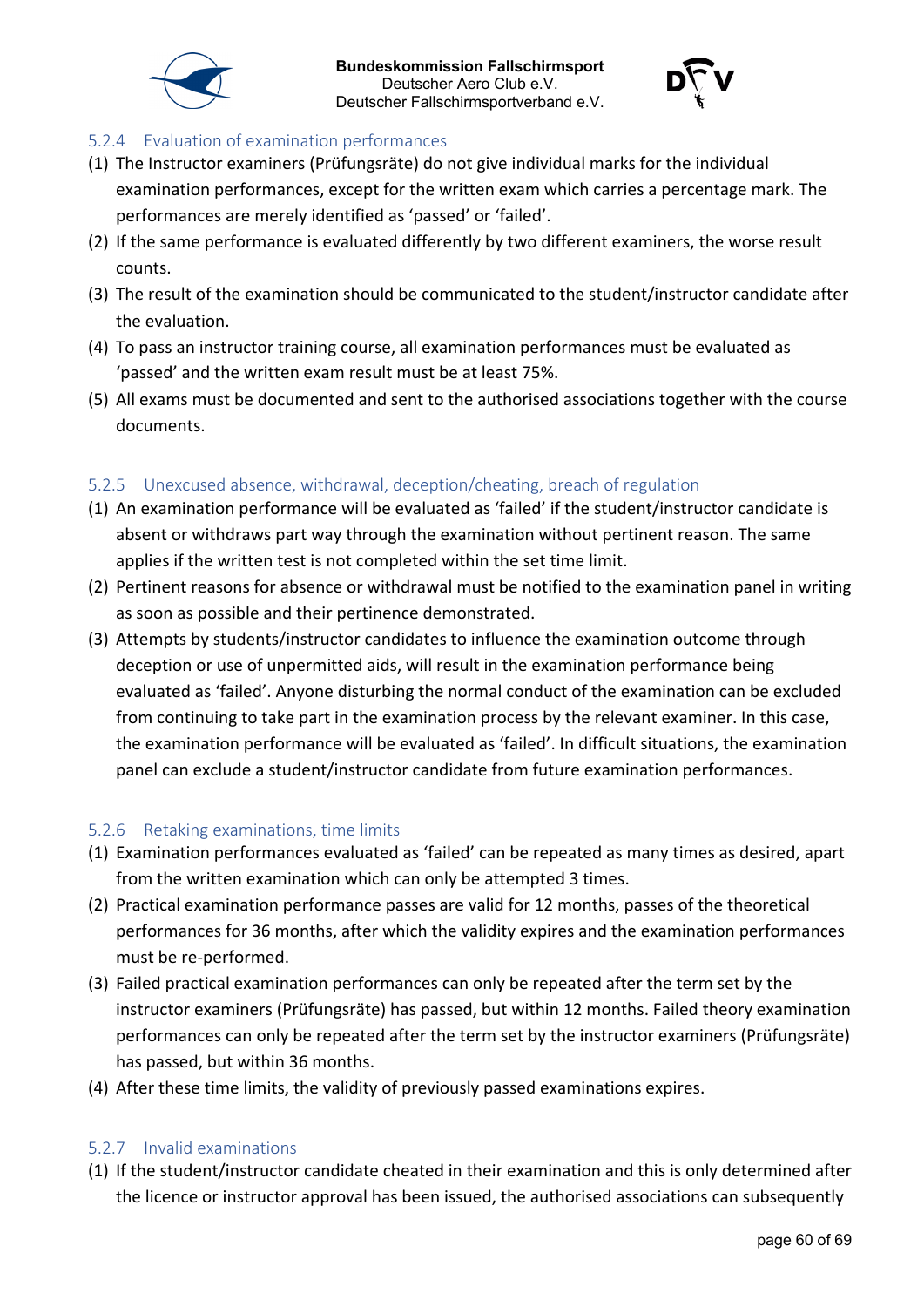



declare those examination performances, in which cheating took place, as invalid and the examination in whole or in part as 'failed'. The licence or instructor approval can be withdrawn by the authorised associations with immediate effect.

(2) The student/instructor candidate must be permitted to provide a statement before any decision is made.

#### <span id="page-60-0"></span>5.2.8 Access to examination documentation

(1) On completion of the relevant examination, the student/instructor candidate has the right to view the examination documentation either at the time or on request within a reasonable timeframe after they have been submitted to the authorised associations. A request to the authorised associations should be made within a month of the examination having concluded. The authorised associations determine the time and place of the document viewing.

#### <span id="page-60-1"></span>5.2.9 Protest procedure

- (1) If a student or instructor candidate is not content with the evaluation by an instructor examiner, they can lodge a protest against it. The examination panel (on an instructor training course) consisting of the two instructor examiners (Prüfungsräte) meets and checks the evaluation after considering the complaint of the candidate. For students objecting to a decision when acquiring their licence, the protest is made to the authorised associations.
- (2) The examination panel/authorised associations can accept or decline the existing evaluation or require an immediate repeat examination.
- (3) The examination panel must reach a unanimous decision. If no unanimity can be reached, by virtue of disagreement or an abstention, the examination is deemed to be 'failed'. The candidate must be informed of the decision immediately.
- (4) If the candidate does not accept this decision, they are free to appeal in writing to the authorised associations.

#### <span id="page-60-2"></span>5.2.10 Issue and coming into effect of licences and instructor approvals

The authorised associations issue licenses and instructor approvals after submission of all the necessary documentation. The approval only takes effect once the original licence has been received and signed by the holder.

#### <span id="page-60-3"></span>5.2.11 Documentation

All examinations are to be fully documented by the instructor examiners (Prüfungsräte), regardless of whether they relate to the initial acquisition of an airman's license, verifications, extensions, recognition or conversions. This includes the forms provided, as well as other checklists or other result reports.

Copies of the examination documentation must be retained by the instructor examiner (Prüfungsrat) for 5 years, after which it must be destroyed.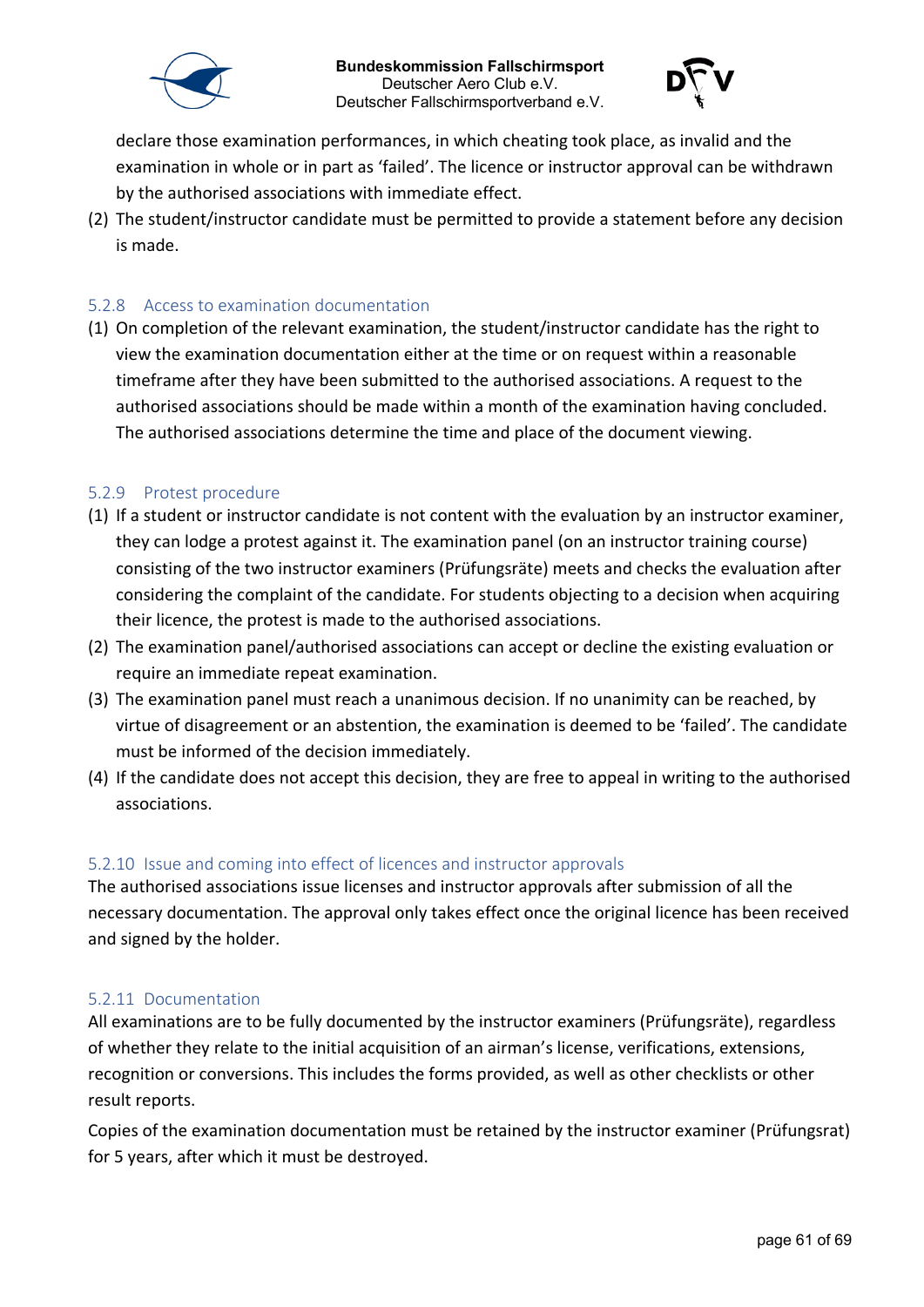



#### <span id="page-61-0"></span>5.2.12 Agreements and notifications

The AHB Part I and AHB Part II more so, require the instructor examiner (Prüfungsrat) to agree matters with the authorised associations. An instructor examiner (Prüfungsrat) should always conduct an individual assessment of the situation of the airman's licence or instructor approval candidates, regardless of whether it relates to a renewal, conversion or recognition. After which, the instructor examiner (Prüfungsrat) contacts the office of an authorised association, to notify them of the candidate by name and the intended approach, for example by email.

Depending on the intention, the instructor examiner (Prüfungsrat) should also indicate in bullet points their proposed approach in accordance with the AHB Part II including suggestions on dealing with this particular situation. Usually the office of the authorised associations agree the proposals and are thereby aware of the situation.

At the same time, this process allows the office of the authorised associations to evaluate the respective requirements for the subsequent granting of approval and thus to authorise the approach or, if necessary, require additional points and tasks to those proposed.

Subsequently, the outcomes of all examination activities shall be reported directly to the authorised associations. Each notification must be made in writing, be traceable and contain all reference data, although it can be informal, e.g., by e-mail, rather creating than a bureaucratic hurdle.

The aim of each result report is to ensure that the airman's licensing system is transparent and comprehensible for the office of the authorised association, instructor examiners (Prüfungsrat) and all candidates. Positive results usually result in an official application for a licence or instructor approval.

At the same time, it is especially important to report any kind of negative outcome. This is the only way that the office of the authorised association can prevent individual failing applicants from exploiting the ignorance of alternative instructor examiners (Prüfungsräte). It is precisely for this reason that it is important to report results to the authorised associations within 24 hours.

#### <span id="page-61-1"></span>5.2.13 Fees for failed exams

The examination fee for written exams is due, even if failed overall, regardless of extenuating circumstances. The fee is invoiced to the candidate by the authorised associations based on the result report by the instructor examiner (Prüfungsrat).

#### <span id="page-61-2"></span>5.2.14 Procedures for foreign approvals

To convert or recognise valid foreign or military instructor approvals, the instructor examiners (Prüfungsräte) need to follow the current guidance from the authorised associations. The evaluation needs to conform with the existing guidelines of AHB Part I and AHB Part II. The authorised associations must be appropriately notified of the result.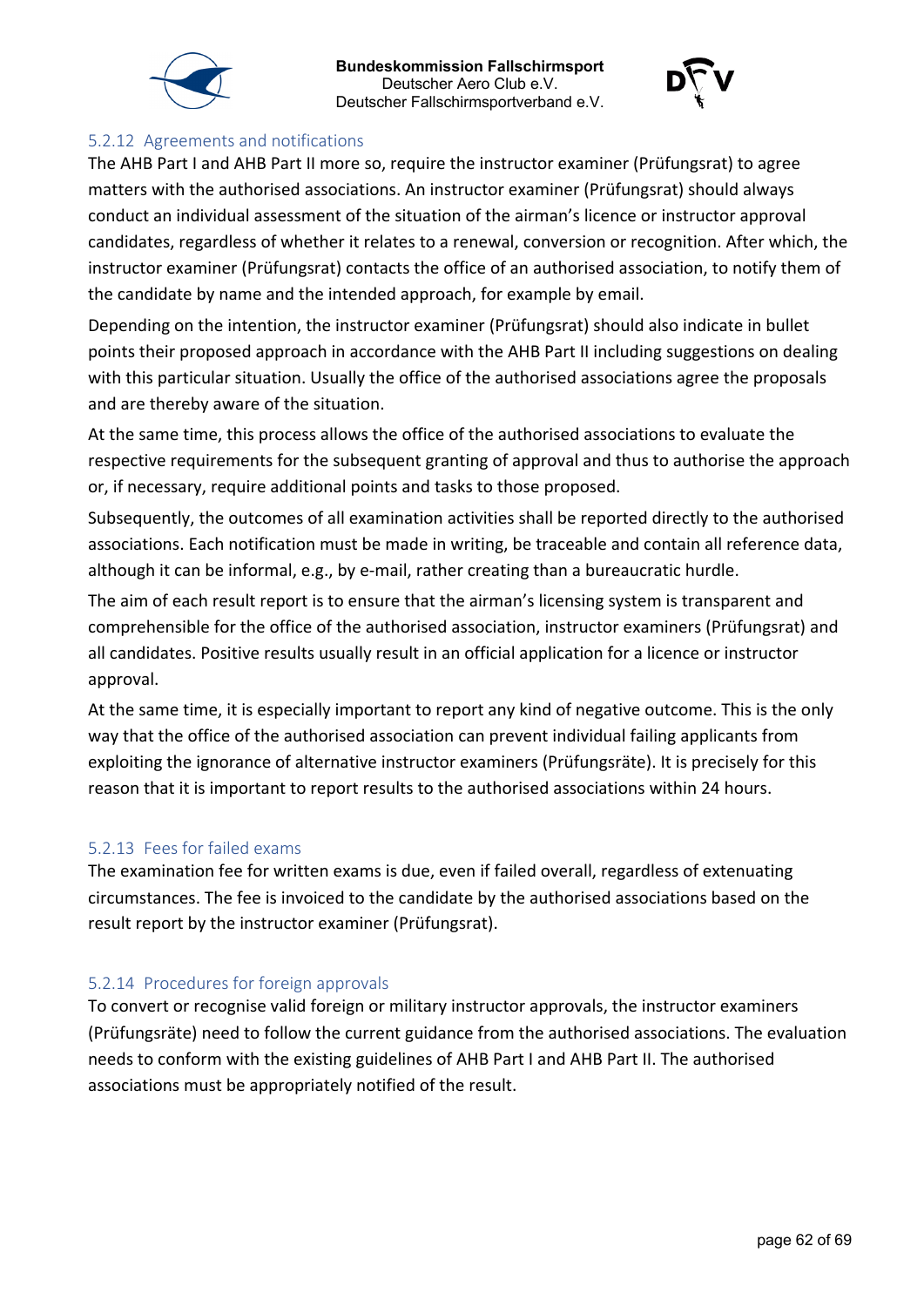



#### <span id="page-62-0"></span>5.2.15 Insurance

The activities of instructor examiners (Prüfungsräte) are covered by the master third party liability policy entered into by the DFV e.V. Any additional insurance requirements need to be met by the instructor examiner (Prüfungsrat) themselves.

#### <span id="page-62-1"></span>5.2.16 Continuous professional development

There is no explicit requirement for instructor examiners (Prüfungsräte) to conduct continuous professional development beyond that applicable to instructors. Participation in the annual Information and Safety conference (InSiTa) is recommended.

The authorised associations have the right to conduct compulsory continuous training for instructor examiners (Prüfungsräte).

#### <span id="page-62-2"></span>5.3 Schedule of fees

There is no binding fee schedule for instructor examiners (Prüfungsräte) Possible fees could include a daily fee, travel costs, fees for individual examination etc.

- Conducting an instructor examination
	- Per day
	- Per examination
- Instructor examiner (Prüfungsrat) rate
	- Per day
	- Per examination
- Confirmation of instructor approval (Pricing on agreement and dependent on effort)
	- Proficiency and competence check
	- Conversion of foreign approval
	- Recognition of foreign approval
- Fees due to the authorised associations
	- Instructor approval
		- Fee for failed written exam
		- **Initial approval**
		- **Extension**
		- Renewal
		- **Conversion**
		- **Recognition**
- Travel costs for instructor examiner (Prüfungsrat) (to be negotiated with course organiser/attendees)
	- Mileage rates
	- Accommodation rates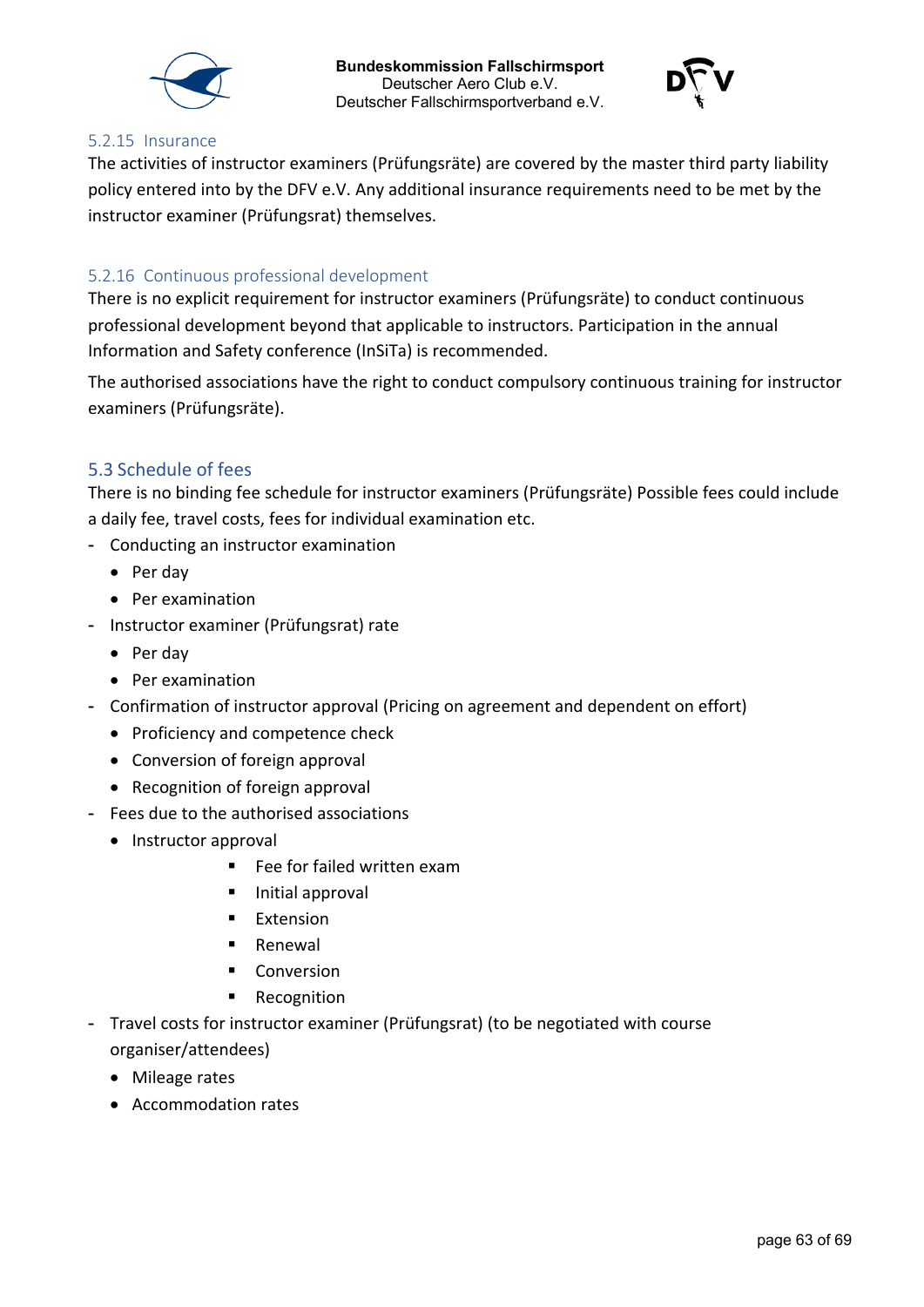



# Chapter 6

# Forms & Documents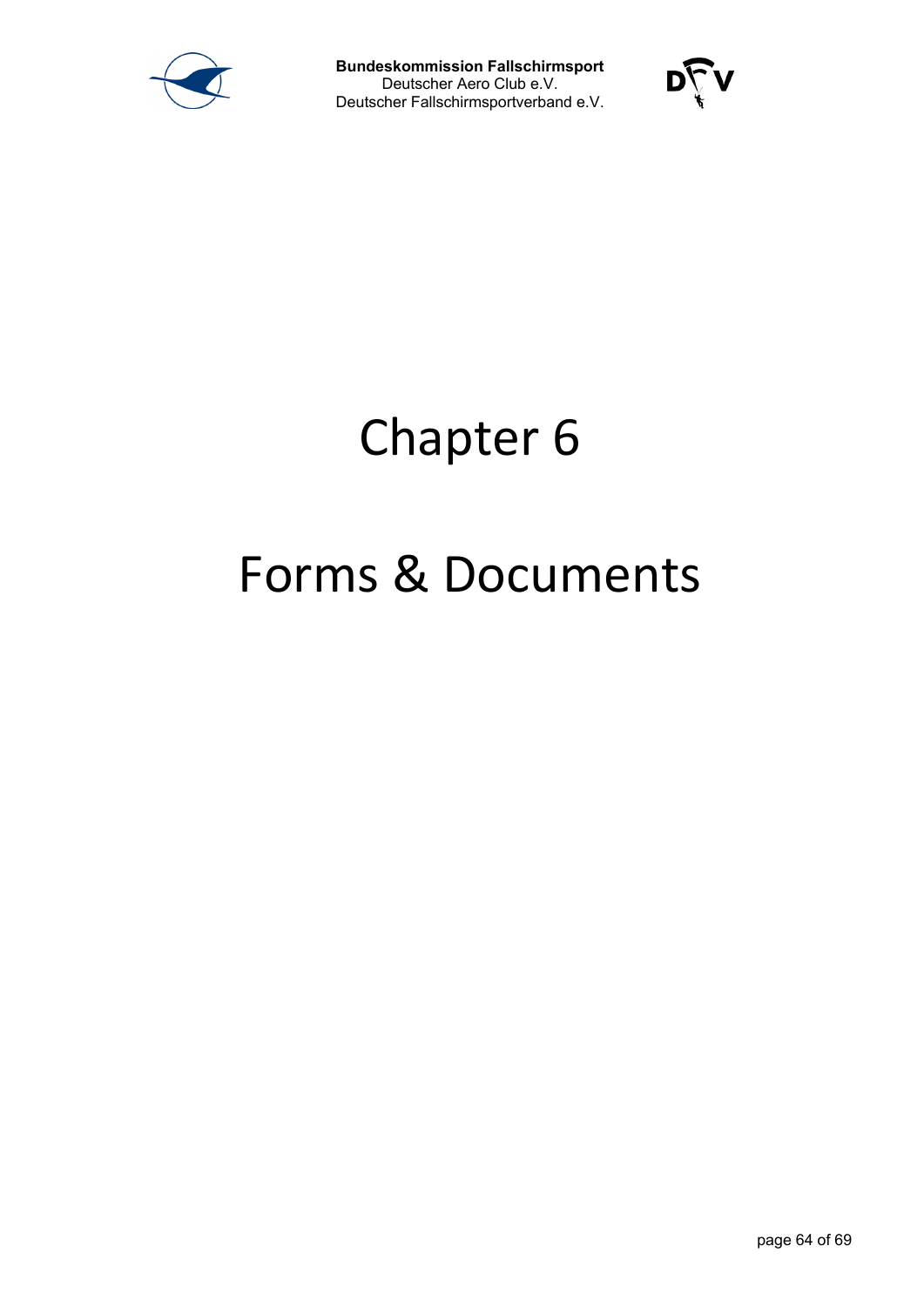





# <span id="page-64-0"></span>6. Forms and documents

# <span id="page-64-1"></span>6.1 List of Forms and Documents

*All forms are downloadable (in German) from the Download page of the website of the authorised associations*

| <b>Description</b>                                                                                                                                      |
|---------------------------------------------------------------------------------------------------------------------------------------------------------|
| Qualification Certificate for an instructor candidate                                                                                                   |
| Application for issue of an instructor approval                                                                                                         |
| Application for conversion of a foreign instructor approval                                                                                             |
| Application for conversion of a military instructor approval                                                                                            |
| Application for Recognition of a foreign instructor approval                                                                                            |
| Data sheet for recognition/conversion of foreign instructor approvals                                                                                   |
| Application to license extension/ renewal                                                                                                               |
| Exam certificate 20                                                                                                                                     |
| Evaluation sheet for sample lesson                                                                                                                      |
| Application for instructors' liability insurance                                                                                                        |
| Application for issue of Trainer C-Lizenz Breiten-/Leistungssport (Fallschirmsport) (Coach<br>rating recognised by German Olympic Sports Confederation) |
| Application for extension of Trainer C-Lizenz Breiten-/Leistungssport (Fallschirmsport)                                                                 |
| (Coach rating recognised by German Olympic Sports Confederation)                                                                                        |
| Code of Honour                                                                                                                                          |
| Agreement to data protection policy                                                                                                                     |
| Peter Schäfer script                                                                                                                                    |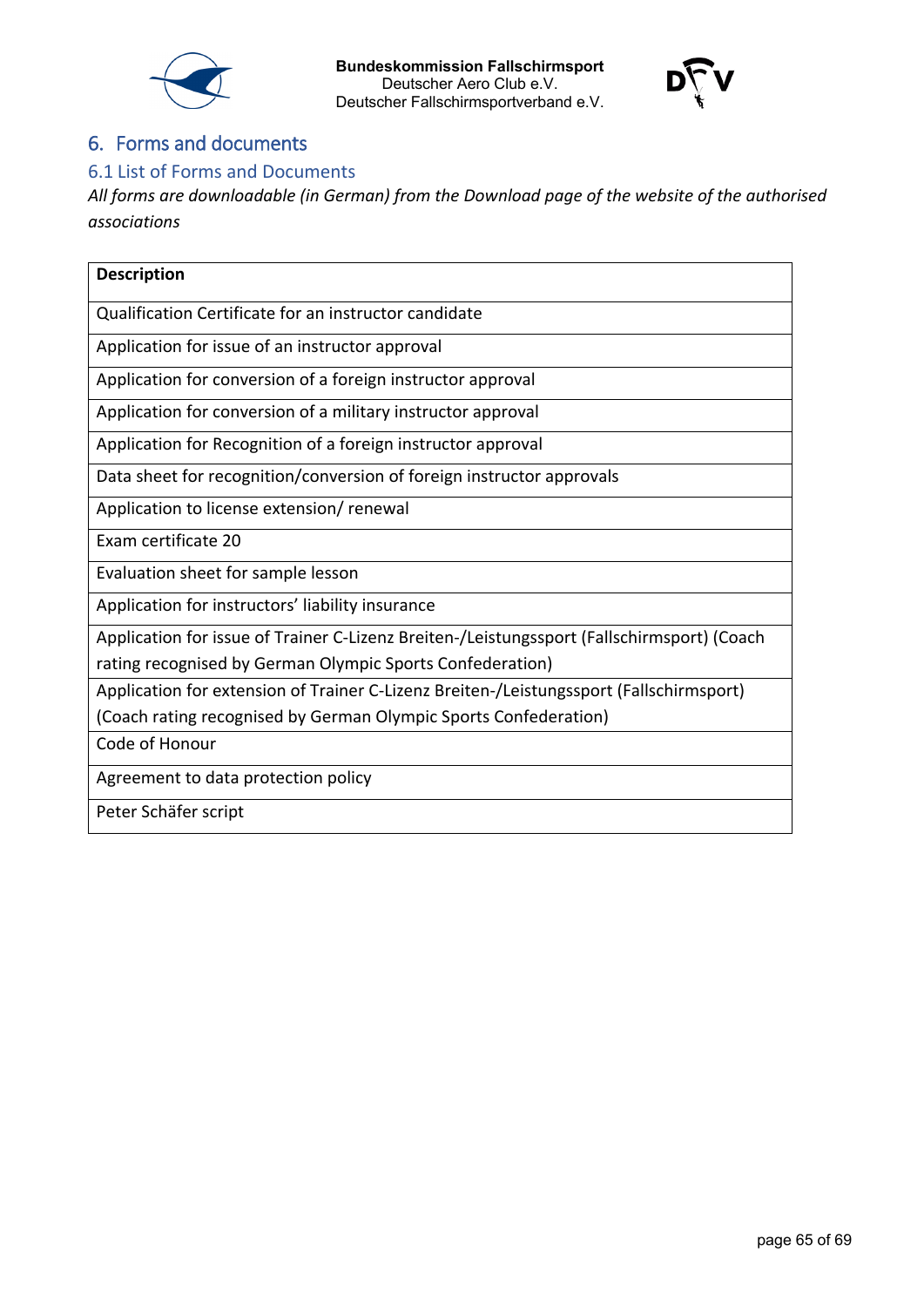



#### <span id="page-65-0"></span>6.2 Further reading suggestions

*Following academic referencing standards, the following are provided (when known) Author, Title, Location of Publication, Date of Publication and ISBN and language.*

#### **Name**

#### **Behaviour in special circumstances**

**Ungerer, D.:** Fehlverhalten in Extremsituationen beim Fallschirmspringen. Vellmar, 1997;

ISBN: 3-929792-04-4, German

**Methods and didactics**

**Steininger, K.:** Handbuch der Flugpädagogik. 2. Edition Hamburg, 2000; ISBN: 3-8311- 1576-1, German

**Meteorology**

**Peters Software GmbH:** Meteorologie – Der Privatflugzeugführer. 2. Edition Cologne, February 2014; ISBN: 978-3-95688-005-6, German

**Hack, K., H.:** Typische Wetterlagen im Alpenraum, Schweizer Pool für

Luftfahrtversicherungen, German

**DWD- Deutscher Wetterdienst:** 3-D-Wolkenatlas. Offenbach; German

**Walach, D., Neukamp, E.:** Wolken, Wetter: Wetterentwicklungen erkennen und

vorhersagen; mit Anleitungen für die eigene regionale Wetterprognose. 2. Edition Munich, 1990; ISBN: 3-7742-3821-9, German

**Mies, J.:** Wetter, Privatpiloten-Bibliothek Band 6, Stuttgart, 1996; ISBN: 3-613-01755-5, German

**Eichenberger, W.:** Flugwetterkunde: Handbuch für die Fliegerei. 7. Edition Zürich, 1990; ISBN: 3-7263-6579-6, German

**Human Performance**

**Krumm, R.:** Mentales Training für Piloten. 1. Edition Stuttgart, 2009; ISBN: 978-3-613- 03078-7, German

**Kupzug, J.:** Menschliches Leistungsvermögen, Der Privatflugzeugführer. volume 8 Bergisch-Gladbach, December 2003; ISBN: 3-935220-36-7, German

**Lankenau, M.:** Lernen in Extremsituationen, mentales Training bei der

Fallschirmsprungausbildung nach der AFF-Methode. Munich, 1996; German

**DeRosalia, J., J.:** Mental Training for Skydiving and Life. West Hurley, NY, 2000; ISBN: 0- 9707763-0-6, English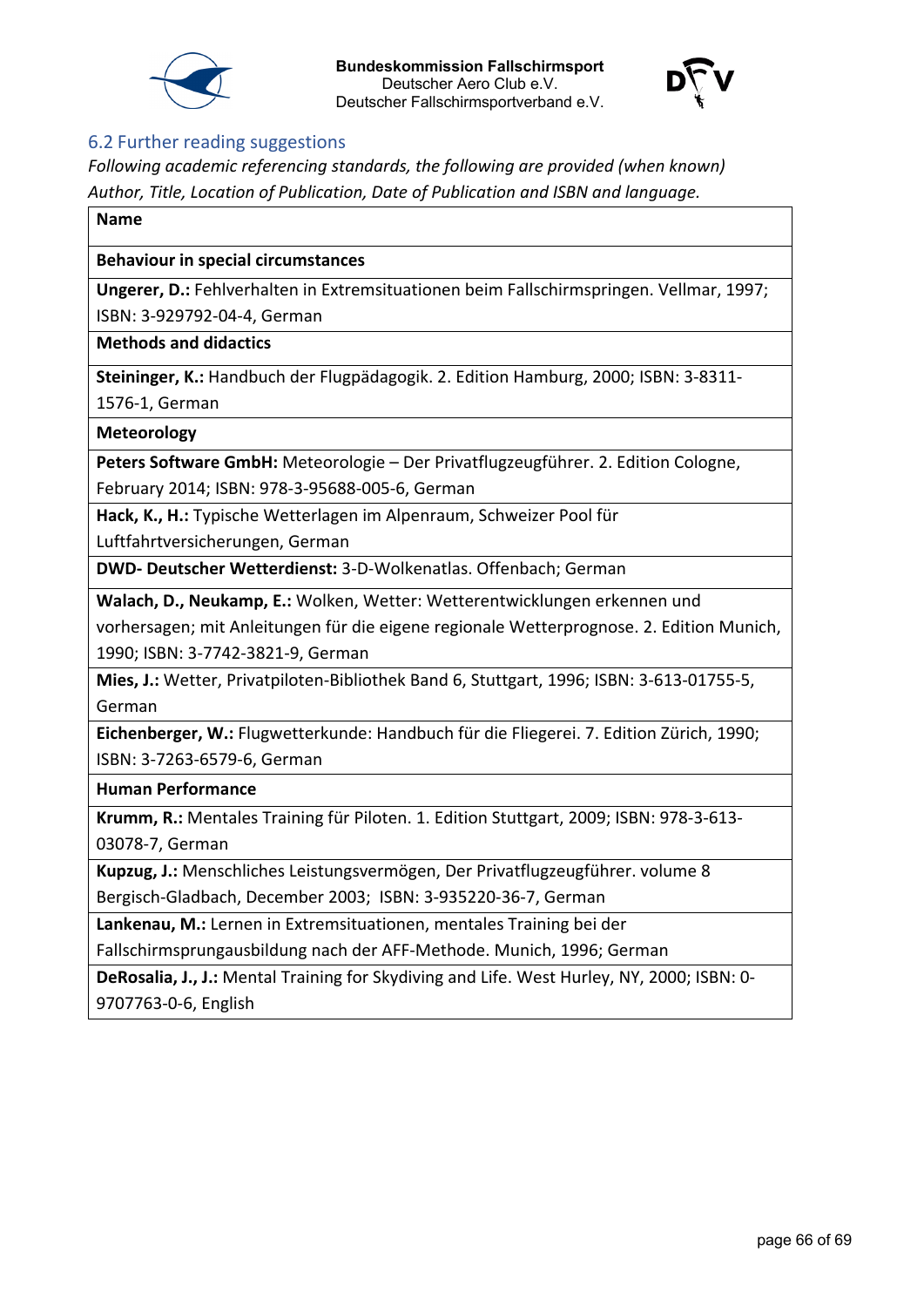



#### **Aerodynamics**

**Schlager/Peter:** Gleitschirmfliegen (vom Anfänger zum Profi). Munich, 1992; ISBN: 3-7654- 2455-2, German

**Heller, K., Ostermünchner, H., Singhammer, S.:** Faszination Gleitschirmfliegen – Ein

Lehrbuch für Theorie und Praxis. 4. Edition Munich, 1994; ISBN: 3-453-07702-4, German

**Air legislation**

**Giemulla, E., Pultke R.:** Luftfahrt. Haftung und Versicherung. Cologne, 2016; German

**Giemulla, Schmid:** Recht der Luftfahrt: Textsammlung. 3. Edition 1999; ISBN: 3-472-03372, German

**DFS – Deutsche Flugsicherung:** Luftverkehrsrecht. Egelsbach, constantly updated; German

#### **Equipment**

**Poynter, D.:** The Parachute Manual. Volume I. Santa Barbara CA, 1991; ISBN: 0-915516-35- 7, English

**Poynter, D.:** The Parachute Manual. Volume II. Santa Barbara CA, 1991; ISBN: 0-915516- 80-2, English

**US Department of Transportation, Federal Aviation Administration, Flight Standards Service:** Parachute Rigger Handbook. August 2015, English

**Sport**

**Hottenrott, K.:** Ausdauertraining: intelligent, effektiv, erfolgreich. Lüneburg, 1996; ISBN: 3- 926 988-15-0, German

**Boeckh, W.-U., Buskies, W.:** Gesundheitsorientiertes Fitnesstraining. Fitnessgrundlagen, Krafttraining, Beweglichkeitstraining. Volume 1, 2nd Edition Lüneburg, 1996; ISBN: 3-926 988-18-7, German

**Boeckh, W.-U., Buskies, W.:** Gesundheitsorientiertes Fitnesstraining. Ausdauertraining, Ernährung, Entspannung. Volume 2, 2nd Edition Lüneburg, 1996; ISBN: 3-926 988-19-3, German

**Boeckh, W.-U., Buskies, W.:** Gesundheitsorientiertes Fitnesstraining. Rückentraining, Knietraining, Alterssport. Volume 3, 2nd Edition Lüneburg, 1996; ISBN: 3-926 988-20-7, German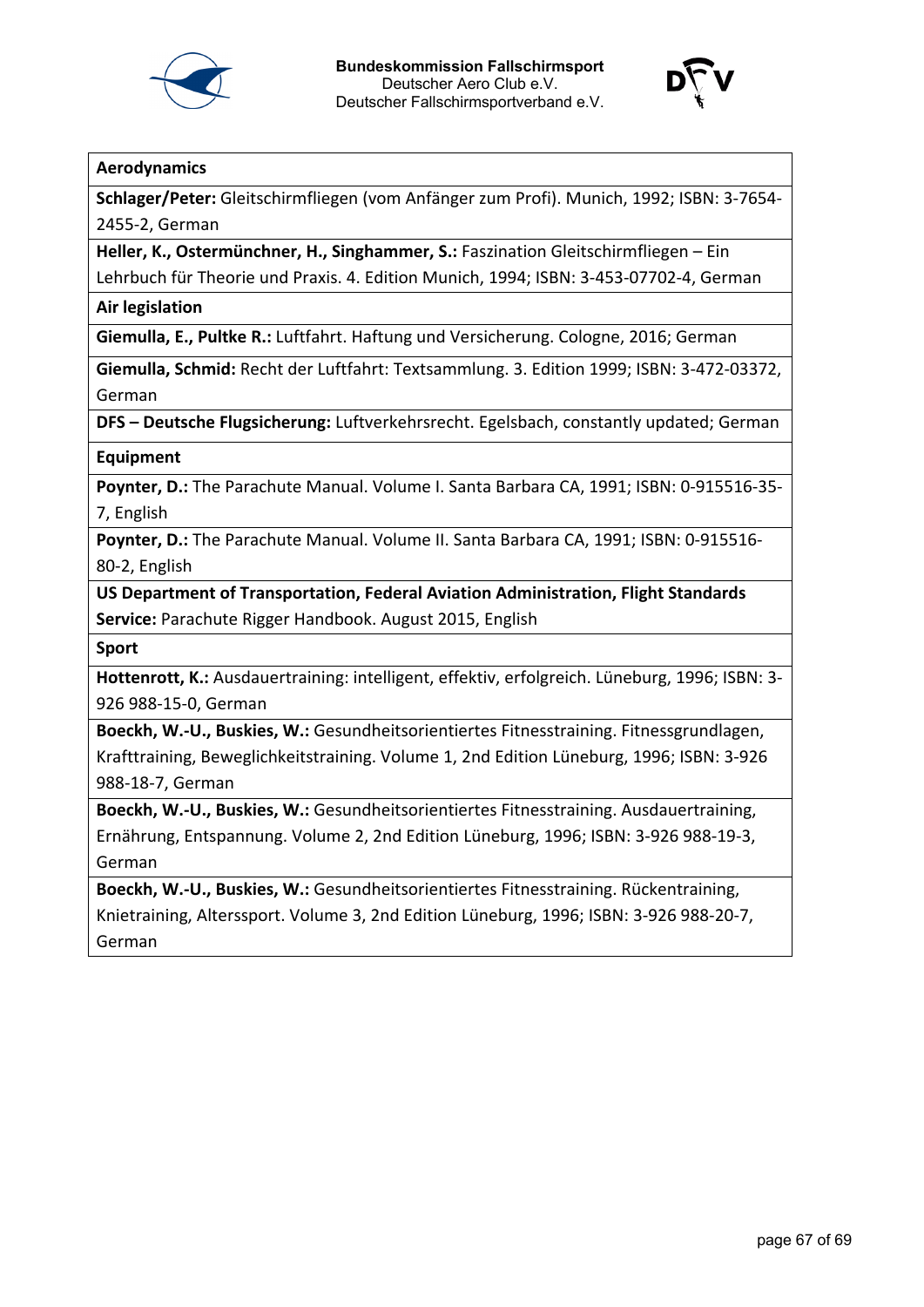



# Chapter 7

# Written exam